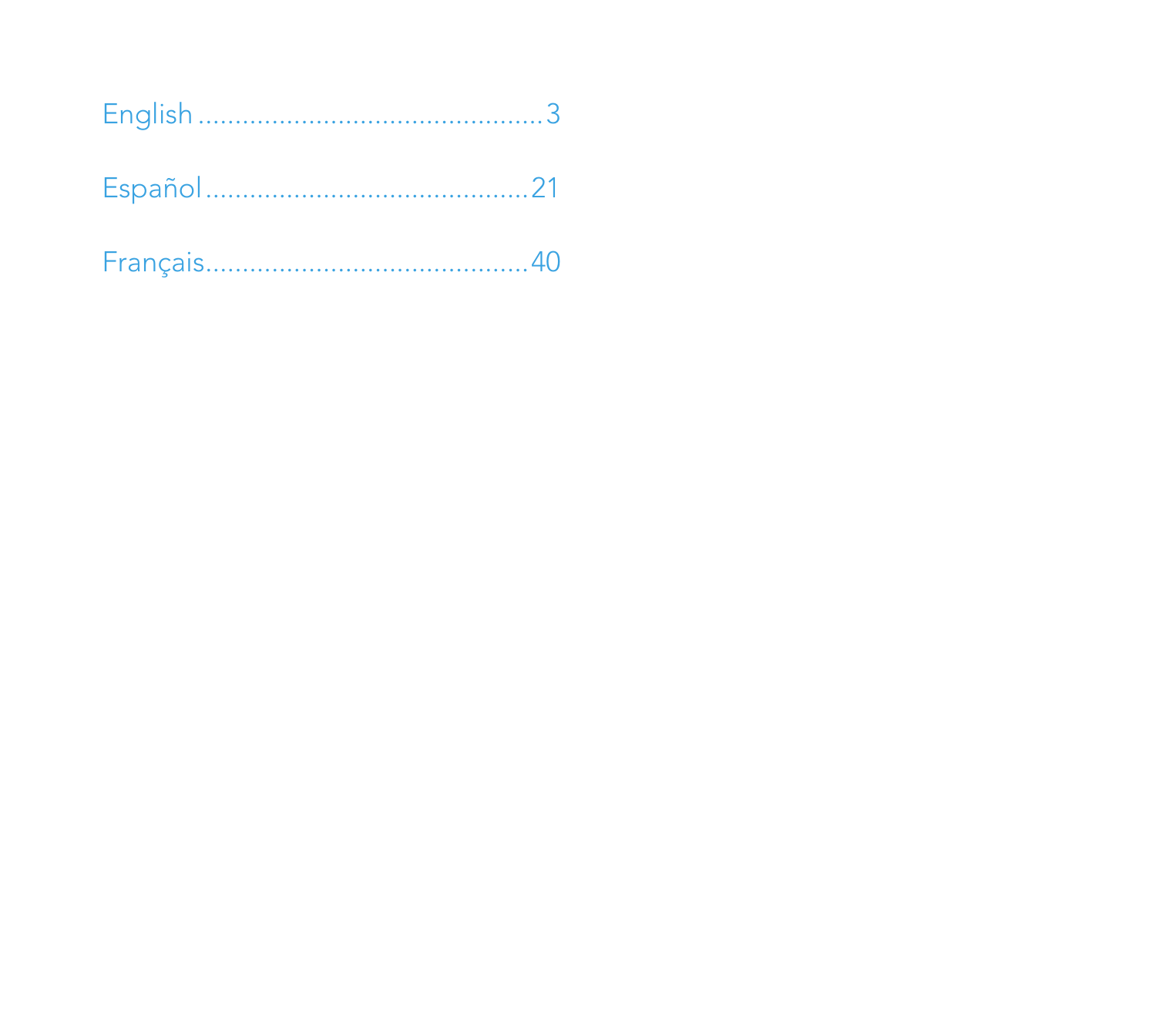## Welcome

Thank you for choosing a Definitive Technology Descend subwoofer. In order to ensure that you experience the finest performance possible, we encourage you to take a moment to fully read this owner's manual and familiarize yourself with the proper installation and setup procedures for your subwoofer. Enjoy!

# **Contents**

| Adjusting and Using the Descend Subwoofer15 |  |
|---------------------------------------------|--|
|                                             |  |
|                                             |  |
|                                             |  |
|                                             |  |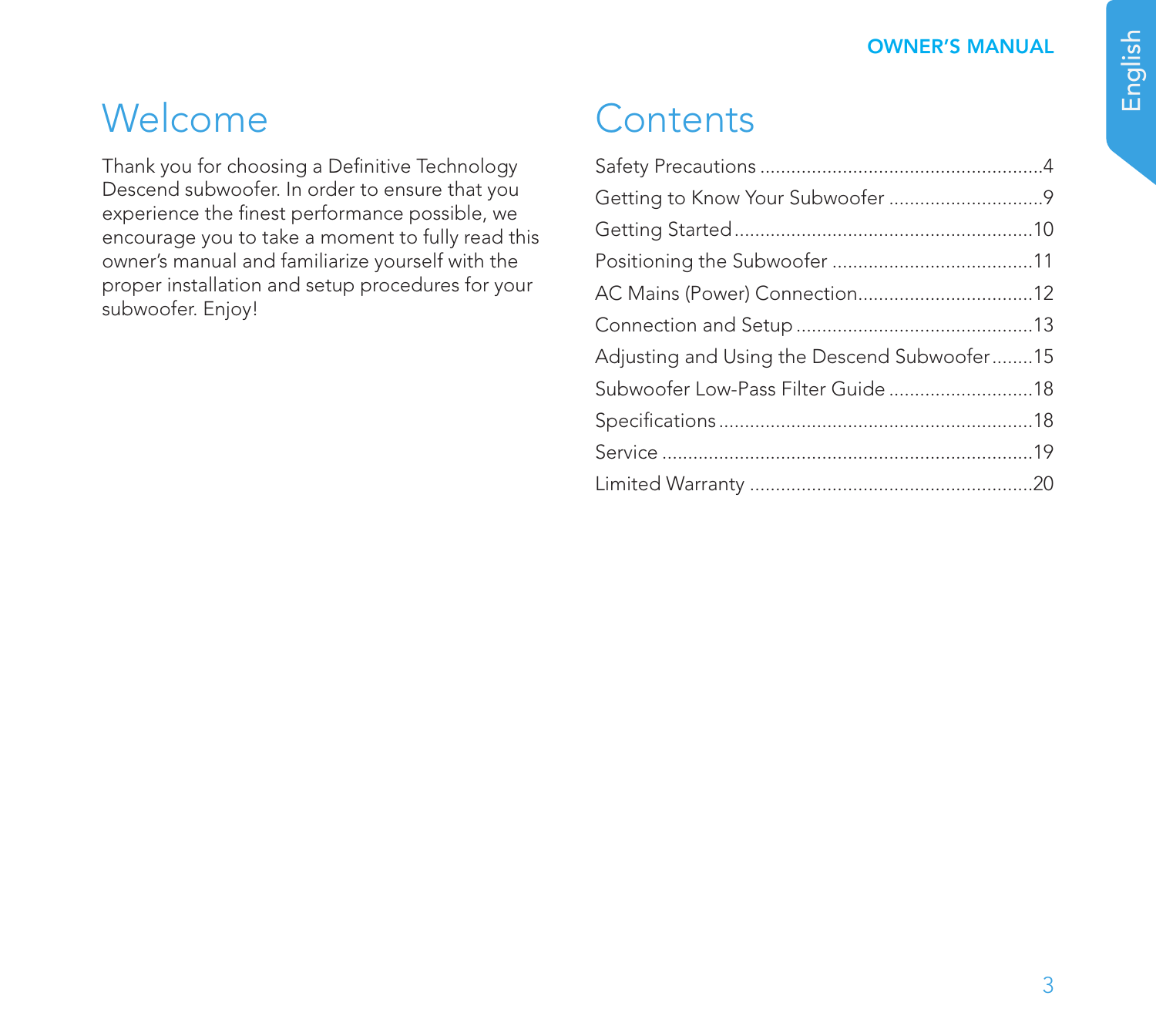# Safety Precautions



1. The lightning flash with arrowhead symbol within an equilateral triangle is intended to alert the user to the presence of non-insulated "dangerous voltage" within the product's enclosure that may be of sufficient magnitude to constitute a risk of electric shock.

- **CAUTION**: To reduce the risk of electric shock, do not remove cover (or back), as there are no user-serviceable parts inside. Refer servicing to qualified personnel.
- The exclamation point within an equilateral triangle is intended to alert the user to the presence of important operating and maintenance instructions in the literature accompanying the appliance.

2. Correct disposal of this product. This marking indicates that this product should not be disposed with other household wastes throughout the EU. To prevent possible harm to the environment or human health from uncontrolled waste disposal, recycle it responsibly to promote the sustainable reuse of material resources. To return your used device, please use the return and collection systems or contact the retailer where the product was purchased. They can take this product for environmental safe recycling.

3. CAUTION: To reduce the risk of fire or electric shock, do not expose this apparatus to rain or moisture. The apparatus shall not be exposed to dripping or splashing and that objects filled with liquids, such as vases, shall not be placed on apparatus.

4. WARNING: The battery (battery or batteries or battery pack) shall not be exposed to excessive heat such as sunshine, fire or the like.

- 5. Read these instructions.
- 6. Keep these instructions.
- 7. Heed all warnings.
- 8. Follow all instructions.
- 9. Do not use this apparatus near water.
- 10. Clean only with a dry cloth.

11. Do not block any ventilation openings. Install in accordance with the manufacturer's instructions.

12. Do not install near any heat sources such as radiators, heat registers, stoves, or other apparatus (including amplifiers) that produce heat.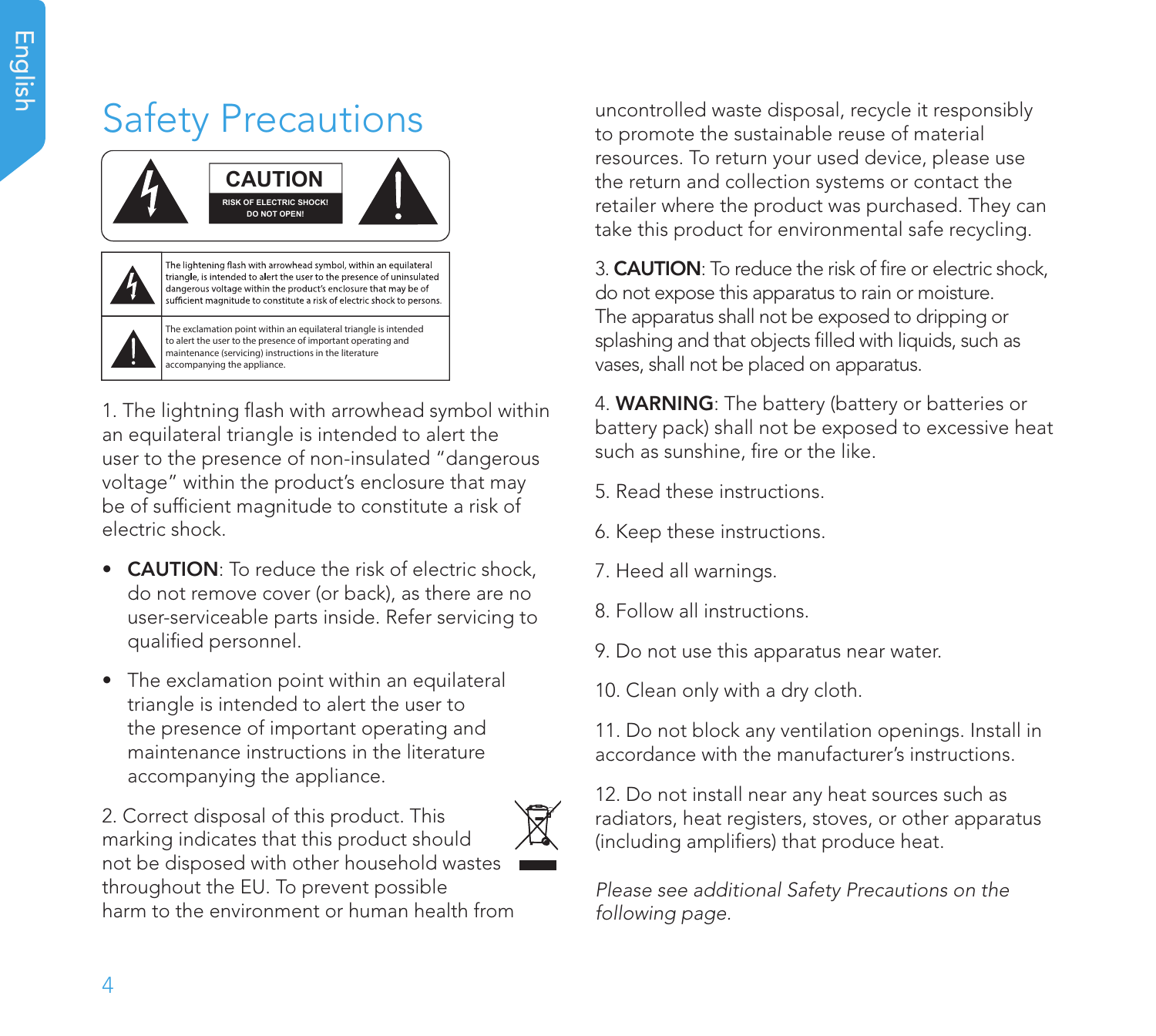13. No naked flame sources, such as lighted candles, should be placed on the apparatus.

14. Class I construction should be connected to a mains socket outlet with a protective earthing connection.

15. Do not defeat the safety purpose of the polarized or grounding plug. A polarized plug has two blades with one wider than the other. A grounding plug has two blades and a third grounding prong. The wide blade or the third prong is provided for your safety. If the provided plug does not fit into your outlet, consult an electrician for replacement of the obsolete outlet.

16. Protect the power cord from being walked on or pinched particularly at the plugs, convenience receptacles, and at the point where they exit from the apparatus.

17. Use only attachments/accessories specified by the manufacturer.

18. Use only with the cart, stand, tripod, bracket, or table specified by the manufacturer, or sold with the apparatus. When a cart or rack is used, use caution when moving the cart/apparatus combination to avoid injury from tip-over. The speaker may tip over, causing serious personal injury or death.

19. Unplug the apparatus during lightning storms or when unused for long periods of time.

20. Refer all servicing to qualified personnel. Servicing is required when the apparatus has been damaged in any way, such as when power supply cord or plug

is damaged, when liquid has been spilled or objects have fallen into the apparatus, when the apparatus has been exposed to rain or moisture, does not operate normally, or has been dropped.

21. **CAUTION**: Danger of explosion if battery is incorrectly replaced. Replace only with the same or equivalent type.

22. The battery (battery or batteries or battery pack) shall not be exposed to excessive heat such as sunshine, fire or the like.

23. WARNING: Do not recharge non-rechargeable batteries.

24. WARNING: The mains plug/appliance coupler is used as the disconnect device. The disconnect device shall remain readily operable.

25. **CAUTION**: To completely disconnect this product from the mains, disconnect the plug from the wall socket outlet. The mains plug is used to completely interrupt the power supply to the unit and must be within easy access by the user.

26. The equipment can be used at a maximum ambient temperature of 113 °F (45 °C).

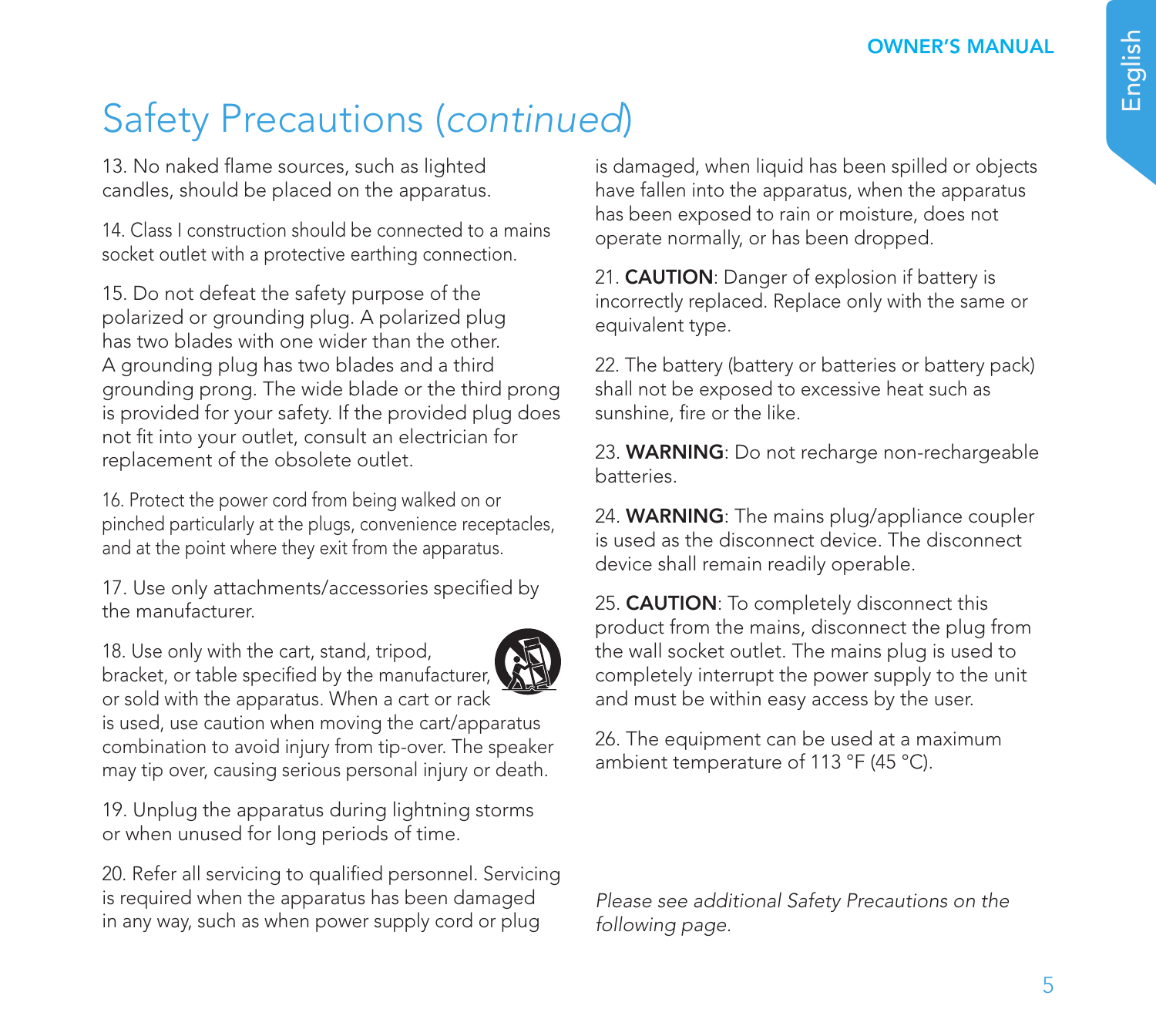## FCC Information (For US Customers)

### 1. Compliance Information

This product complies with Part 15 of the FCC Rules. Operation is subject to the following two conditions: (1) this product may not cause harmful interference, and (2) this product must accept any interference received, including interference that may cause undesired operation.

### 2. Important Notice: Do Not Modify This Product.

This product, when installed as indicated in the instructions contained in this manual, meets FCC requirements. Modification not expressly approved by Sound United may void your authority, granted by the FCC, to use the product.

3. NOTE: This product has been tested and found to comply with the limits for a Class B digital device, pursuant to Part 15 of the FFC Rules. These limits are designed to provide reasonable protection against harmful interference in a residential installation.

This product generates, uses, and can radiate radio frequency energy and, if not installed and used in accordance with the instructions, may cause harmful interference to radio communications. However, there is no guarantee that interference will not occur in a particular installation. If this product does cause harmful interference to radio or television reception, which can be determined by turning the product OFF and ON, the user is encouraged to try to correct the interference by one or more of the following measures:

- Reorient or relocate the receiving antenna.
- Increase the separation between the equipment and receiver.
- Connect the product into an outlet on a circuit different from that to which the receiver is connected.
- Consult the local retailer authorized to distribute this type of product or an experienced radio/TV technician for help.

## Notes on Use

- Avoid high temperatures.
- All for sufficient heat dispersion when installed in a rack.
- Handle the power cord carefully.
- Hold the plug when unplugging the cord.
- Keep the unit free from moisture, water, and dust.
- Unplug the power cord when not using the unit for long periods of time.
- Do not obstruct the ventilation holes.
- Do not let foreign objects into the unit.
- Do not let insecticides, benzene, and thinner come in contact with the unit.
- Never disassemble or modify the unit in any way.
- Ventilation should not be impeded by covering the ventilation openings with items such as newspapers, tablecloths or curtains.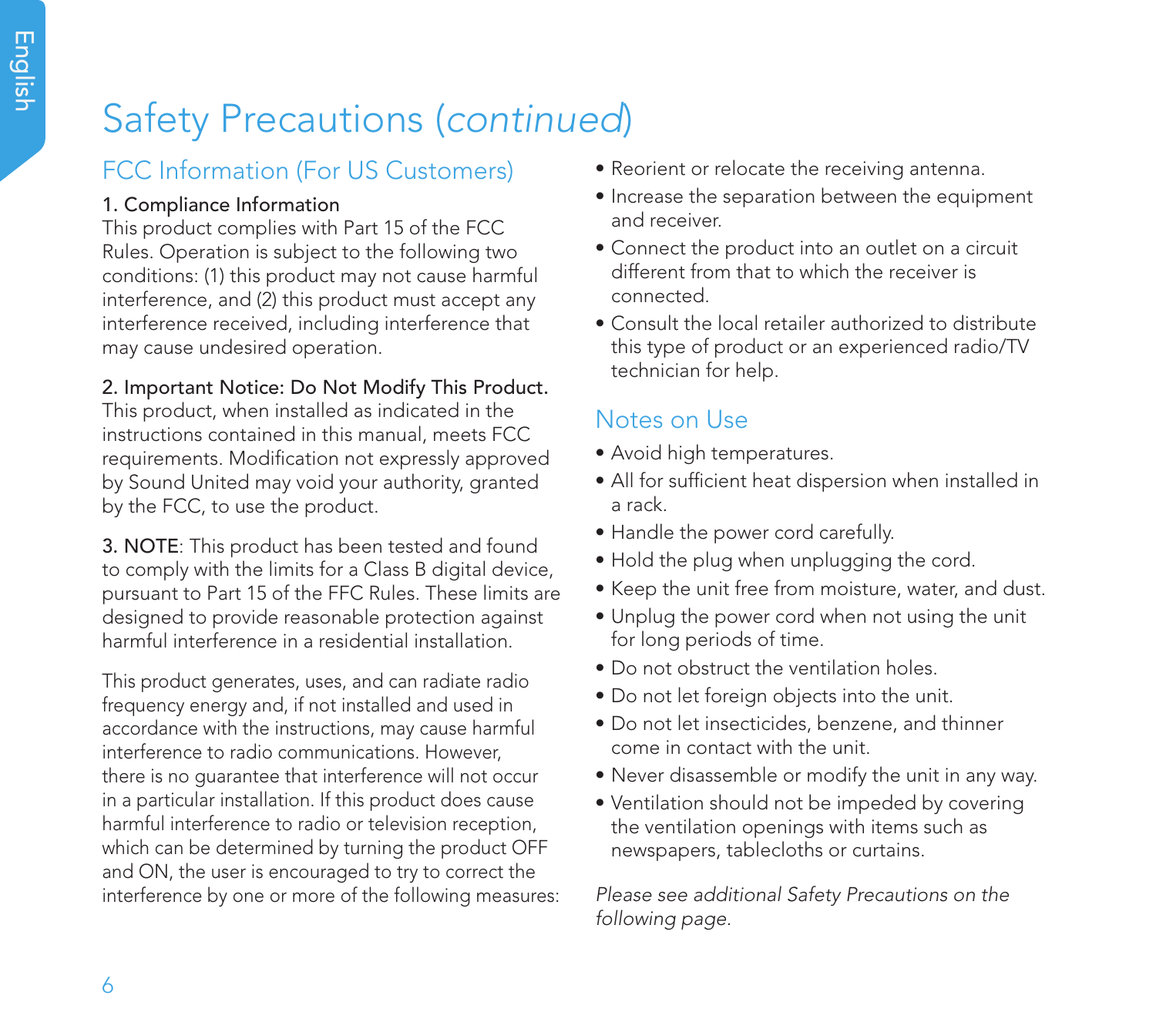- Naked flame sources such as lit candles should not be placed on the unit.
- Observe and follow local regulations regarding battery disposal.
- Do not expose the unit to dripping or splashing fluids.
- Do not place objects filled with liquids, such as vases, on the unit.
- Do not handle the mains cord with wet hands.
- When the switch is in the OFF (STANDBY) position, the equipment is not completed switched off from MAINS.
- The equipment shall be installed near the power supply so that the power supply is easily accessible.
- Do not keep the battery in a place exposed to direct sunlight or in places with extremely high temperatures, such as near a heater.
- Do not bend forcedly the plug on the equipment for the connection between the connector and micro USB/USB cable.
- CAUTION (for amplifier): HOT SURFACE. DO NOT TOUCH.



The top surface over the internal heat sink may become hot when operating this product continuously. Do not touch hot areas, especially around the "Hot surface mark" and the top panel.

## Cautions on Using Batteries

- WARNING: DO NOT INGEST BATTERY-CHEMICAL BURN HAZARD. The remote control supplied with this product contains a coin/button cell battery. If the coin/button cell battery is swallowed, it can cause severe internal burns in just 2 hours and can lead to death. Keep new and used batteries away from children. If the battery compartment does not close securely, stop using the product and keep it away from children. If you think batteries may have been swallowed or placed inside any part of the body, seek immediate medical attention.
- Insert the specified batteries in the remote control unit.
- Replace the batteries with new ones if the set does not operate even when the remote control unit is operated close to the unit. (The supplied batteries are only for verifying operation. Replace them with the new batteries at an early date.)
- When inserting the batteries, be sure to do so in the proper direction, following the + and – marks in the battery compartment.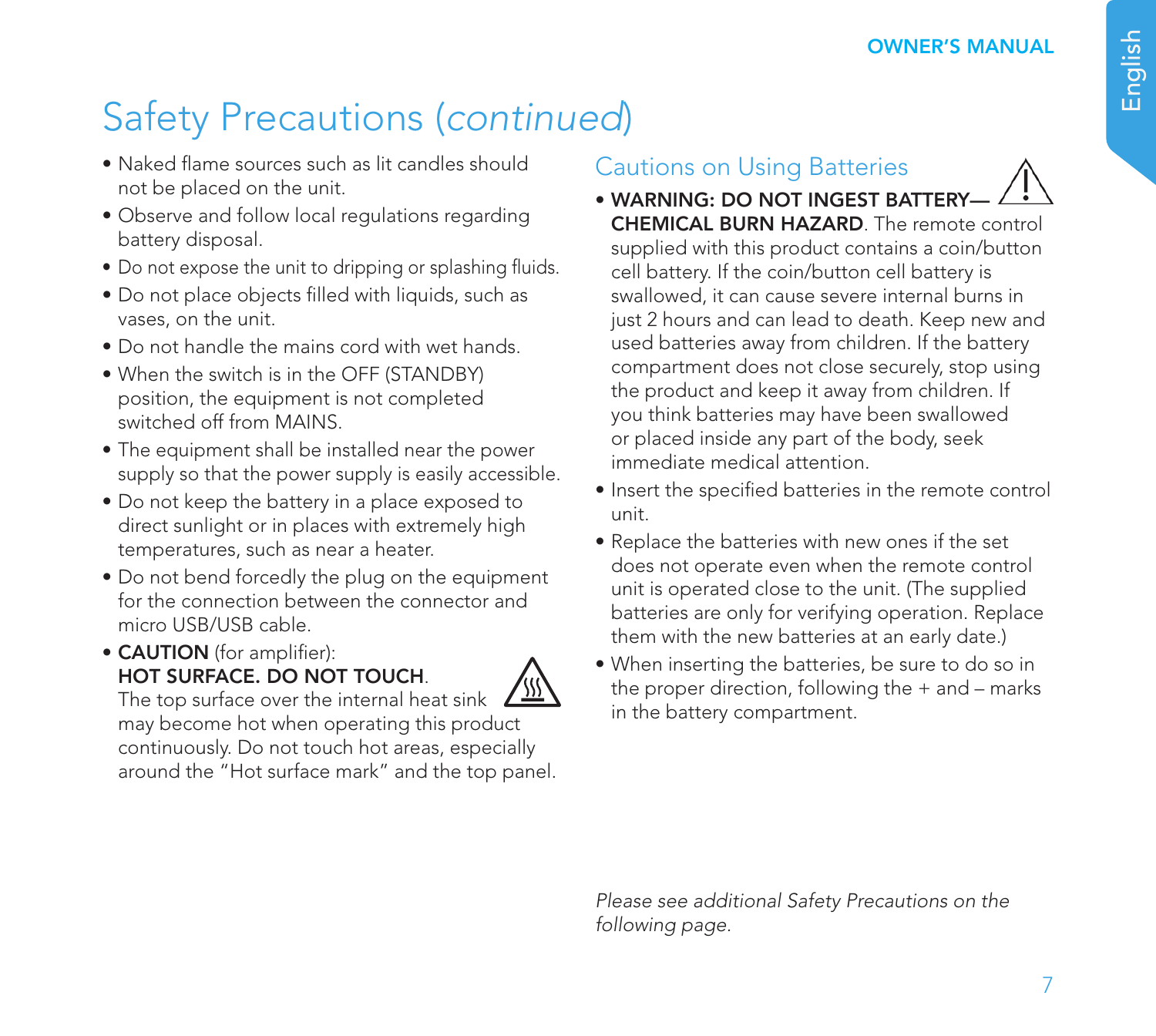- To prevent damage or leakage of battery fluid,
	- Do not use a new battery together with an old one.
	- Do not use two different types of batteries.
	- Do not attempt to change dry batteries.
	- Do not short-circuit, disassemble, heat, or dispose of batteries in flames.
	- Do not keep the batteries in a place exposed to direct sunlight or in places with extremely high temperatures, such as near a heater.
- If the battery fluid should leak, carefully wipe the fluid off the inside of the battery compartment and insert new batteries.
- Remove the batteries from the remote control unit if it will not be in use for long periods.
- Used batteries should be disposed of in accordance with local regulations regarding battery disposal.
- The remote control unit may function improperly if rechargeable batteries are used.
- Explosion risk exists if the battery is replaced by an incorrect type.

### For California Customers Only

This product contains a battery that contains perchlorate material—special handling may apply. See https://dtsc.ca.gov/perchlorate/

## EU Declaration of Conformity

C E

Hereby, Sound United, LLC declares that our product is in compliance with the following EU/EC Directives:

- EMC:2014/30/EU
- LVD:2014/35/EU
- RoHS: 2011/65/EU and amendment Directive (EU) 2015/863
- ErP: EC regulation 1275/2008 and its frame work directive 2009/125/EC including amendment 801/2013

EU importer/contact:

Sound United Europe, a division of D&M Europe B.V. Beemdstraat 11, 5653 MA Eindhoven, The Netherlands

## UKCA Declaration of Conformity

Hereby, Sound United, LLC declares that our product is in compliance with the following UK regulations:



- Electrical Equipment (Safety) Regulations 2016
- Electromagnetic Compatibility Regulations 2016
- The Restriction of the Use of Certain Hazardous Substances in Electrical and Electronic Equipment Regulations 2012
- Eco design for Energy-Related Products Regulations 2010

UK Importer: D&M Audiovisual Ltd. Cells 1 & 2 Kopshop, 6 Old London Road Kingston Upon Thames KT2 6QF UK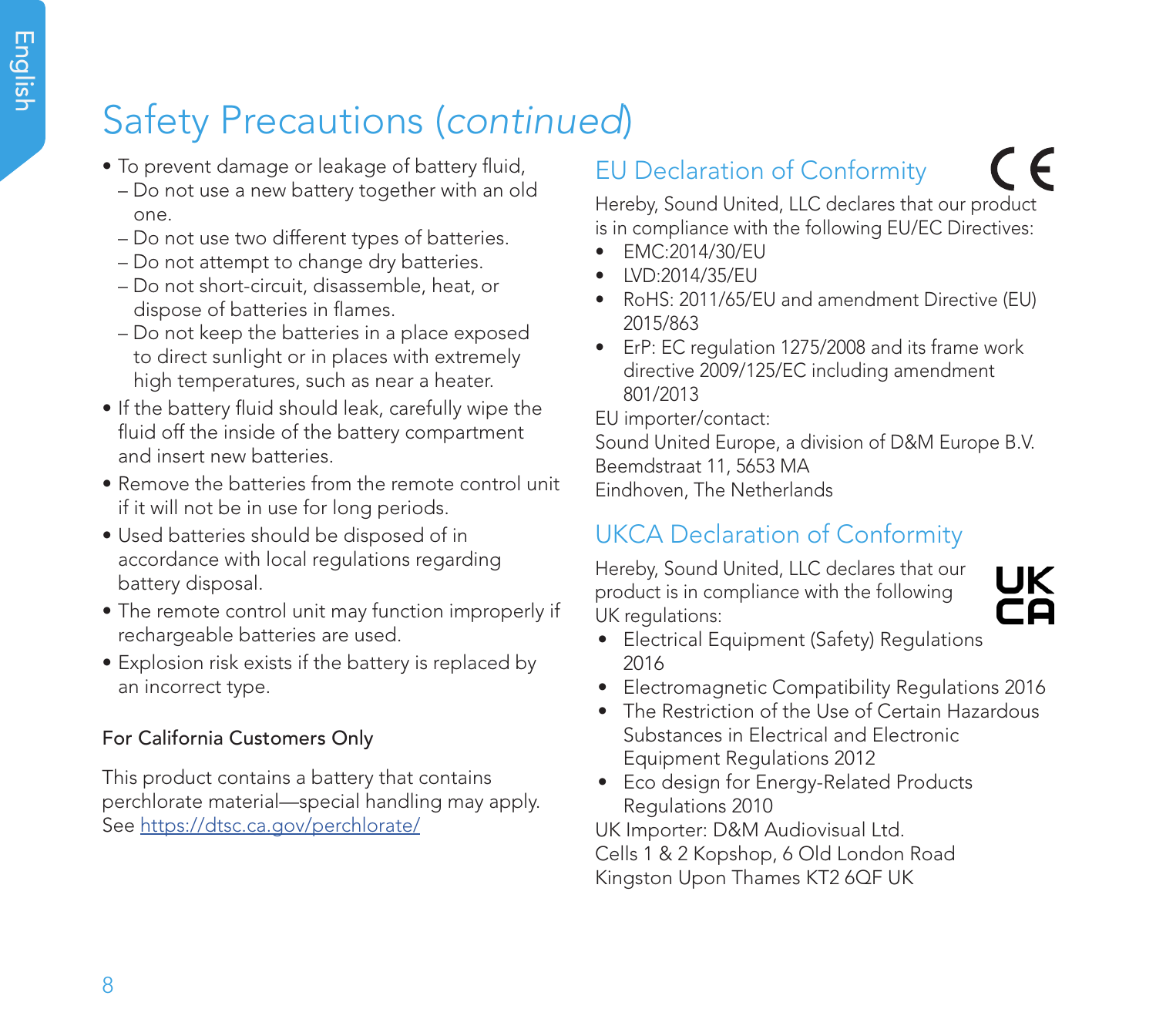# Getting To Know Your Subwoofer



| Д              | VOLUME UP/DOWN BUTTON                           |
|----------------|-------------------------------------------------|
| R              | INTELLIGENT PHASE CONTROL<br><b>BUTTON</b>      |
| C              | <b>FO BUTTON</b>                                |
| D              | DISPLAY BRIGHTNESS BUTTON                       |
| F              | <b>LOW PASS FILTER UP/DOWN</b><br><b>BUTTON</b> |
| F              | <b>I FD POWER INDICATOR</b>                     |
| G              | AUTO/ON/12V 3-WAY SWITCH                        |
| $\mathsf{H}$   | IR IN                                           |
| I              | 12V TRIGGER                                     |
| $\overline{1}$ | <b>I INF IN</b>                                 |
| K              | HIGH LEVEL INPUT (LEFT/RIGHT)                   |
| г              | <b>I FF IN</b>                                  |
| M              | SERVICE PORT ONLY                               |
| N              | POWER ON/OFF SWITCH                             |
| Ω              | FUSE (T6.3AL / 250V)                            |
| P              | <b>AC POWER INI FT</b>                          |
|                |                                                 |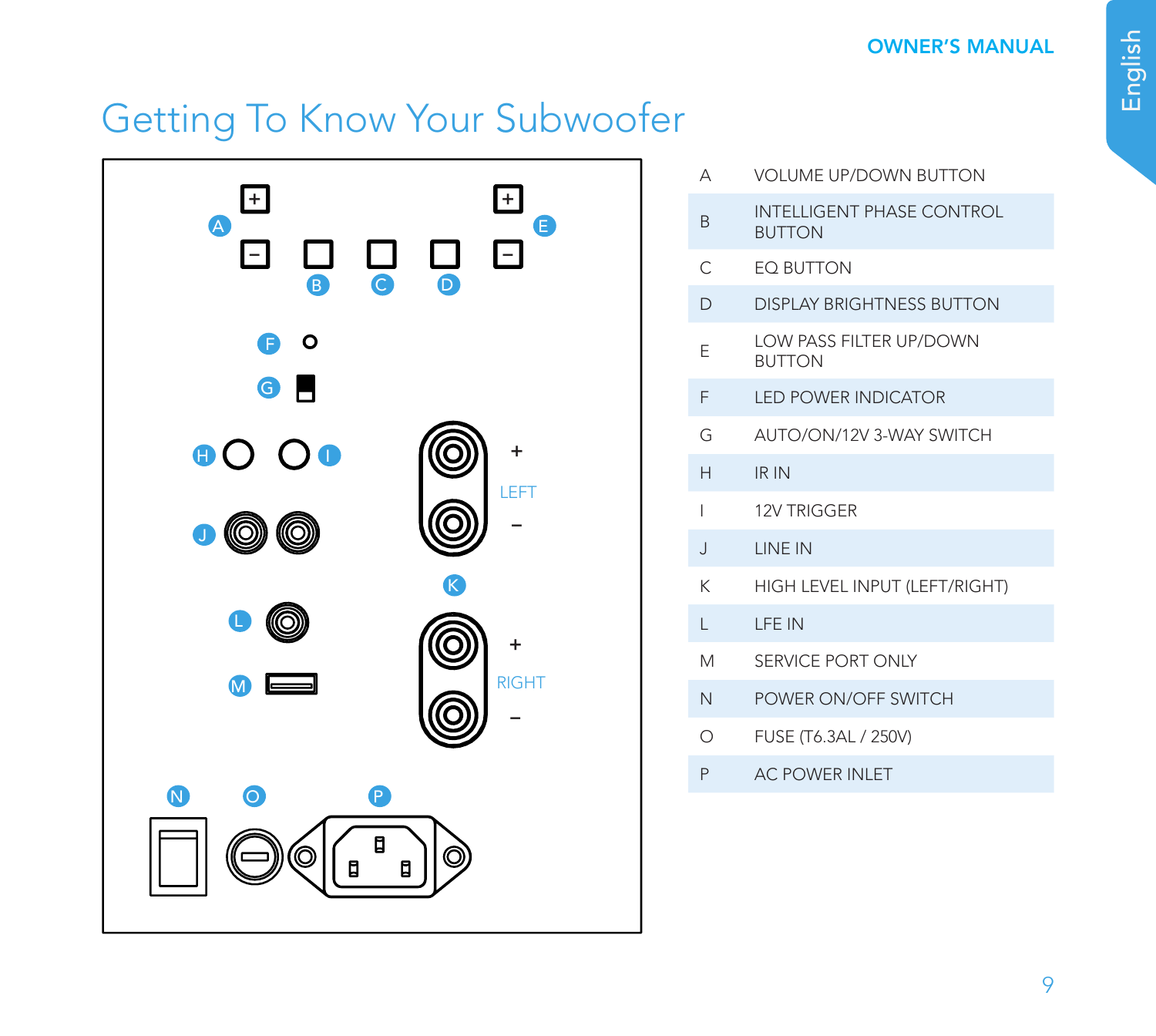# Getting Started

1. Plug in the subwoofer to the wall outlet and power up the subwoofer using the power switch on the amplifier panel.

2. Set the volume to the V20 setting on the front panel display.

3. Set the low-pass control according to the chart on page 18.

Pro Tip: Low pass frequency is usually set too high in most systems, especially if the speakers you are using don't have an additional high pass filter being applied. Chances are you can lower the low pass frequency on your subwoofer.

4. If you are using an audio processing unit that has a built-in room correction function, follow the instructions for that process.

5. If you are not using a piece of equipment that has built-in room correction, follow step 6 below using multiple media sources (music, movies, TV), and tune the volume of the subwoofer to match the volume of your set of speakers.

6. Tune the low-pass setting on your subwoofer according to the amount of "High-Bass" or "Low-Midrange" signal being produced by your system. If the media sounds "muddy", "chesty", or "boomy", turn down the low pass frequency until your system sounds even. If the media's low end sounds "thin", "detached", or "uneven", turn up the low pass frequency until your system sounds even.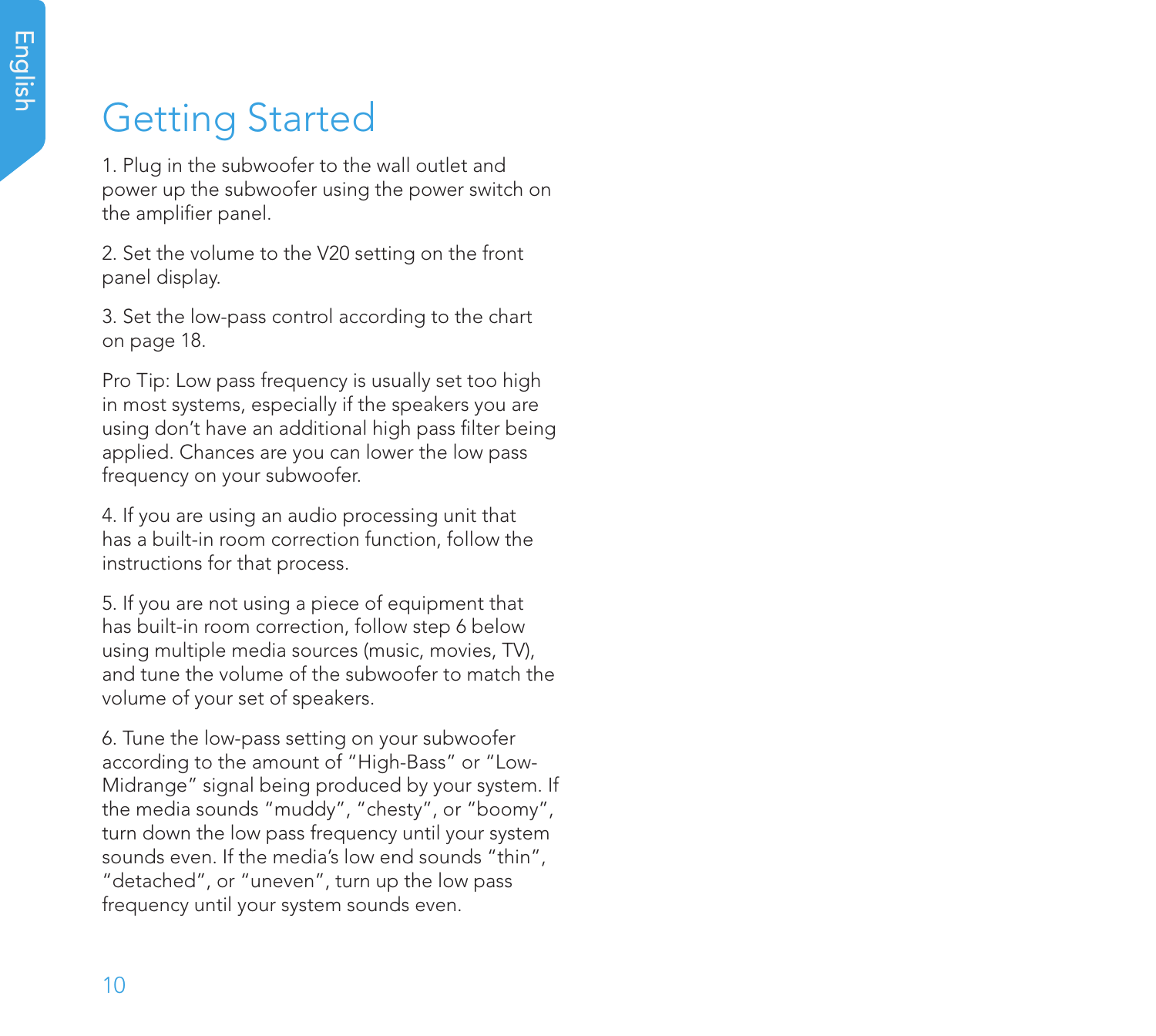# Positioning the Subwoofer



Room Layout for Optimal Listening Experience

There are some general guidelines that you should bear in mind when locating your subwoofer:

1. For best results, place the subwoofer on the same side of the room as your front speakers.

2. Placement near walls and in a corner will increase the subwoofer's output, but the sound may be "muddy" or "boomy."

3. An acoustic effect called "standing waves" or "room modes" may cause uneven bass at various locations throughout the room. This phenomenon is a function of the dimensions of the room and not due to the design of the subwoofer. If there is less bass at the main listening position than at other areas of the room, move the subwoofer until you hear full bass at the main listening position.

4. Moving the subwoofer even a foot or two can dramatically change the bass output and quality. Experiment with subwoofer placement to achieve the highest performance.

5. The subwoofer may be placed inside a cabinet, provided there is a clearance of at least 2 inches (50 mm) around the front, back, sides, and top of the subwoofer. The front of the cabinet should be completely open or covered with open mesh grille, screen, or cloth.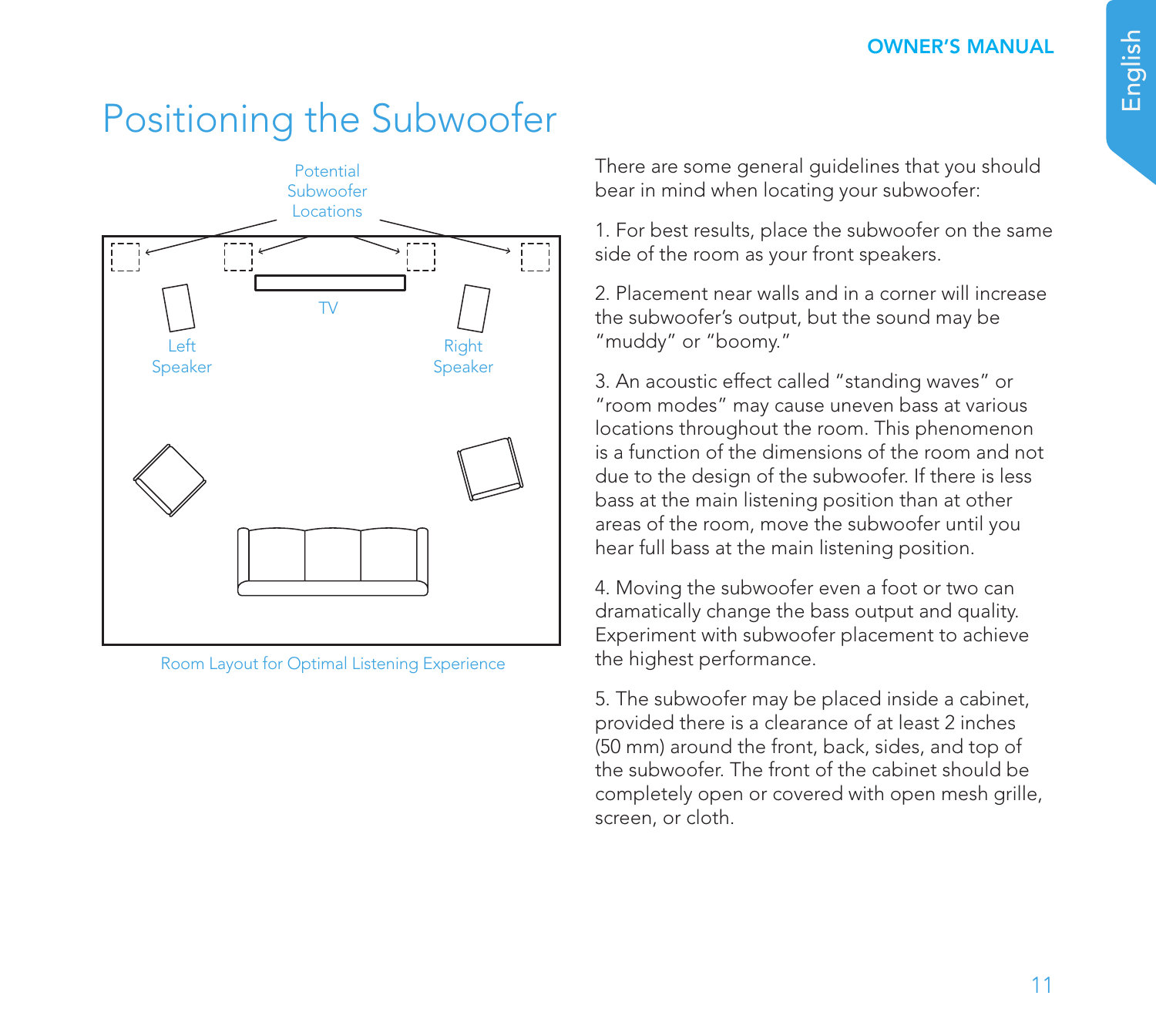# AC Mains (Power) Connection

The subwoofer has a 3-position power option switch:

- Always on
- Auto on via signal (recommended)
- 12V trigger.

Please note that if you hear a noise from the speaker when the amp powers up or down, this is normal.

The blue LED on the back panel will light up when a signal is detected and the amplifier turns on. The LED is red when in standby and no signal is detected. Please note that after the cessation of a signal, it may take up to an hour for the amplifier to actually turn off. This is nothing to be worried about as the amp will be in low idle mode which uses very little power (less than 1/2 Watt).

To prevent accidental damage to your subwoofer from overdriving the system, the subwoofer features an internal overload protection circuit, which will turn the subwoofer off or down when overdriven or overheated and will then resume normal operation after a few minutes.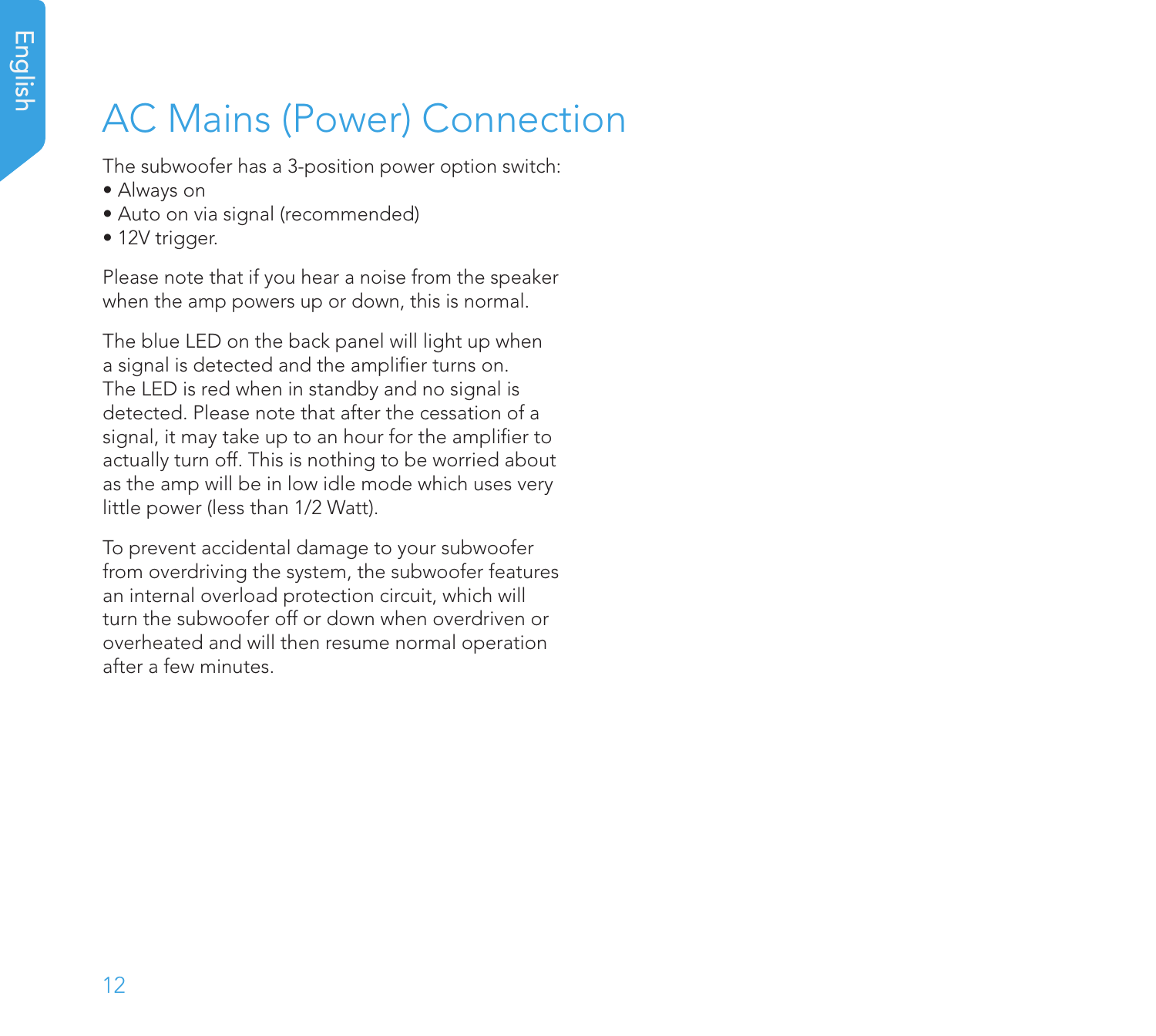# Connection and Setup

There are three options for connecting an input to your subwoofer, LFE INPUT, LINE IN, and SPEAKER LEVEL IN:

## LFE INPUT SETUP



This method is recommended for home theater systems with receivers or audio processors with built-in bass management. Anything that is attached to a receiver with bass management should have the low-pass filter turned off on the subwoofer by setting it to LFE on the digital display.

1. Power-off the amplifier/receiver and disconnect the subwoofer from the AC socket.

2. Connect a standard RCA cable from the subwoofer/LFE output of your receiver to the LFE input of the subwoofer.

3. Connect the subwoofer to an AC power source and turn it on (see page 12).

4. Start with the default volume, which is set at V20.

5. Increase the Low Pass filter setting on the subwoofer until "LFE" appears on the subwoofer's display.

6. Turn on the receiver's power and access the "speaker setup" or "speaker configuration" menu. 7. Set the subwoofer to "Yes" or "On".

8. Set the main, center, and surround speakers' lowpass filters to an appropriate frequency (see page 18 for a guide).

9. For further setup, follow the instructions of the audio processing unit, or run an automatic bass management setup on the audio processor.







This method is best for systems with no LFE/ subwoofer output jack such as 2-channel systems.

1. Power-off the amplifier/receiver and disconnect the subwoofer from the AC socket.

2. Connect standard RCA cables from the front left and right pre-out jacks of the receiver.

3. Connect the subwoofer to an AC power source and turn it on (see page 12).

4. Start with the default volume, which is set at V20.

5. Set low-pass filter on the subwoofer to the appropriate frequency (see page 18 for guidance).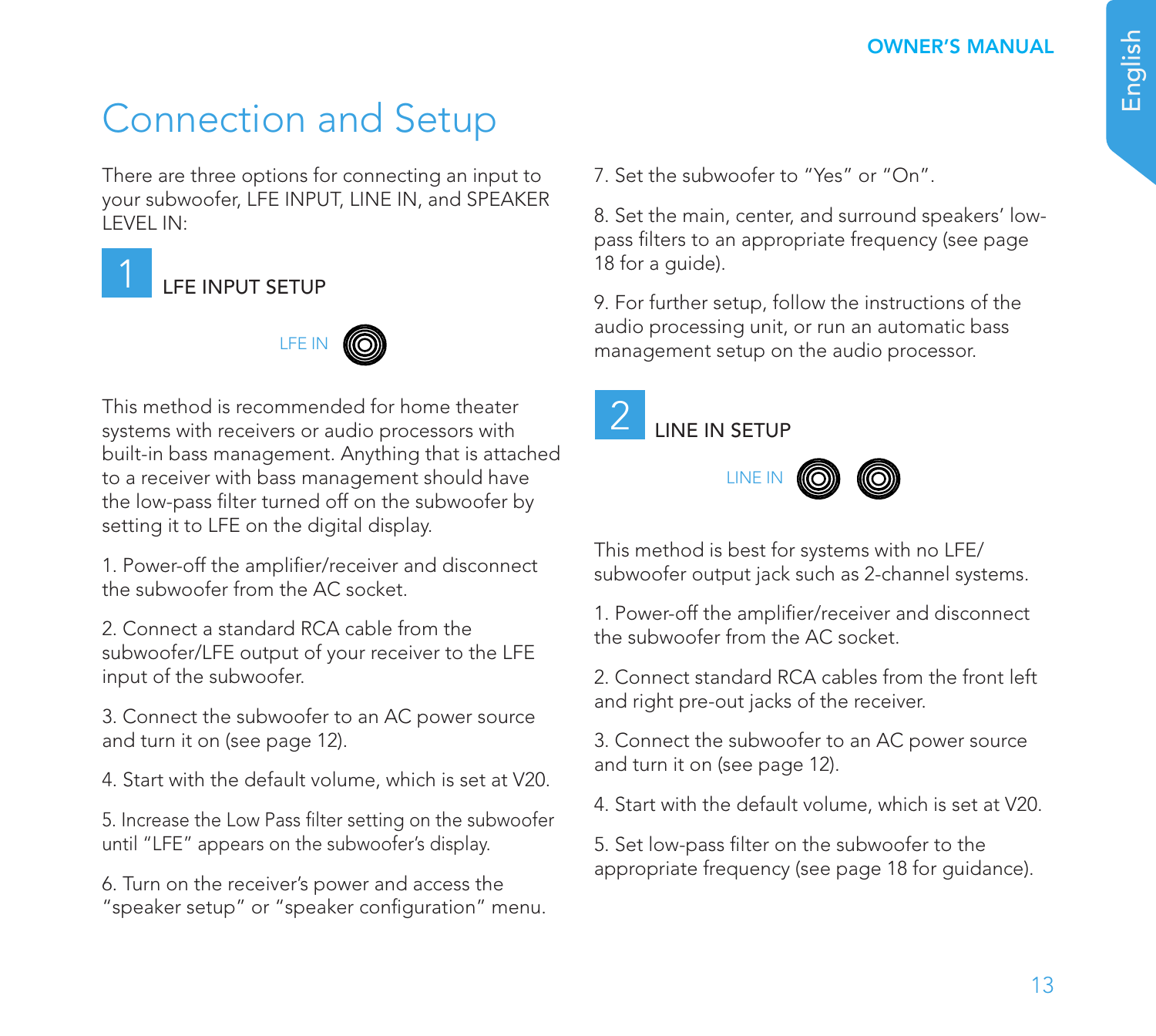## **3** SPEAKER LEVEL IN SETUP (best for amps/ receivers with no LFE/subwoofer or pre-out jacks)

Note: Speaker Level In is labeled *High Level Input*  on the back panel of the subwoofer.

1. Power-off the amplifier/receiver and disconnect the subwoofer from the AC socket.

2. Connect standard speaker cables from the speaker output terminals of the amplifier/receiver. Most amplifiers and receiver speaker terminals allow two sets of wires to be connected to one terminal set (one for the main speaker and one for the subwoofer).



IMPORTANT NOTE: One terminal on each channel input is marked with a red band (+) and the other is marked with a black band (–). Make certain that you connect the wire from the red (+) terminal of your amplifier or receiver to the red (+) terminal of the subwoofer and the wire from the black (–) terminal of your amplifier or receiver to the black (–) terminal of the subwoofer. It is essential to connect all speakers in the system to the amplifier in the same way (to the correct polarity.) If you experience poor bass, one or more of the channels may be

connected to the incorrect polarity and may need to be rewired. Pay close attention and connect positive to positive and negative to negative on all channels.

3. Connect the subwoofer to an AC power source and turn it on (see page 12).

4. Start with the default volume, which is set at V20.

5. Proceed to page 15 for subwoofer adjustment and system tweaking.

### OTHER CONNECTIONS:

12 V trigger (optional): In a system utilizing 12V control systems, connect a cable with 3.5 mm tip/ ring male plugs to the 12 V trigger output of the system's receiver or preamp/processor for onebutton system turn-on.

IR Remote (optional): In installations where the subwoofer is in a cabinet or otherwise blocked, the remote will not work. Connect an IR remote repeater eye (optional, available from most audio/ video specialty dealers) to the IR remote jack on the subwoofer's amplifier panel. Position the repeater eye within clear view of your main listening position.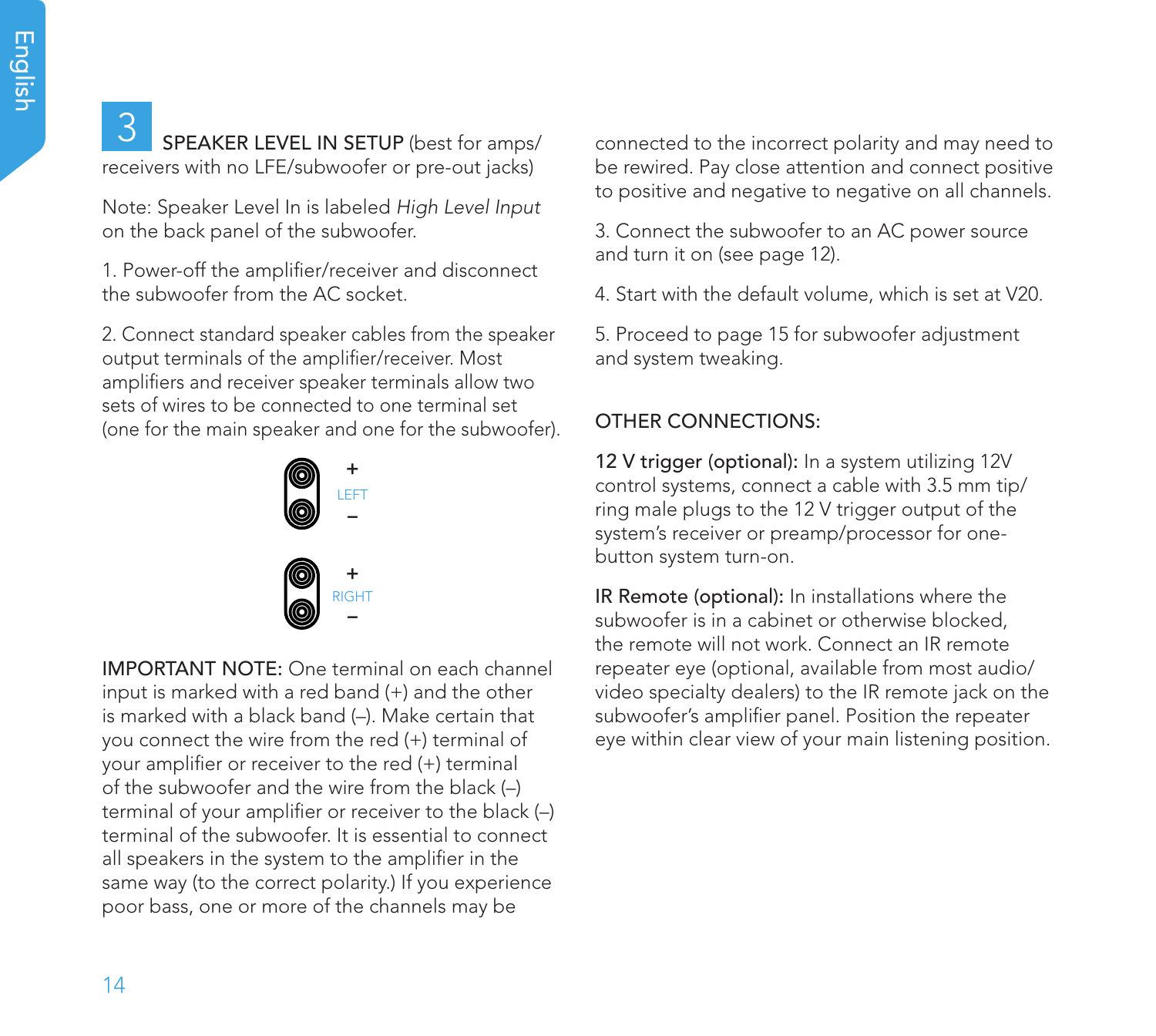# Adjusting and Using the Descend Subwoofer

## Remote Guide

The remote is the best tool for perfectly adjusting your subwoofer to achieve seamless blending with your main speakers. If you misplace your remote, the most often used controls are duplicated on the rear amp panel.

NOTE: If the line of sight from your listening position to the display area of the subwoofer is obstructed, the remote will not work. To remedy the problem, connect an IR remote repeater eye (optional, available from most audio/video specialty dealers) to the IR remote jack on the subwoofer's amplifier panel.

The Volume, Low-Pass Filter, EQ and Phase controls are duplicated on the amplifier panel.



1. Volume +/–: Increases/decreases the subwoofer's loudness. Note: The volume range goes from 0 to 40.

2. Mute: Turns off subwoofer sound.

3. Phase: Adjusts the relative phase of the output signal. The phase can be adjusted from -135 to 180 degrees in 45-degree increments.

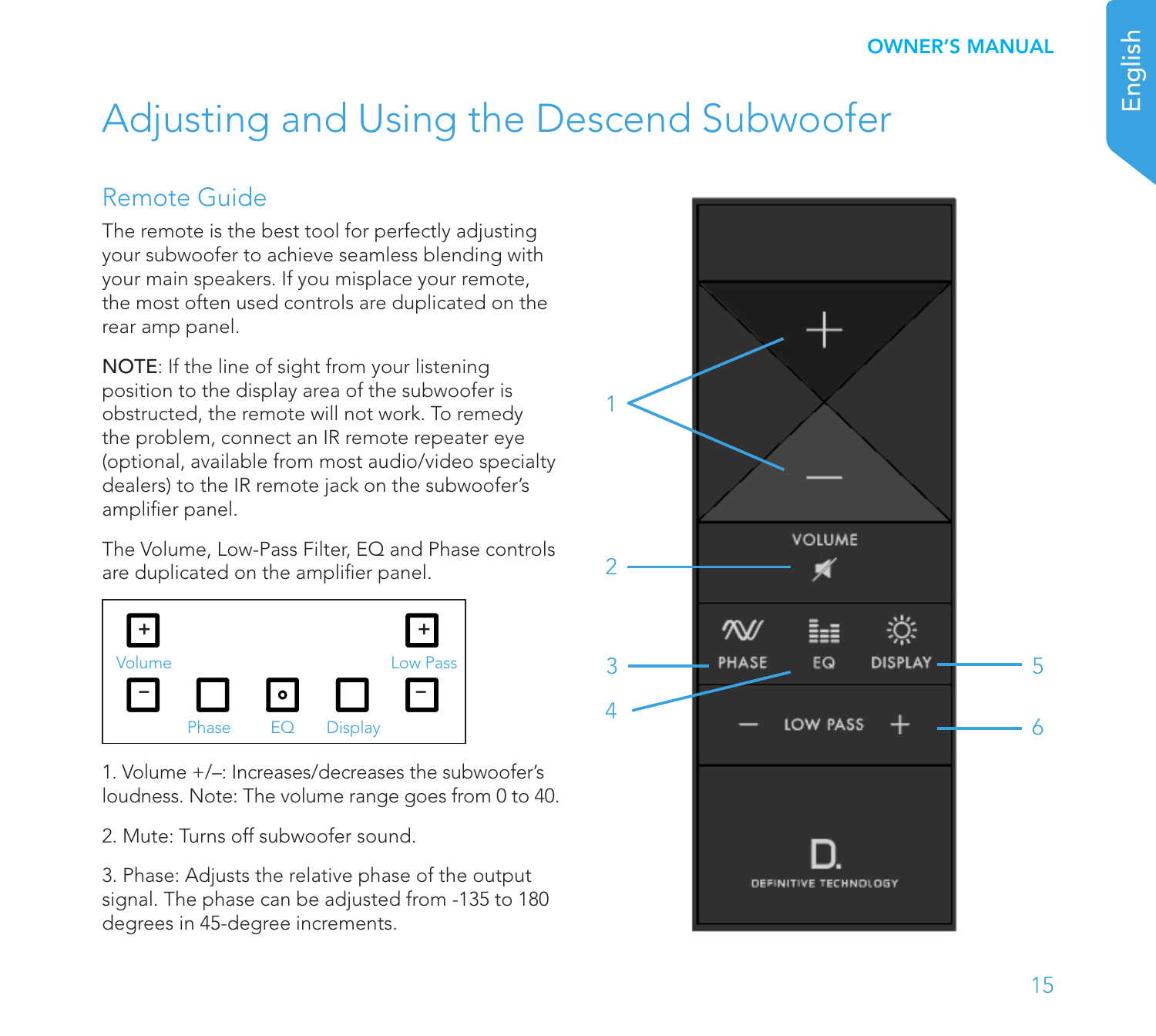4. EQ: There are three program-specific equalization settings: Loud, Deep, and Flat. See *Selecting EQ Modes* on page 17 for more information.

5. Display Brightness: Pressing this button toggles the display brightness. Available settings are Max, Dim1, Dim2, and Off.

6. Low-pass filter up/down: The low-pass filter can be adjusted from 40Hz to 150Hz. If the subwoofer is connected via LFE, increase the low-pass filter until "LFE" appears on the front display.

### Adjusting for Best Performance

In an ideal audio system, the subwoofer works "invisibly", simply adding deep, loud bass without calling attention to itself and blending seamlessly with the main speakers so it appears that the main speakers are making all the sound. The key to seamless main speaker/subwoofer blending is finding the perfect crossover frequency, equalization, and phase settings for your system. The best place to make those "set and forget" adjustments is from your listening chair via the wireless remote. If your receiver has built-in Audyssey or a similar auto setup/ room correction function, run that first. In most cases that is all the adjustment you will need.

NOTE: The auto setup functions work best when the subwoofer is connected to the LFE/subwoofer output.

1. Sit in your favorite listening position with remote in hand.

2. Play a piece of music you are very familiar with that has good deep bass content.

3. Adjust the volume up or down to taste. The bass should have impact without sounding too "heavy."

4. Using the Subwoofer Low-Pass Filter Guide on page 18 as a starting point, adjust the LP up or down until there is a smooth transition between the main speaker and subwoofer. Play a recording with male vocals and string bass. Turn down the LP filter frequency until the vocals sound rich but not "thick" or "chesty." Turn it up if the vocals sound "thin" or lacking in body.

5. Push the Phase button on the remote control to adjust the Intelligent Phase Control setting on the subwoofer. Then listen to how well the subwoofer blends with your speaker system by how little you can tell the difference of sound coming from your speakers and subwoofer. This may also fix some unevenness in the frequency response of your system. If you can't hear a difference between settings, it is recommended that you leave the setting on 0 degrees.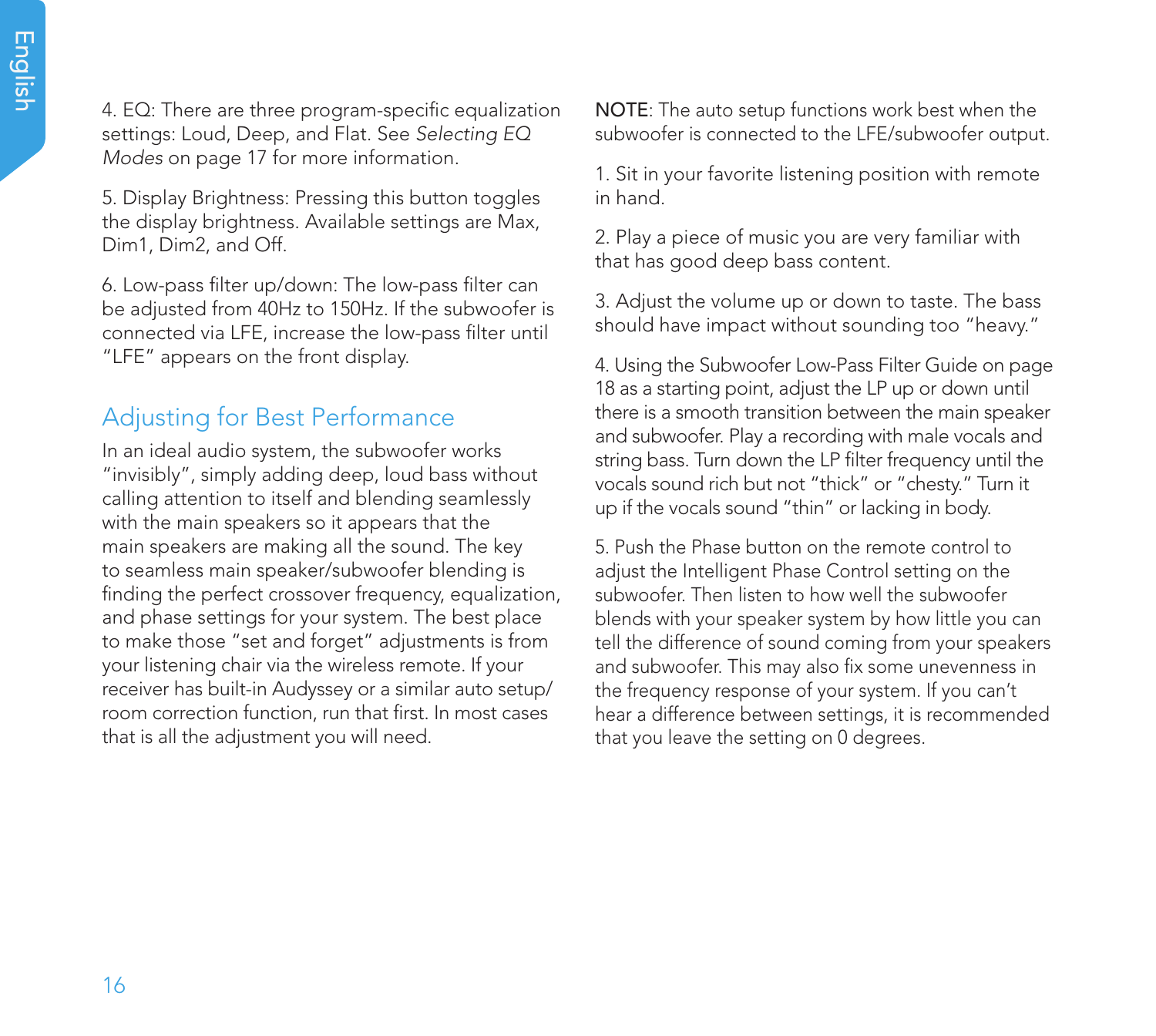6. If you notice any of the following, you may need to adjust the subwoofer input sensitivity setting:

- 'LIMIT' appears regularly on the subwoofer display.
- The subwoofer distorts at peaks in the audio signal.
- The subwoofer volume is at the maximum setting (40) and is still not loud enough.

To adjust the input sensitivity setting, see *Changing the Input Sensitivity Setting.*

### Changing the Input Sensitivity Setting

Perform the following steps to adjust the input sensitivity setting:

1. Press and hold the Phase button on the back panel for 5 seconds to enter Edit mode.

2. Release the button when the status indicator blinks blue.

3. Press the Low Pass Filter Up/Down button to select an input sensitivity setting (-12 dB, -6 dB or 0 dB will appear on the front display).

Note: You will likely not need to change this setting unless you are using the subwoofer with vintage or atypical audio equipment.

4. Press and hold the Phase button on the back panel for 5 seconds to save the setting.

5. Play content and listen to the sound to verify the subwoofer volume is now to your liking. Readjust the volume and input sensitivity settings as needed.

## Selecting EQ Modes

The three equalization (EQ) modes are variations in frequency response. They allow you to adjust for program material differences. Use the setting(s) that best suite your listening preferences.

1. Loud: This is the best setting to use when achieving maximum volume levels with minimal distortion. Use when volume is more important than playing lowest frequencies.

2. Deep: This setting maximizes the deepest octave bass response at the sacrifice of maximum volume level. CAUTION: This setting should not be used at high-volume levels.

3. Flat: This setting is the recommended starting point. No changes to subwoofer EQ are applied.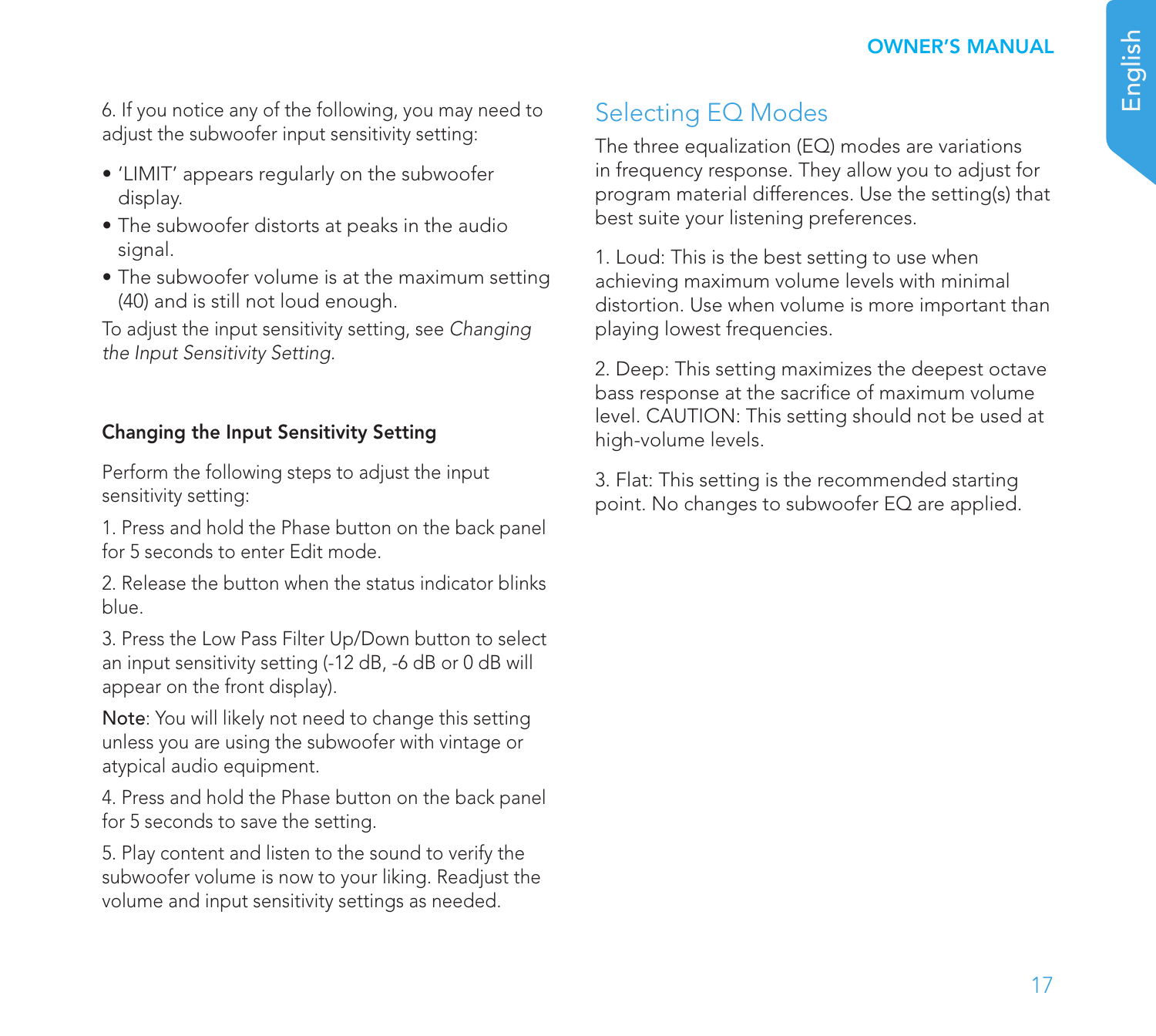## Subwoofer Low-Pass Filter Guide

| MAIN FRONT SPEAKER TYPE                                                      | <b>SUGGESTED SETTINGS</b> |
|------------------------------------------------------------------------------|---------------------------|
| LARGE, FULL-RANGE FLOORSTANDING                                              | 40-100 HZ                 |
| SMALL FLOORSTANDING AND LARGE BOOKSHELF                                      | 60-100 HZ                 |
| SMALL BOOKSHELF/MINI-MONITORS/LARGE SATELLITES                               | 80-120 HZ                 |
| SMALL SATELLITES                                                             | 100-140 HZ                |
| USING LFE FROM A RECEIVER OR PRE-AMP WITH INTERNAL BASS<br><b>MANAGEMENT</b> | I FF                      |

# Specifications

| <b>MODEL</b>              | <b>DN12</b>                                         | <b>DN15</b>                                         |
|---------------------------|-----------------------------------------------------|-----------------------------------------------------|
| <b>DIMENSIONS</b>         | 18.0 X 18.7 X 19.1 IN<br>(458.2 X 475.5 X 484.8 MM) | 22.0 X 22.7 X 23.5 IN<br>(558.5 X 577.6 X 597.9 MM) |
| <b>PRODUCT WEIGHT</b>     | 73.1 LBS (33.2 KG)                                  | 114.6 LBS (52.0 KG)                                 |
| DRIVER COMPI EMENT        | 12 IN WOOFER WITH<br>2 X 12 IN BASS RADIATOR        | <b>15 IN WOOFER WITH</b><br>2 X 15 IN BASS RADIATOR |
| <b>FREQUENCY RESPONSE</b> | 17-200 HZ                                           | 12-200 HZ                                           |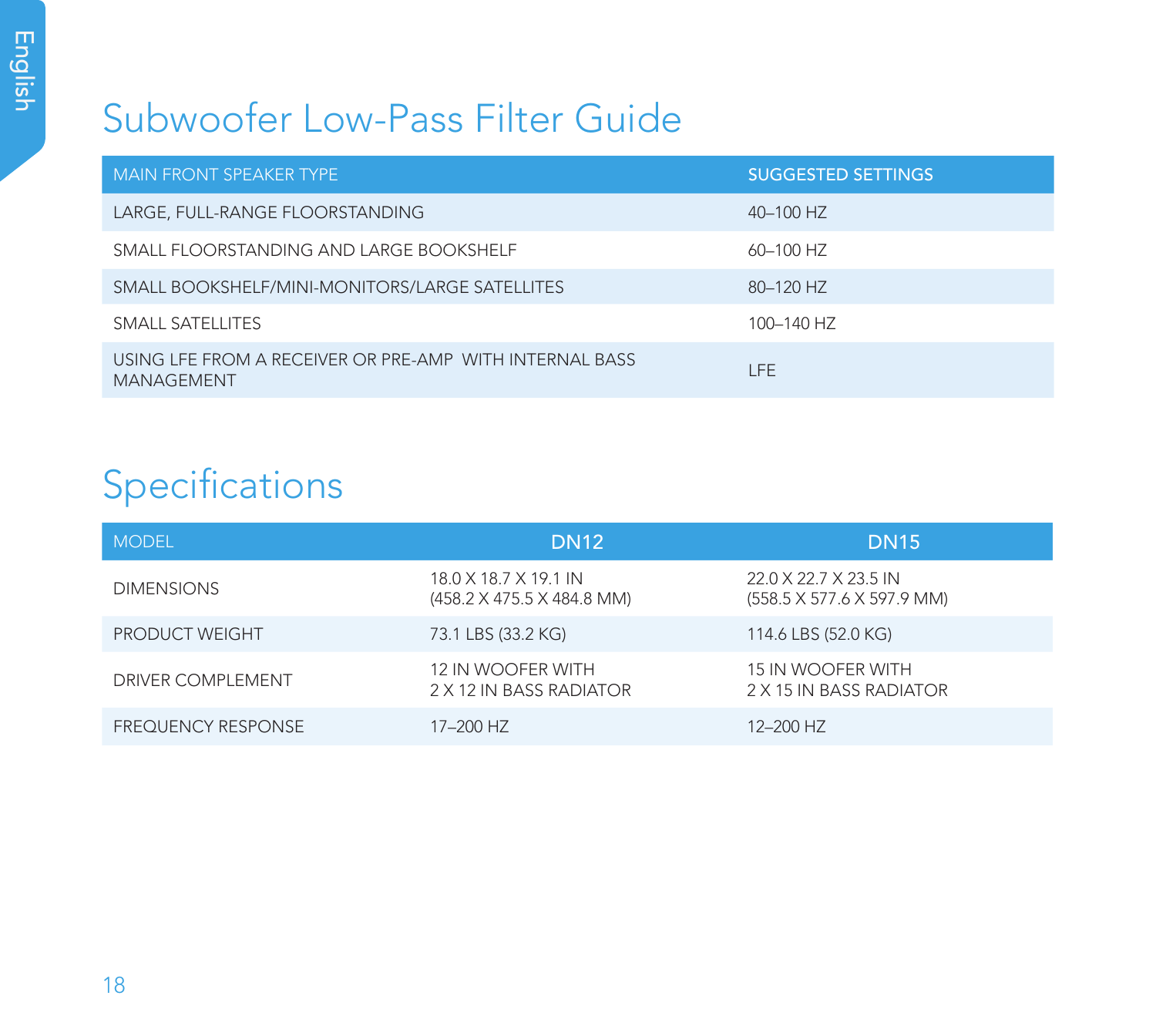OWNER'S MANUAL

## Service

Service and warranty work on your Definitive Technology loudspeaker will normally be performed by the Definitive Technology dealer or importer. If, however, you wish to return the speaker to us, please contact us first, describing the problem and requesting proper authorization.

NOTE: Definitive phone and email technical support is only offered in English.

## Product Servicing

Please note that the address given below is the address of our offices only. Under no circumstances should loudspeakers be shipped to our offices or returned without contacting us first and obtaining return authorization.

### Technical Assistance

If you have any questions, please contact the Definitive Technology dealer or importer where you purchased your product. If they are unable to help you, please contact us directly.

1-800-228-7148 www.DefinitiveTechnology.com Email: info@DefinitiveTech.com twitter: @DefinitiveTech

Each subwoofer leaves our plant in perfect condition. Any visible or concealed damage most likely occurred in handling after it left our plant and should be reported at once to your Definitive Technology retailer where you purchased your product. Please unpack your system carefully. Save all cartons and packing material in case you move or need to ship your system.

Record the serial number found on the back of the subwoofer.

Serial Number:

### US:

5541 Fermi Court Carlsbad, CA 92008

### EU :

Sound United Europe a division of D&M Europe B.V. Beemdstraat 11, 5653 MA Eindhoven The Netherlands

### UK:

D&M Audiovisual Ltd. Cells 1 & 2 Kopshop 6 Old London Road Kingston Upon Thames KT2 6QF UK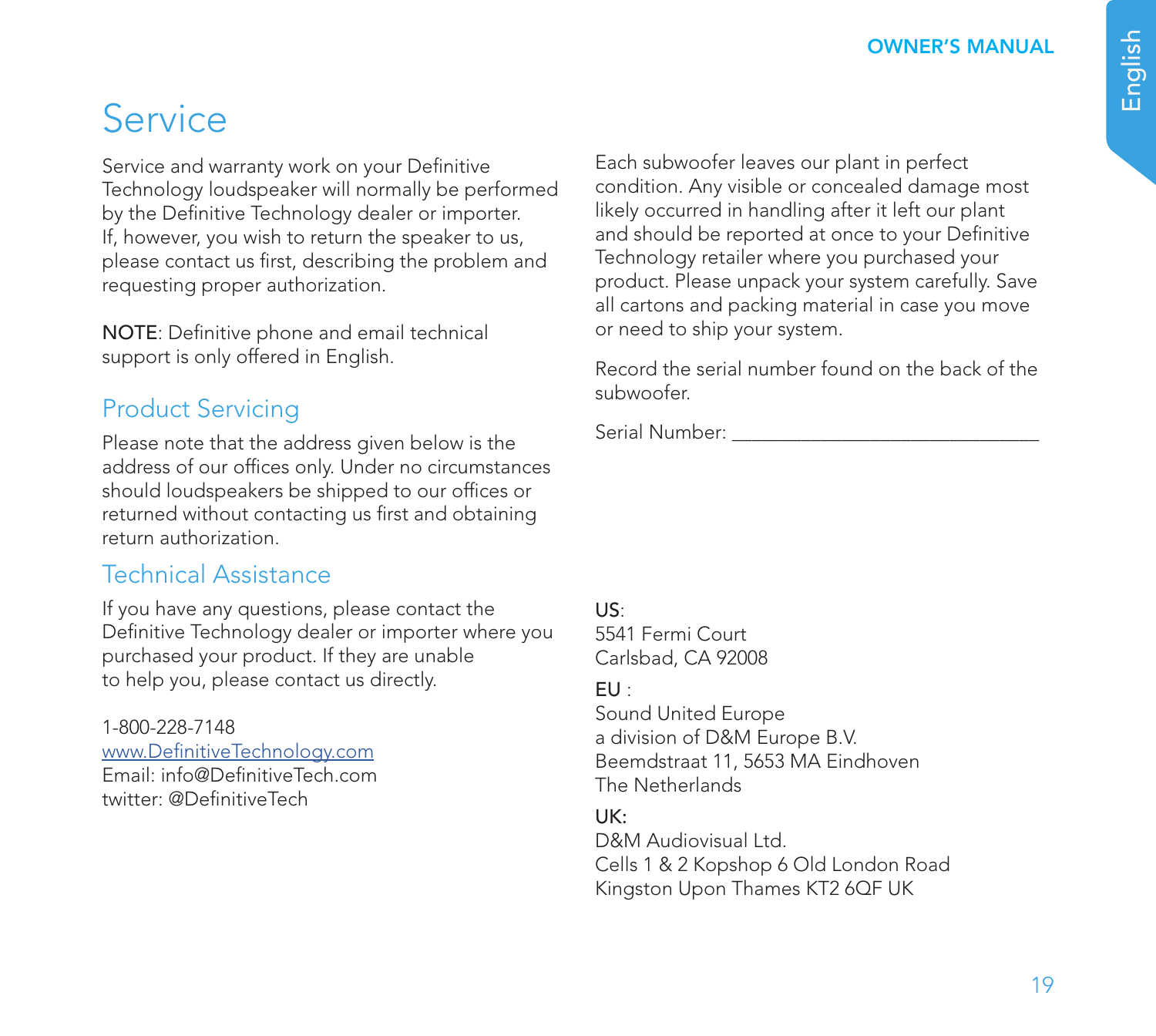## Limited Warranty

### 5-Years for Drivers and Cabinets, 3-Years for Electronic Components

Definitive Technology, LLC (herein "Definitive"), warrants to the original retail purchaser only that this Definitive loudspeaker product (the "Product") will be free from defects in material and workmanship for a period of five (5) years covering the drivers and cabinets and three (3) years for the electronic components from the date of the original purchase from a Definitive Authorized Dealer. If the drivers, cabinets, or electronic components of the Product have a defect in material or workmanship, Definitive or its Authorized Dealer will, at its option, repair or replace the warranted piece for the limited period of time provided in this warranty at no additional charge, except as set forth below. All replaced parts and Product(s) become the property of Definitive. Product that is repaired or replaced under this warranty will be returned to you, within a reasonable time, freight collect. This warranty is non-transferrable and is automatically void if the original purchaser sells or otherwise transfers the Product to any other party. This Warranty does not include service or parts to repair damage caused by accident, misuse, abuse, negligence, inadequate packing or shipping procedures, commercial use, voltage in excess of the rated maximum of the unit, cosmetic appearance of cabinetry not directly attributable to defects in material or workmanship. This warranty does not cover the elimination of externally generated static or noise, or the correction of antenna problems or weak reception. This warranty does not cover labor costs or damage to the Product caused by installation or removal of the Product. Definitive Technology makes no warranty with respect to its products purchased from dealers or outlets other than Definitive Technology Authorized Dealer. The warranty is automatically void if: 1) The product has been damaged, altered in any way, mishandled during transportation, or tampered with. 2) The product is damaged due to accident, fire, flood, unreasonable use, misuse, abuse, customer applied cleaners, failure to observe manufacturers warnings, neglect or related events. 3) Repair or modification of the Product has not been made or authorized by Definitive Technology. 4) The product has been improperly installed or used. Product must be returned (insured and prepaid), together with the original dated proof of purchase to the Authorized Dealer from whom the Product was purchased, or to the nearest Definitive factory

service center. Product must be shipped in the original shipping container or its equivalent. Definitive is not responsible or liable for loss or damage to Product in transit. This limited warranty is the only express warranty that applies to your product. Definitive neither assumes nor authorizes any person or entity to assume for it any other obligation or liability in connection with your product or this warranty. All other warranties, including but not limited to express, implied, warranty of merchantability or fitness for a particular purpose, are expressly excluded and disclaimed to the maximum extent allowed by law. All implied warranties on product are limited to the duration of this expressed warranty. Definitive has no liability for acts of third parties. Definitive's liability, whether based on contract, tort, strict liability, or any other theory, shall not exceed the purchase price of the product for which a claim has been made. Under no circumstance will Definitive bear any liability for incidental, consequential or special damages. The consumer agrees and consents that all disputes between the consumer and Definitive shall be resolved in accordance with California laws in San Diego County, California. Definitive reserves the right to modify this warranty statement at any time. Some states do not allow the exclusion or limitation of consequential or incidental damages, or implied warranties, so the above limitations may not apply to you. This warranty gives you specific legal rights, and you may also have other rights which vary from state to state.

This product complies with the essential requirements of EMC Directive 89/336/EEC.

> Copyright © 2021 Definitive Technology All rights reserved.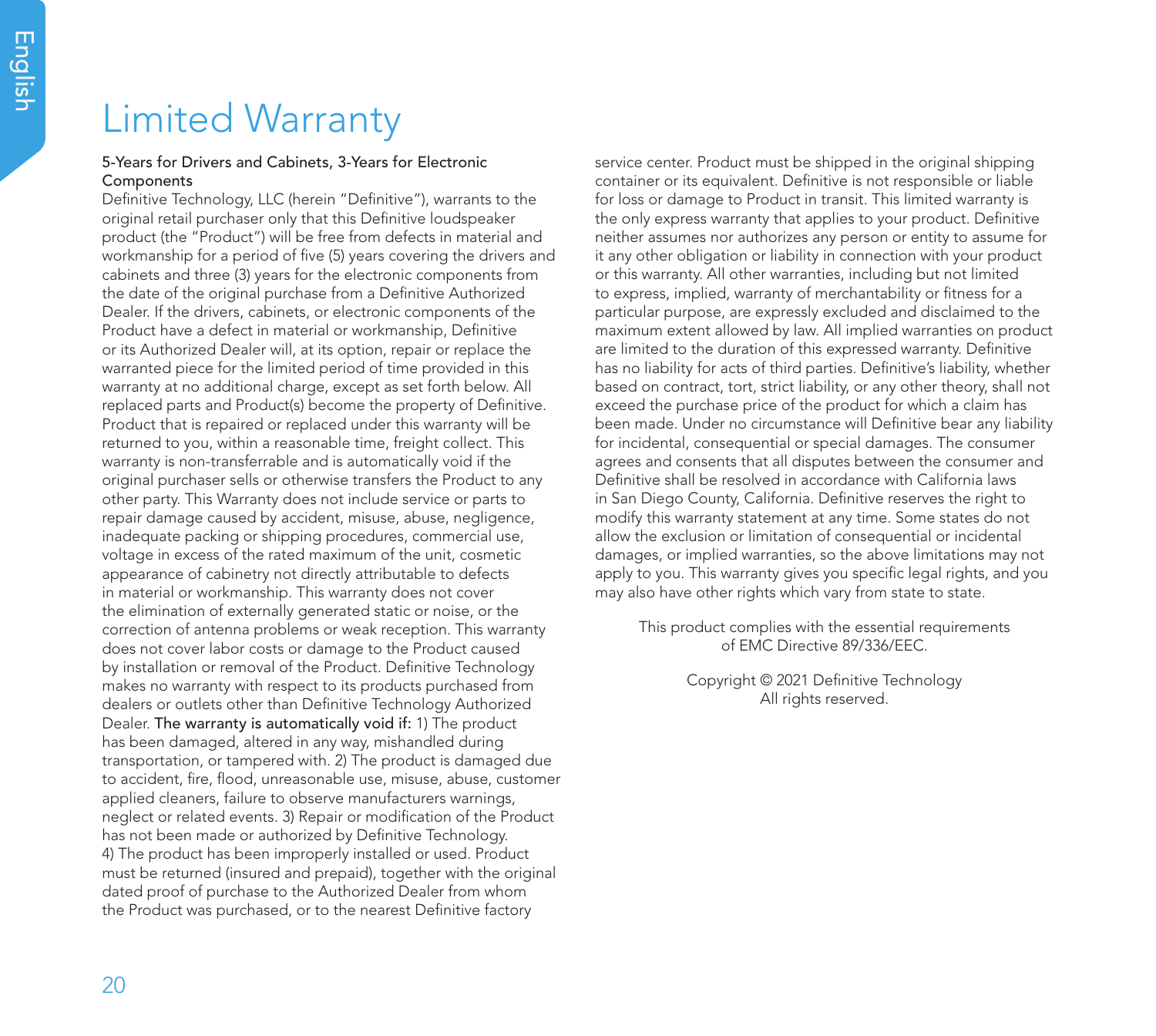## Bienvenido

Gracias por elegir un altavoz de graves Definitive Technology Descend. Para asegurarse de que experimenta el mejor rendimiento posible, le recomendamos que se tome un momento para leer todo este manual del propietario y familiarizarse con los procedimientos de instalación y configuración adecuados para su altavoz de graves. ¡Disfrute de su producto!

# Contenido

| Colocación del altavoz de graves 30                  |  |
|------------------------------------------------------|--|
| Conexión a la red de CA (alimentación)31             |  |
|                                                      |  |
| Configuración y uso del altavoz de graves Descend 34 |  |
| Guía de filtro de paso bajo del altavoz de graves37  |  |
|                                                      |  |
|                                                      |  |
|                                                      |  |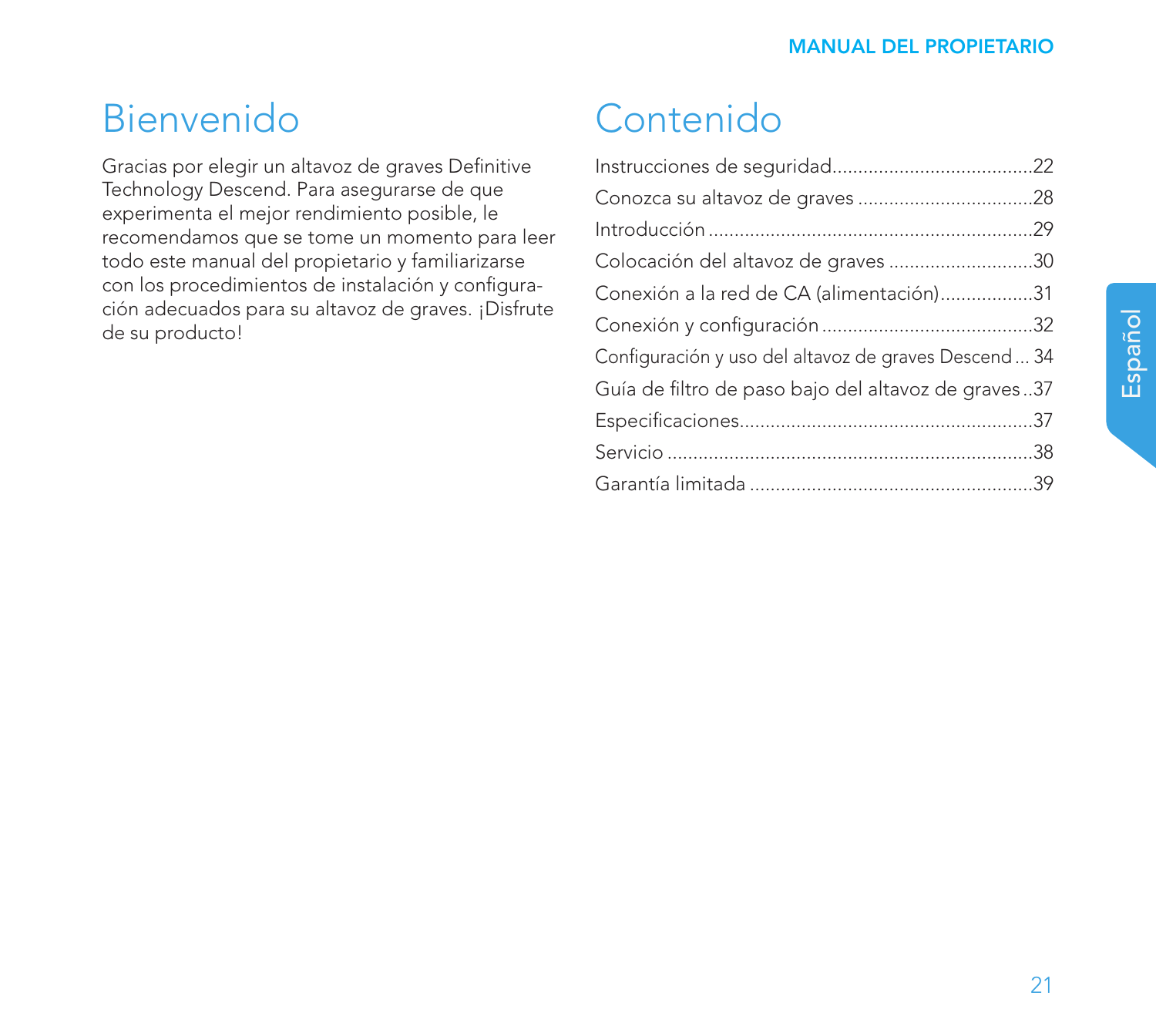# Instrucciones de seguridad



El símbolo compuesto por un rayo con punta de flecha dentro de un triángulo equilátero tiene por objeto advertirle al usuario que dentro del aparato hay voltajes peligrosos no aislados cuya magnitud puede ser suficiente para constituir un riesgo de descarga eléctrica para las personas.

El signo de admiración dentro de un triángulo equilátero tiene por objeto advertirle al usuario que hay información importante sobre operación y mantenimiento (servicio) en los folletos que vienen con el aparato.

1. El símbolo de relámpago con punta de flecha, dentro de un triángulo equilátero, está diseñado para alertar al usuario sobre la presencia de "tensión peligrosa" sin aislamiento dentro de la carcasa del producto que puede ser de suficiente magnitud para constituir un riesgo de descarga eléctrica.

- PRECAUCIÓN: Para reducir el riesgo de descarga eléctrica, no retire la cubierta (o la parte posterior), ya que no hay piezas que pueda reparar el usuario en el interior. Remita todas las tareas de mantenimiento a personal de servicio cualificado.
- El signo de exclamación dentro de un triángulo equilátero está diseñado para alertar al usuario sobre la presencia de instrucciones importantes de funcionamiento y mantenimiento en la documentación que acompaña al aparato.

2. Eliminación correcta de este producto. Esta marca indica que este producto no debe desecharse con otros desechos domésticos en toda la UE. Para evitar posibles daños al medio ambiente o la salud humana debido a la eliminación incontrolada de desechos, recíclelos de manera responsable para promover la reutilización sostenible de los recursos materiales. Para devolver su dispositivo usado, utilice los sistemas de devolución y recolección o comuníquese con el minorista donde compró el producto.Pueden llevar este producto para un reciclaje seguro para el medio ambiente.

3. PRECAUCIÓN: Para reducir el riesgo de incendio o descarga eléctrica, no exponga este aparato a la lluvia ni a la humedad. El aparato no debe exponerse a goteos o salpicaduras y no deben colocarse objetos llenos de líquido, como jarrones, sobre el aparato.

4. ADVERTENCIA: La batería (batería o baterías o pack de batería) no estará expuesta a calor excesivo, como sol, fuego o similares.

- 5. Lea estas instrucciones.
- 6. Conserve estas instrucciones.
- 7. Preste atención a todas las advertencias.
- 8. Siga todas las instrucciones.
- 9. No utilice este aparato cerca del agua.
- 10. Limpie solo con un paño seco.

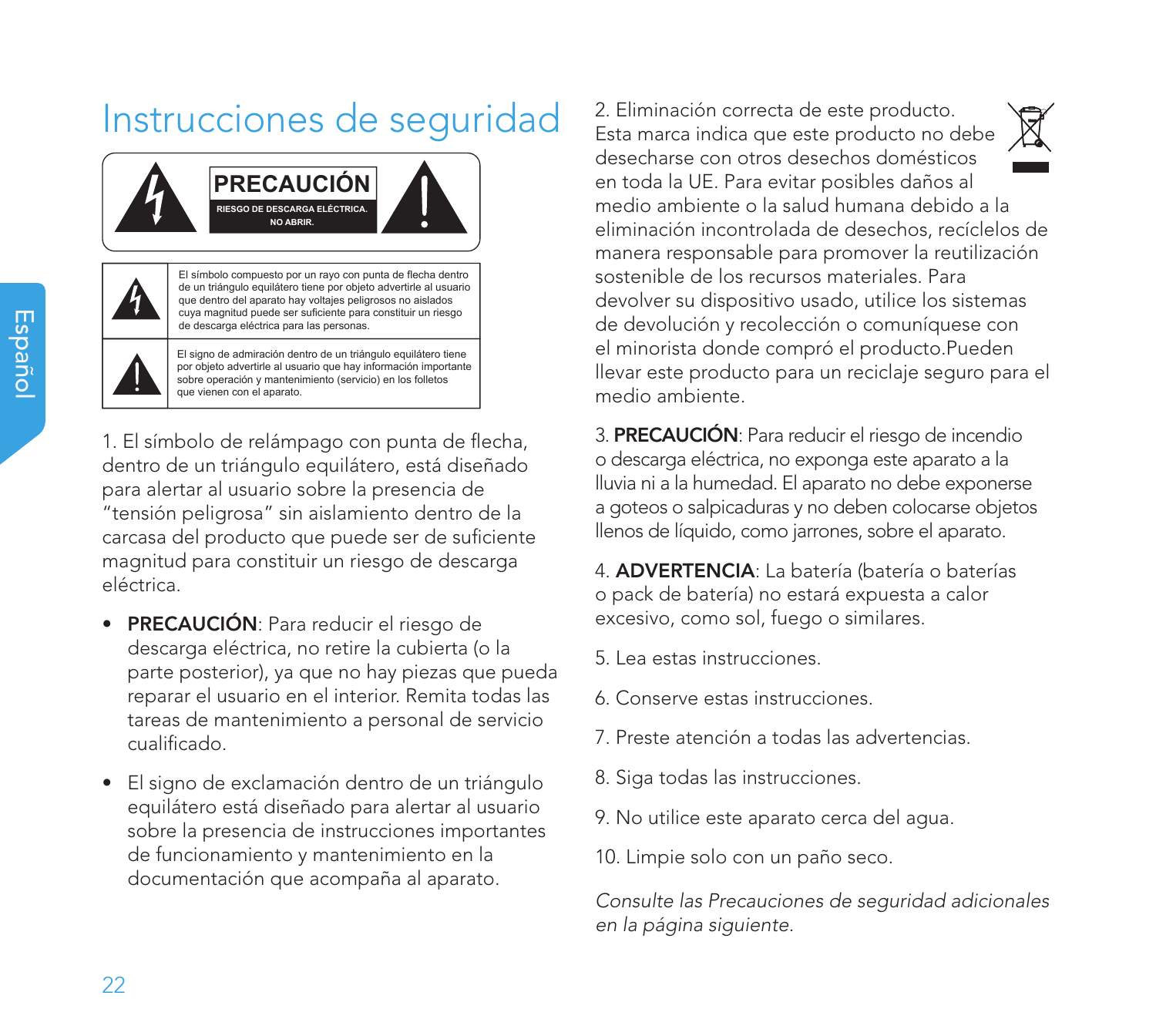11. No bloquee ninguna abertura de ventilación. Instale el aparato de acuerdo con las instrucciones del fabricante.

12. No lo instale cerca de fuentes de calor como radiadores, rejillas de calefacción, estufas u otros aparatos (incluidos amplificadores) que produzcan calor.

13. Las fuentes de llama desnuda, como velas encendidas no deben colocarse en el aparato.

14. La construcción de Clase I debe conectarse a una toma de corriente con una conexión a tierra de protección.

15. No anule el propósito de seguridad del enchufe polarizado o con conexión a tierra. Un enchufe polarizado tiene dos clavijas, una más ancha que la otra. Un enchufe con conexión a tierra tiene dos clavijas y una tercera clavija de conexión a tierra. La hoja ancha o la tercera clavija se proporcionan para su seguridad. Si el enchufe provisto no encaja en su tomacorriente, consulte a un electricista para que reemplace el tomacorriente obsoleto.

16. Proteja el cable de alimentación para que no se pise ni se pellizque, especialmente en los enchufes, por donde salen del aparato.



receptáculos de conveniencia y en el punto

17. Utilice únicamente accesorios especificados por el fabricante.

18. Utilice únicamente con el carrito, el soporte, el trípode, la abrazadera o la mesa especificados por el fabricante, o bien vendidos con el aparato. Cuando se utiliza un carrito o un bastidor, tenga cuidado al mover la combinación de carrito/aparato para evitar lesiones por vuelco. El altavoz se puede volcar, y podría causar lesiones personales graves o la muerte.

19. Desenchufe el aparato durante tormentas eléctricas o cuando no se utilice durante períodos prolongados.

20. Remita todas las tareas de mantenimiento a personal de servicio cualificado. Se requiere servicio cuando el aparato ha sido dañado de alguna manera, como cuando el cable de alimentación o el enchufe están dañados, se ha derramado líquido o han caído objetos en el aparato, cuando el aparato ha estado expuesto a la lluvia o la humedad, no funciona normalmente, o se ha caído.

21. PRECAUCIÓN: Peligro de explosión si la batería se sustituye incorrectamente. Sustituya solo por el mismo tipo o equivalente.

22. La batería (batería o baterías o pack de batería) no estará expuesta a calor excesivo, como sol, fuego o similares.

23. ADVERTENCIA: No recargue baterías no recargables.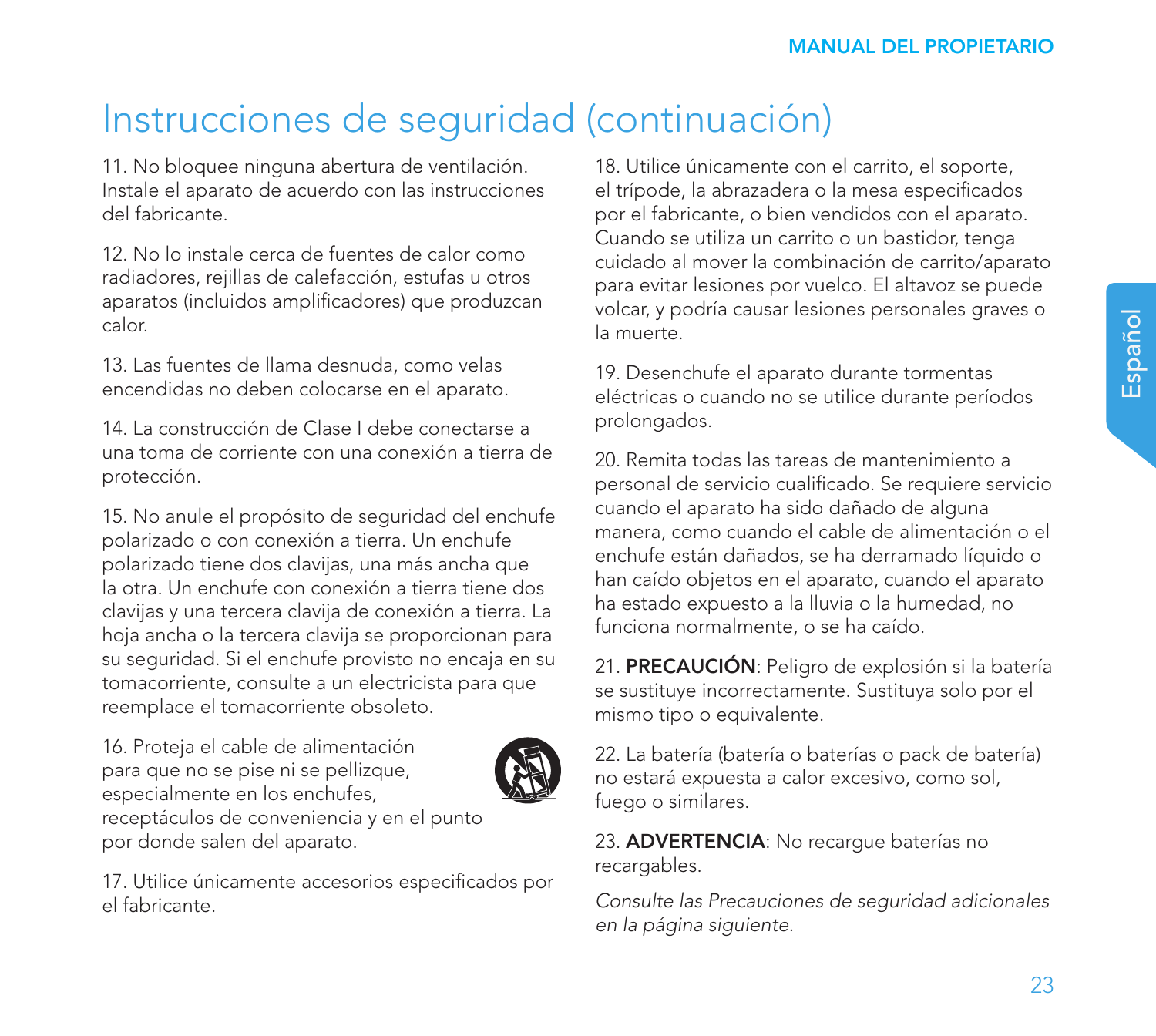24. ADVERTENCIA: El enchufe de red/acoplador del aparato se utiliza como dispositivo de desconexión. El dispositivo de desconexión debe permanecer fácilmente operativo.

25. PRECAUCIÓN: Para desconectar completamente este producto de la red, desconecte el enchufe de la toma de corriente. El enchufe de red se utiliza para interrumpir completamente el suministro de energía a la unidad y debe ser de fácil acceso para el usuario.

26. El equipo puede utilizarse a una temperatura ambiente máxima de 45 °C (113 °F).

### Información de la FCC (para clientes de EE. UU.)

### 1. Compliance Information

Este producto cumple con la Parte 15 de las normas de la FCC. El funcionamiento está sujeto a las dos condiciones siguientes: (1) este producto no puede causar interferencias perjudiciales y (2) este producto debe aceptar cualquier interferencia recibida, incluidas las interferencias que puedan provocar un funcionamiento no deseado.

### 2. Aviso importante: No modifique este producto.

Este producto, cuando se instala como se indica en las instrucciones contenidas en este manual, cumple con los requisitos de la FCC. La modificación no aprobada expresamente por Sound United puede anular su autoridad, otorgada por la FCC, para utilizar el producto. 3. NOTA. Este producto ha sido probado y cumple con los límites para un dispositivo digital de Clase B, de acuerdo con la Parte 15 de las normas de la FFC. Estos límites están diseñados para proporcionar una protección razonable contra interferencias perjudiciales en una instalación residencial.

Este producto genera, usa y puede irradiar energía de radiofrecuencia y, si no se instala y usa de acuerdo con las instrucciones, puede causar interferencias perjudiciales en las comunicaciones por radio. Sin embargo, no hay garantía de que no se produzcan interferencias en una instalación en particular. Si este producto causa interferencia dañina en la recepción de radio o televisión, lo cual se puede determinar encendiendo y apagando el producto, se recomienda al usuario que intente corregir la interferencia mediante una o más de las siguientes medidas:

- Reorientar o reubicar la antena receptora.
- Aumente la separación entre el equipo y el receptor.
- Conecte el producto a una toma de corriente en un circuito diferente al que está conectado el receptor.
- Consulte con el distribuidor local autorizado para distribuir este tipo de producto o con un técnico de radio/TV experimentado para obtener ayuda.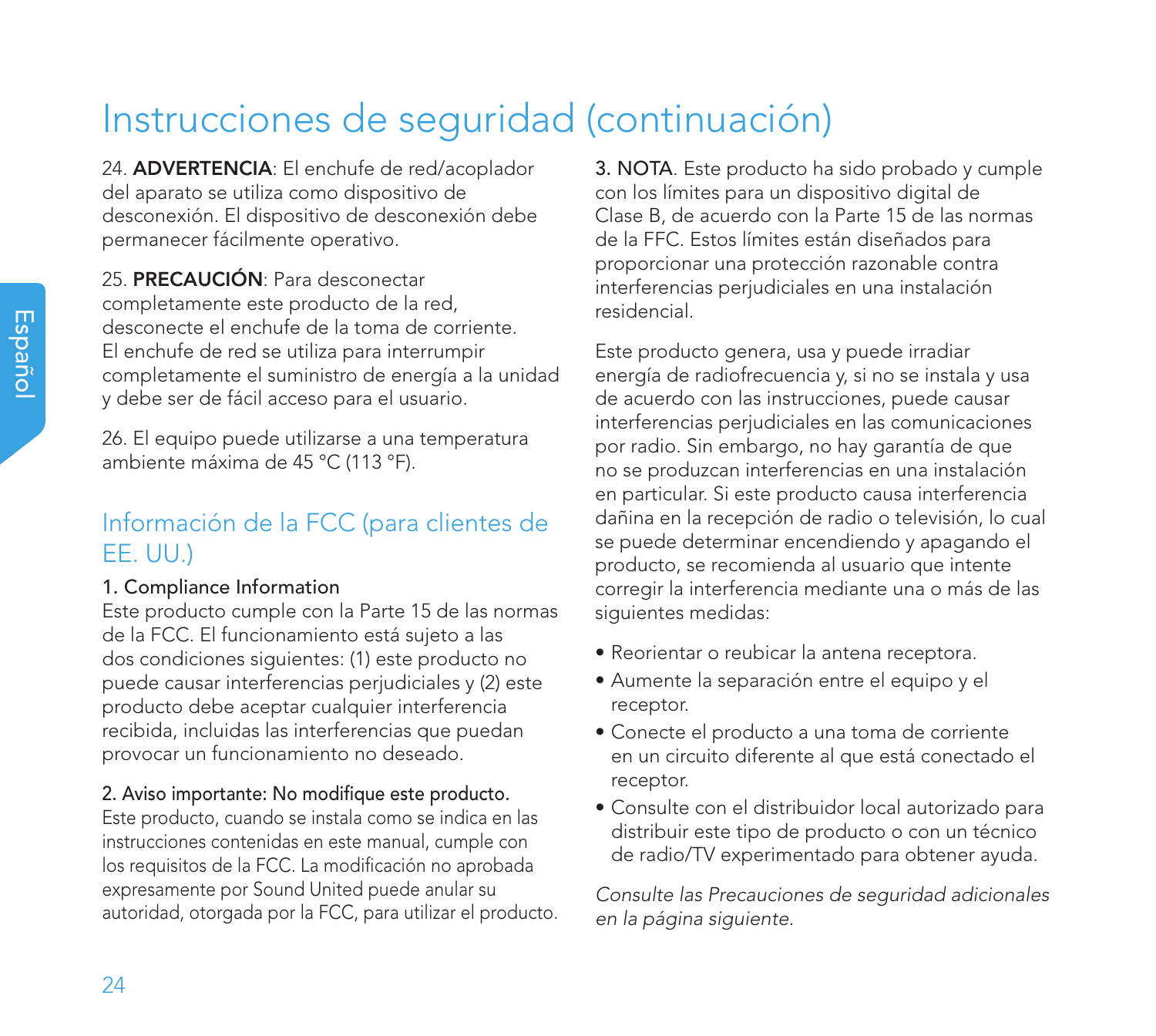## Notas sobre el uso

- Evite exponer el producto a altas temperaturas.
- Deje suficiente dispersión de calor cuando se instala en un bastidor.
- Maneje el cable de alimentación con cuidado.
- Sostenga el enchufe cuando desenchufe el cable.
- Mantenga la unidad sin humedad, agua y polvo.
- Desenchufe el cable de alimentación cuando no utilice la unidad durante largos períodos de tiempo.
- No obstruya los orificios de ventilación.
- No deje que entren en la unidad objetos extraños.
- No permita que los insecticidas, el benceno y el disolvente entren en contacto con la unidad.
- Nunca desmonte ni modifique la unidad de ninguna manera.
- No impida la ventilación cubriendo las aberturas de ventilación con artículos, como periódicos, manteles o cortinas.
- Las fuentes de llama desnuda, como velas encendidas no deben colocarse en la unidad.
- Observe y siga las normativas locales sobre la eliminación de baterías.
- No exponga la unidad a líquidos de goteo o salpicaduras.
- No coloque objetos llenos de líquidos, como los jarrones, en la unidad.
- No manipule el cable de alimentación con las manos mojadas.
- Cuando el interruptor está en la posición OFF (STANDBY), el equipo no está completamente apagado de la RED.
- El equipo debe instalarse cerca de la fuente de alimentación para que sea fácilmente accesible.
- No almacene la batería en un lugar expuesto a la luz solar directa o en lugares con temperaturas extremadamente altas, como cerca de un calentador.
- No doble a la fuerza el enchufe del equipo para la conexión entre el conector y el cable micro USB/ USB.
- PRECAUCIÓN (para amplificador): SUPERFICIE CALIENTE. NO TOCAR.



La superficie superior sobre el disipador de calor interno puede calentarse si se utiliza este producto de forma continua. No toque las áreas calientes, especialmente alrededor de la "marca de superficie caliente" y el panel superior.

## Precauciones sobre el uso de baterías

• ADVERTENCIA: NO INGIERA LA BATERÍA; PELIGRO DE QUEMADURAS QUÍMICAS. El mando a distancia



suministrado con este producto contiene una batería de celda de botón/moneda. Si se ingiere la batería de celda de botón/moneda, puede causar quemaduras internas graves en solo 2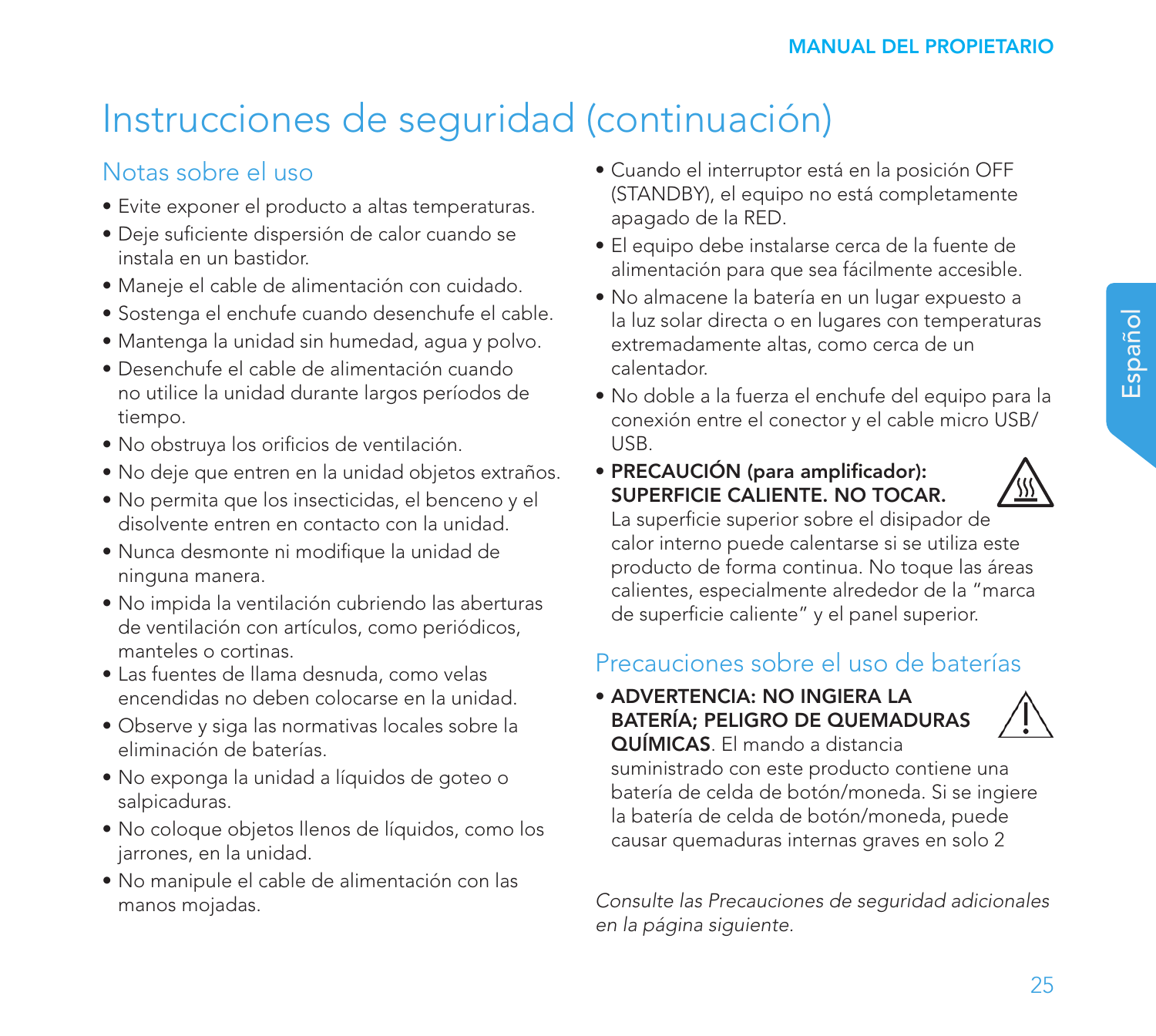horas y provocar la muerte. Mantenga las baterías nuevas y usadas lejos del alcance de los niños. Si el compartimento de la batería no se cierra de forma segura, deje de utilizar el producto y manténgalo lejos del alcance de los niños. Si cree que las baterías pueden haberse tragado o colocado dentro de alguna parte del cuerpo, busque atención médica inmediata.

- Inserte las baterías especificadas en la unidad de control remoto.
- Sustituya las baterías por otras nuevas si el juego no funciona incluso cuando la unidad de control remoto está cerca de la unidad. (Las baterías suministradas son solo para verificar el funcionamiento. Cámbielas por baterías nuevas lo antes posible).
- Al insertar las baterías, asegúrese de hacerlo en la dirección correcta, siguiendo las marcas + y – del compartimento de las baterías.
- Para evitar daños o fugas de líquido de la batería,
	- No utilice una batería nueva junto con una vieja.
	- No utilice dos tipos diferentes de baterías.
	- No intente cambiar las baterías secas.
	- No cortocircuite, desmonte, caliente ni deseche las baterías en llamas.
	- No almacene la batería en un lugar expuesto a la luz solar directa o en lugares con temperaturas extremadamente altas, como cerca de un calentador.
- Si el líquido de la batería tiene fugas, limpie con cuidado el líquido del interior del compartimento de la batería e inserte baterías nuevas.
- Retire las baterías de la unidad de control remoto si no se va a utilizar durante largos períodos de tiempo.
- Las baterías usadas deben desecharse de acuerdo con la normativa local sobre eliminación de baterías.
- La unidad de control remoto puede funcionar incorrectamente si se utilizan baterías recargables.
- Existe riesgo de explosión si la batería se sustituye por un tipo incorrecto.

### Solo para clientes de California

Este producto contiene una batería que contiene material de perclorato; puede corresponder manipulación especial. Visite https://dtsc.ca.gov/perchlorate/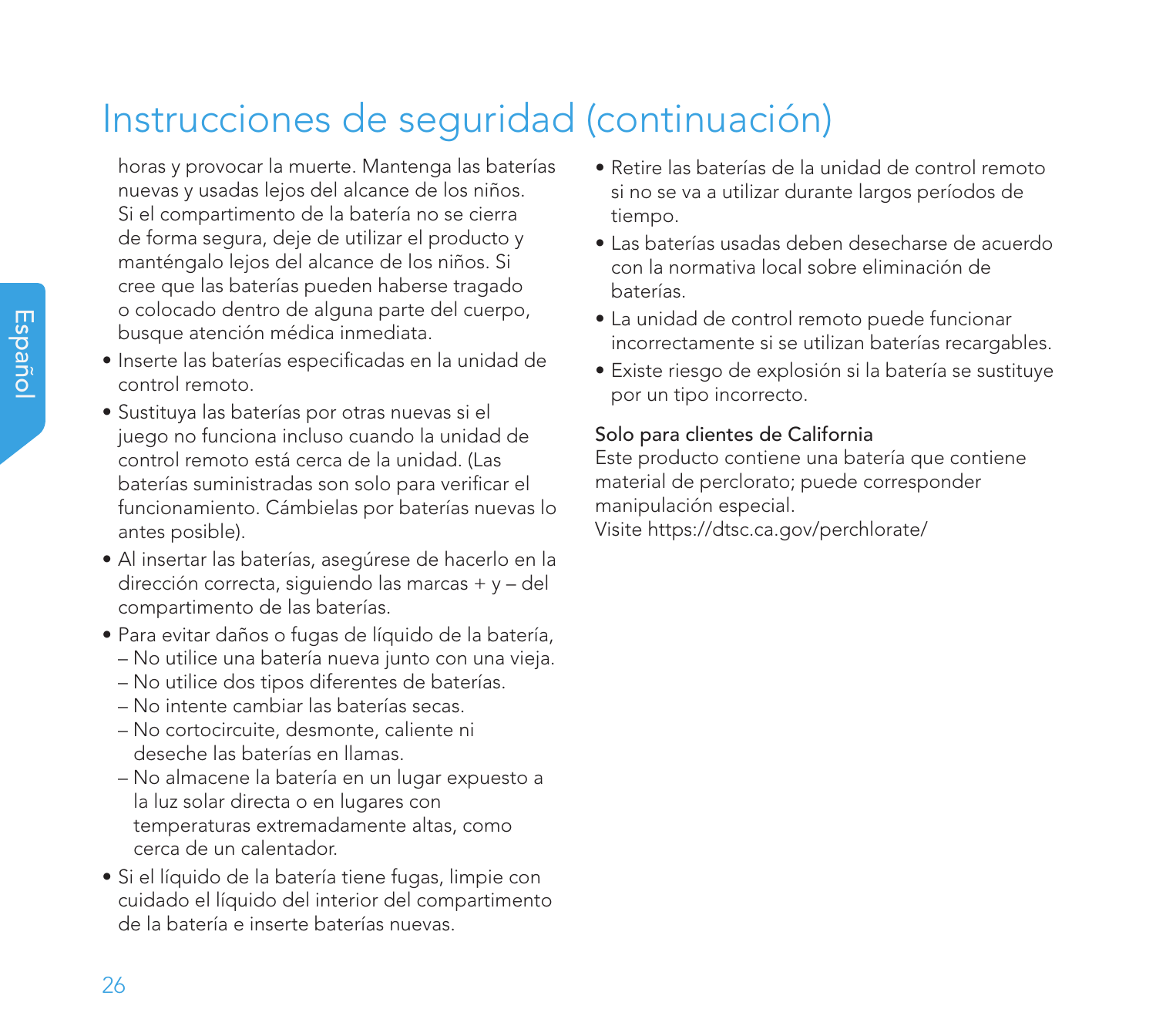# $\epsilon$

## Declaración de conformidad de la UE

Por el presente, Sound United, LLC declara que nuestro producto cumple con las siguientes directivas de la UE/CE:

- EMC:2014/30/EU
- LVD:2014/35/EU
- RoHS: 2011/65/EU and amendment Directive (EU) 2015/863
- Reglamento de la CE 1275/2008 y su directiva de trabajo sobre estructuras 2009/125/CE, incluida la enmienda 801/2013

Importador/contacto de la UE:

Sound United Europe una división de D&M Europe B.V. Beemdstraat 11, 5653 MA Eindhoven Países Bajos



## Declaración de conformidad de la UKCA

Por el presente, Sound United, LLC declara que nuestro producto cumple con las siguientes regulaciones del Reino Unido:

- Regulaciones de equipos eléctricos (seguridad) de 2016
- Regulaciones de compatibilidad electromagnética de 2016
- La restricción del uso de ciertas sustancias peligrosas en las regulaciones sobre aparatos eléctricos y electrónicos de 2012

• Diseño ecológico para las regulaciones sobre productos relacionados con la energía de 2010 Importador del Reino Unido:

D&M Audiovisual Ltd.

Cells 1 & 2 Kopshop, 6 Old London Road Kingston Upon Thames KT2 6QF UK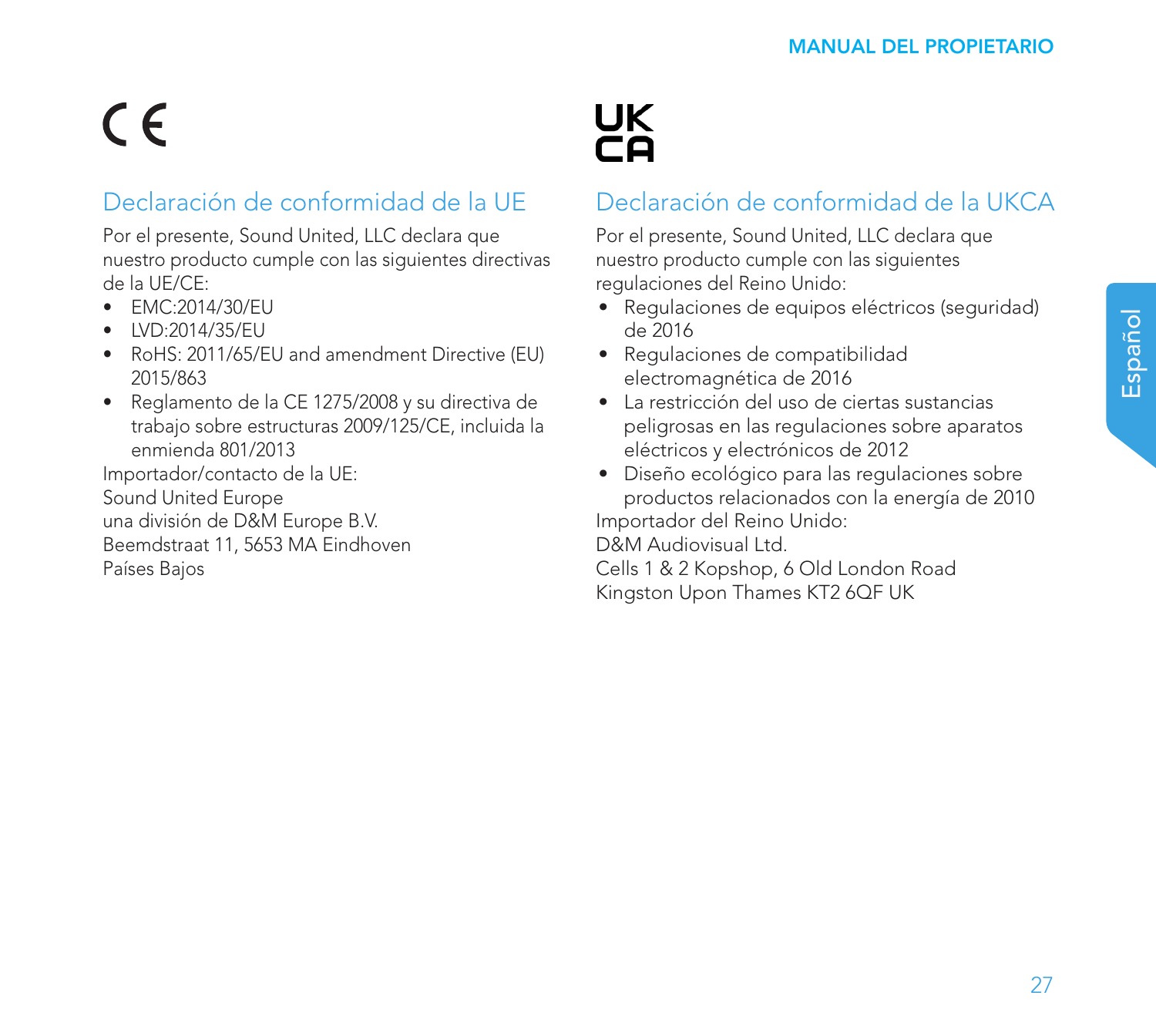## Introducción a su altavoz de graves



- A BOTÓN PARA SUBIR/BAJAR EL VOLUMEN
- BOTÓN DE CONTROL DE FASE INTELIGENTE

C BOTÓN DE EQ

- D BOTÓN DE BRILLO DE LA PANTALLA
- <sup>E</sup> BOTÓN PARA SUBIR/BAJAR FILTRO DE PASO BAJO
- F INDICADOR DE ALIMENTACIÓN LED
- <sup>G</sup> INTERRUPTOR DE 3 VÍAS AU-TOMÁTICO/ENCENDIDO/12 V
- H ENTRADA INFRARROJO
- I ACTIVADOR 12 V
- J ENTRADA DE LÍNEA
- <sup>K</sup> ENTRADA DE ALTO NIVEL (IZQUIER-DA/DERECHA)
- L ENTRADA DE CANAL LFE
- M SOLO PUERTO DE SERVICIO
- N INTERRUPTOR DE ENCENDIDO/ APAGADO
- O FUSIBLE (T6.3AL / 250 V)
- P ENTRADA DE ALIMENTACIÓN DE CA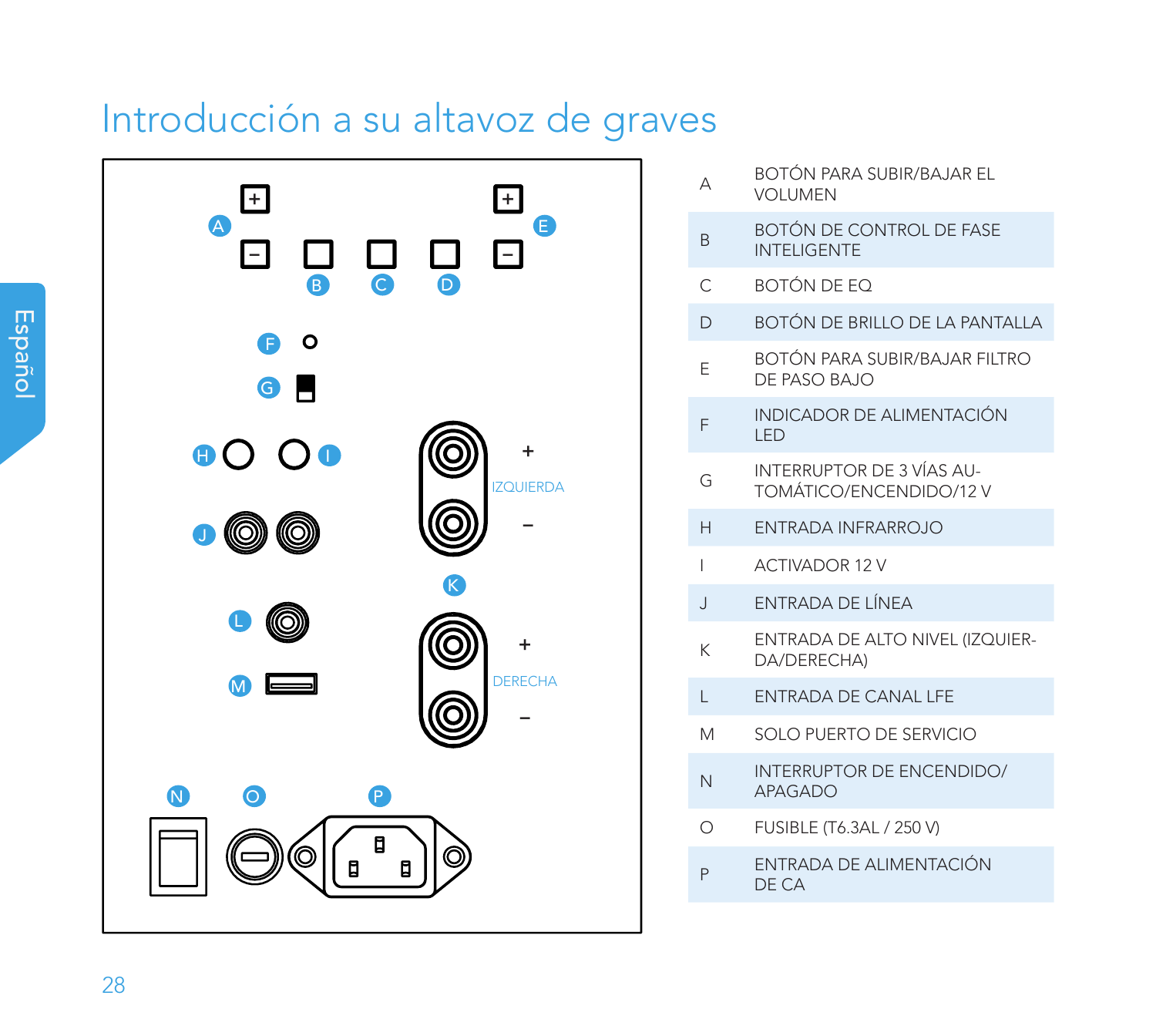## Introducción

1. Conecte el altavoz de graves a la toma de pared y encienda el altavoz de graves con el interruptor de encendido en el panel del amplificador.

2. Ajuste el volumen en el ajuste V20 en la pantalla del panel frontal.

3. Configure el control de paso bajo de acuerdo con la tabla de la página 37.

Consejo profesional: La frecuencia de paso bajo suele ser demasiado alta en la mayoría de los sistemas, especialmente si los altavoces que está utilizando no tienen un filtro de paso alto adicional aplicado. Lo más probable es que pueda reducir la frecuencia de paso bajo del altavoz de graves.

4. Si utiliza una unidad de procesamiento de audio que tiene una función de corrección de sala incorporada, siga las instrucciones para ese proceso.

5. Si no utiliza un equipo que tiene corrección de sala incorporada, siga el paso 7 a continuación usando múltiples fuentes de medios (música, películas, TV) y ajuste el volumen del altavoz de graves para que coincida con el volumen de su conjunto de altavoces.

6. Sintonice el ajuste de paso bajo de su altavoz de graves de acuerdo con la cantidad de señal de "graves-altos" o de "rango medio-bajo" que produce su sistema. Si el medio suena "turbio", "torcido" o "retumbante", baje la frecuencia de paso bajo hasta que su sistema suene uniforme. Si el nivel bajo de los medios suena "delgado", "separado" o "desigual", suba la frecuencia de paso bajo hasta que su sistema suene uniforme.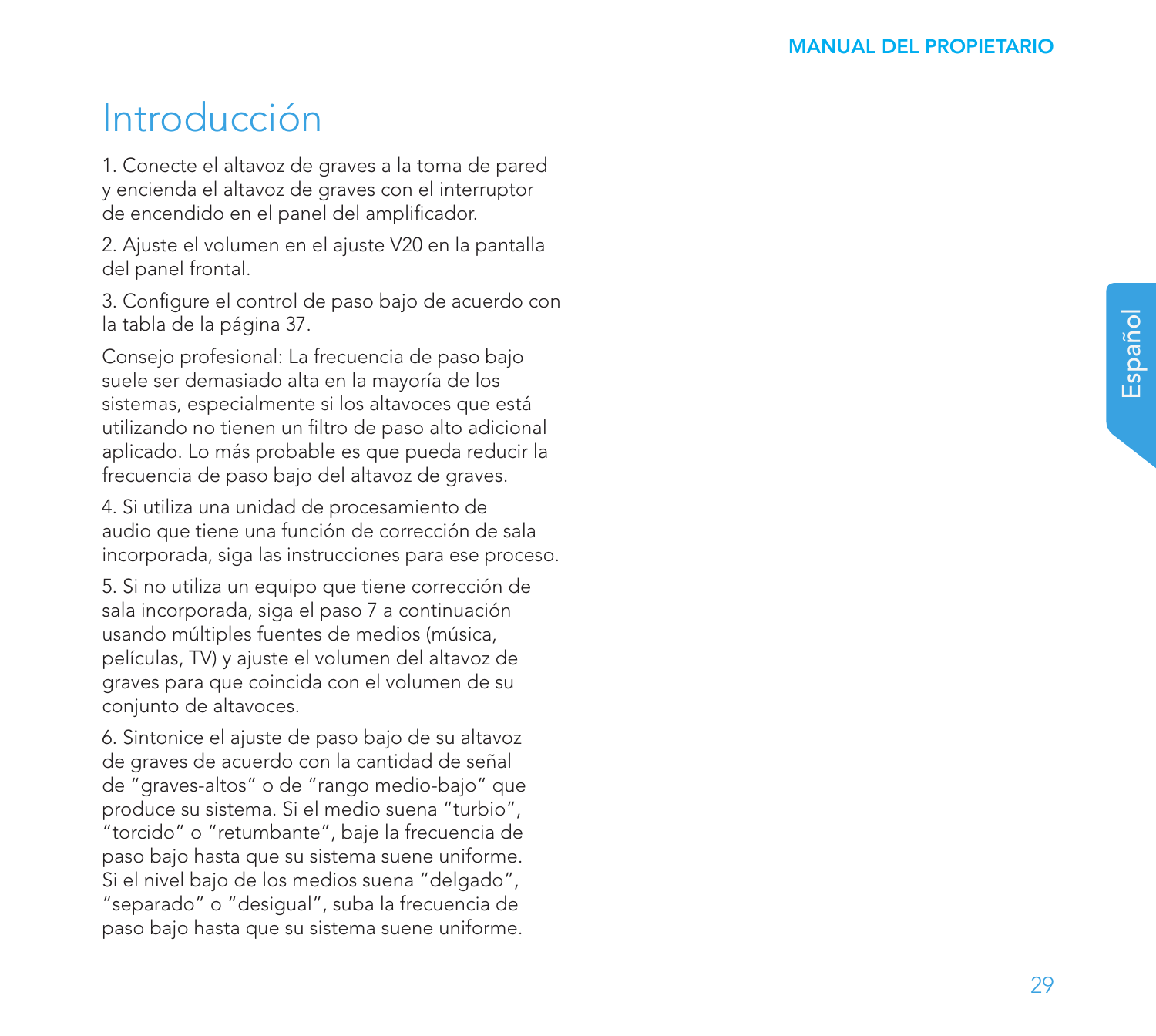## Colocación del altavoz de graves

Hay algunas pautas generales que debe tener en cuenta al ubicar su altavoz de graves:

1. Para obtener mejores resultados, coloque el altavoz de graves en el mismo lado de la habitación que los altavoces frontales.

2. La colocación cerca de paredes y en una esquina aumentará la salida del altavoz de graves, pero el sonido puede ser "turbio" o "retumbante".

3. Un efecto acústico llamado "ondas estacionarias" o "modos de habitación" puede causar graves desiguales en varios lugares de la habitación. Este fenómeno es una función de las dimensiones de la habitación y no del diseño del altavoz de graves. Si hay menos graves en la posición de audición principal que en otras áreas de la habitación, mueva el altavoz de graves hasta que escuche los graves completos en la posición de audición principal.

4. Mover el altavoz de graves incluso un pie o dos puede cambiar drásticamente la salida y la calidad de los graves. Experimente con la ubicación del altavoz de graves para lograr el máximo rendimiento.

5. El altavoz de graves puede colocarse dentro de un gabinete, siempre que haya un espacio libre de al menos 50 mm (2 pulgadas) alrededor de la parte frontal, posterior, laterales y superior del altavoz de graves. El frente del gabinete debe estar completamente abierto o cubierto con una rejilla de malla abierta, una pantalla o un paño.



Disposición de la sala para una experiencia auditiva óptima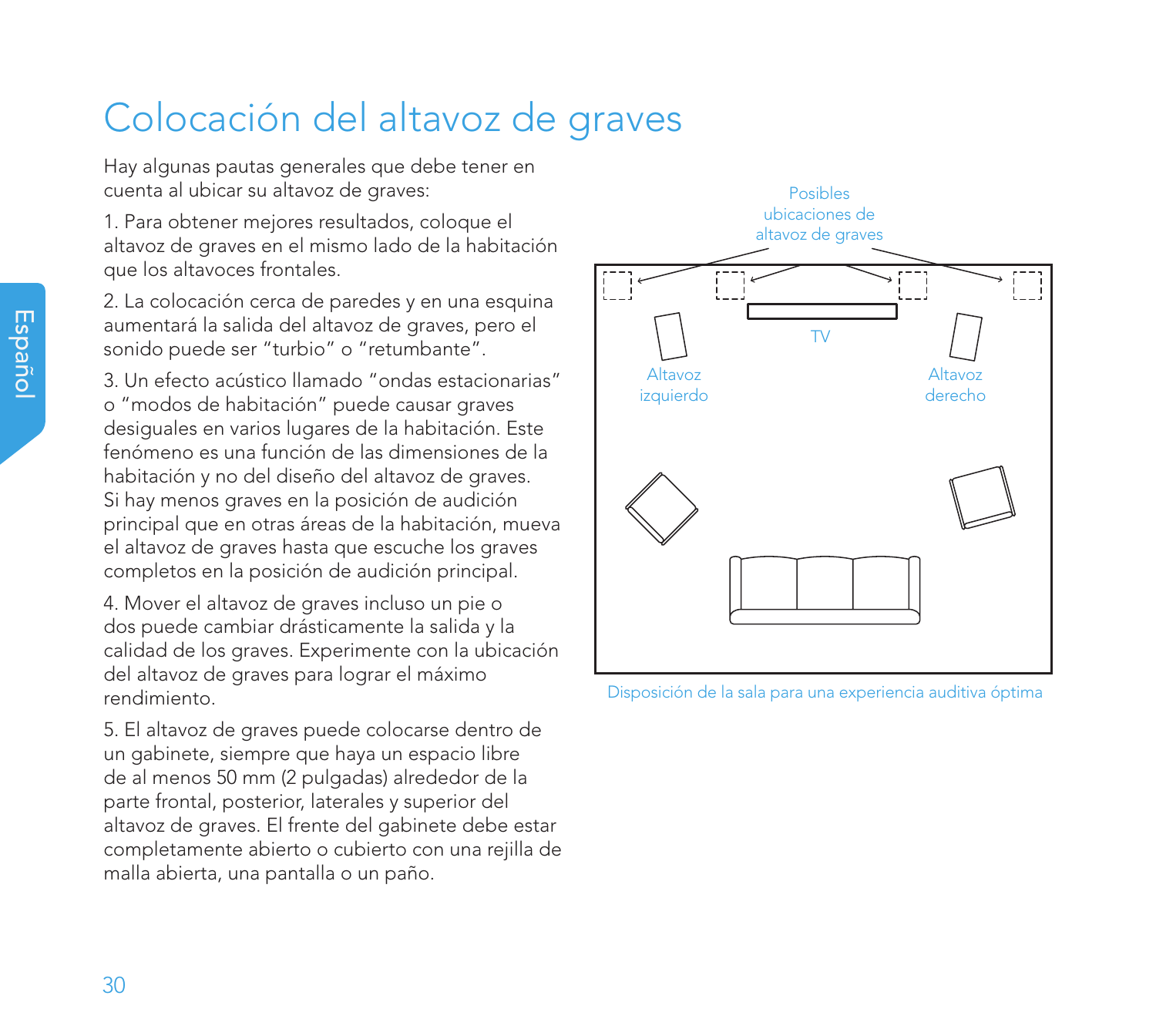## Conexión a la red de CA (alimentación)

El altavoz de graves tiene un interruptor de opción de alimentación de 3 posiciones:

- Siempre encendido
- Encendido automático mediante señal (recomendado)
- Activador de 12 V.

Tenga en cuenta que si escucha un ruido en el altavoz cuando el amplificador se enciende o se apaga, esto es normal.

El LED azul en el panel posterior se iluminará cuando se detecte una señal y el amplificador se encienda. El LED está rojo cuando está en espera y no se detecta ninguna señal. Tenga en cuenta que después del cese de una señal, el amplificador puede tardar hasta una hora en apagarse. Esto no es nada de qué preocuparse, ya que el amplificador estará en modo inactivo bajo que usa muy poca energía (menos de 1/2 Watt).

Para evitar daños accidentales a su altavoz de graves por sobrecargar el sistema, el altavoz de graves cuenta con un circuito interno de protección contra sobrecargas, que apagará o bajará el altavoz de graves cuando esté sobrecargado o sobrecalentado y luego reanudará el funcionamiento normal después de unos minutos.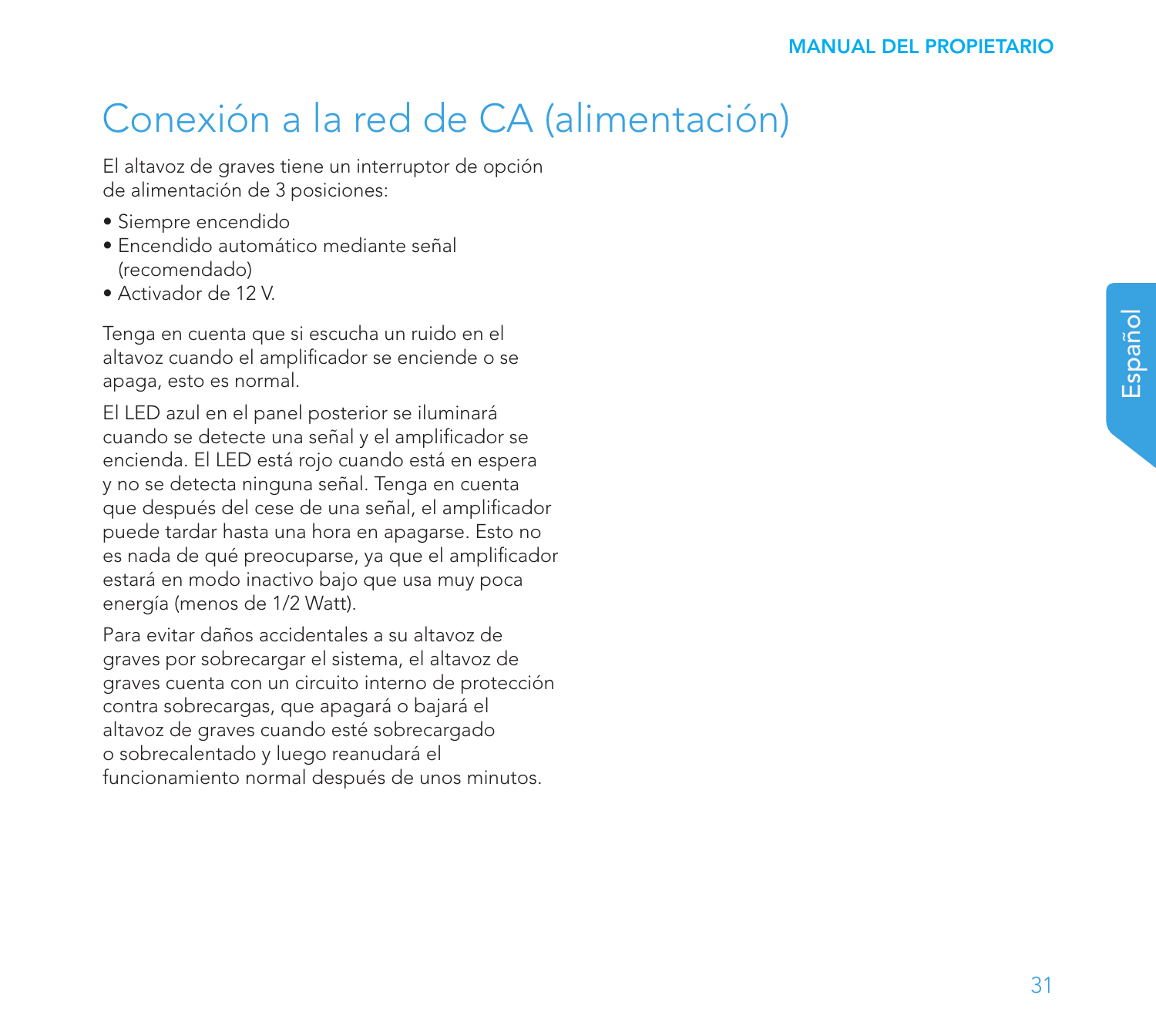# Conexión y configuración

Hay tres opciones para conectar una entrada a su altavoz de graves, ENTRADA LFE, ENTRADA DE LÍNEA y ENTRADA DE NIVEL DE ALTAVOZ:

### CONFIGURACIÓN ENTRADA LFE

## ENTRADA DE LFE



Este método se recomienda para sistemas de cine en casa con receptores o procesadores de audio con gestión de graves incorporada. Todo lo que esté conectado a un receptor con gestión de graves debe tener el filtro de paso bajo desactivado en el altavoz de graves configurándolo en LFE en la pantalla digital.

1. Apague el amplificador/receptor y desconecte el altavoz de graves de la toma de CA.

2. Conecte un cable RCA estándar desde la salida de altavoz de graves/LFE de su receptor a la entrada LFE del altavoz de graves.

3. Conecte el altavoz de graves a una fuente de alimentación de CA y enciéndalo (consulte la página 31).

4. Comience con el volumen predeterminado, que se establece en V20.

5. Aumente la configuración del filtro de paso bajo en el altavoz de graves hasta que aparezca "LFE" en la pantalla del altavoz de graves.

6. Encienda el receptor y acceda al menú "configuración de los altavoces" o "configuración de los altavoces".

7. Configure el altavoz de graves en "Sí" o "Activado".

8. Configure los filtros de paso bajo de los altavoces principal, central y envolvente a una frecuencia adecuada (consulte la página 37 para obtener una guía).

9. Para una configuración adicional, siga las instrucciones de la unidad de procesamiento de audio o ejecute una configuración automática de administración de graves en el procesador de audio.

## $\mathcal{P}$

### CONFIGURACIÓN DE ENTRADA DE LÍNEA

## ENTRADA DE LÍNEA **(6**

Este método es el mejor para sistemas sin conector de salida LFE/altavoz de graves, como los sistemas de 2 canales.

1. Apague el amplificador/receptor y desconecte el altavoz de graves de la toma de CA.

2. Conecte los cables RCA estándar desde las tomas de presalida delantera izquierda y derecha del receptor.

3. Conecte el altavoz de graves a una fuente de alimentación de CA y enciéndalo (consulte la página 31).

4. Comience con el volumen predeterminado, que se establece en V20.

5. Ajuste el filtro de paso bajo en el altavoz de graves a la frecuencia adecuada (consulte la página 37 para obtener orientación).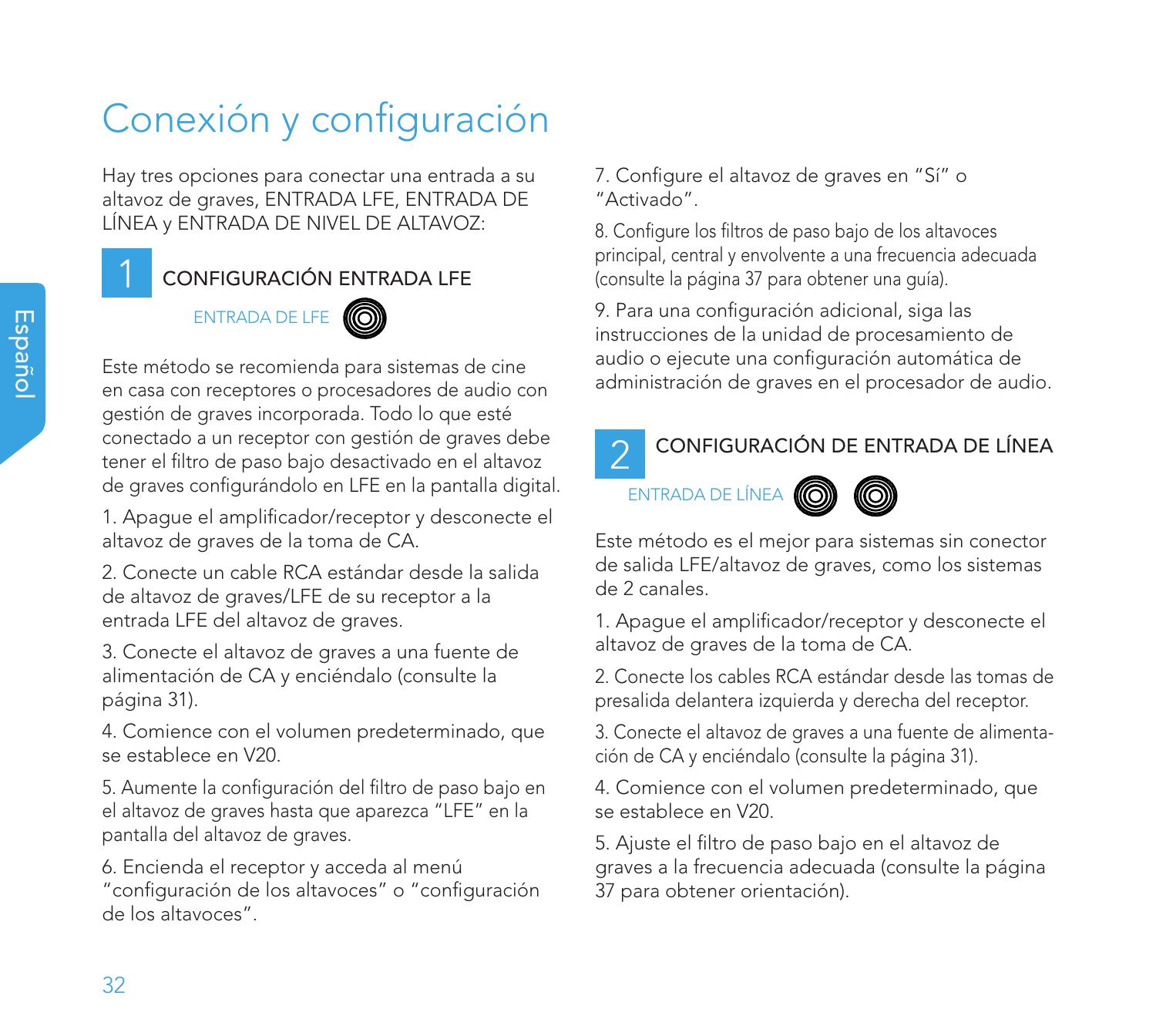# 3 CONFIGURACIÓN DE ENTRADA DE NIVEL DE

ALTAVOZ (mejor para amplificadores/receptores sin LFE/altavoz de graves o conectores de salida previa).

Nota: La entrada de nivel de altavoz está etiquetada como entrada de alto nivel en el panel posterior del altavoz de graves.

1. Apague el amplificador/receptor y desconecte el altavoz de graves de la toma de CA.

2. Conecte cables de altavoz estándar desde los terminales de salida de altavoz del amplificador/ receptor. La mayoría de los terminales de altavoz del receptor y amplificadores permiten conectar dos juegos de cables a un juego de terminales (uno para el altavoz principal y otro para el altavoz de graves).



NOTA IMPORTANTE: Un terminal en cada entrada de canal está marcado con una banda roja (+) y el otro está marcado con una banda negra (-). Asegúrese de conectar el cable del terminal rojo (+) de su amplificador o receptor al terminal rojo (+) del altavoz de graves y el cable del terminal negro (–) del amplificador o receptor al terminal negro (–) del altavoz de graves. Es esencial conectar todos los altavoces del sistema al amplificador de la misma manera (con la polaridad correcta). Si experimenta bajos deficientes, uno o más de los canales pueden estar conectados a la polaridad incorrecta y es posible que sea necesario volver a cablearlos. Preste mucha atención y conecte positivo con positivo y negativo con negativo en todos los canales.

3. Conecte el altavoz de graves a una fuente de alimentación de CA y enciéndalo (consulte la página 31).

4. Comience con el volumen predeterminado, que se establece en V20.

5. Continúe en la página 33 para conocer el ajuste del altavoz de graves y el ajuste del sistema.

### OTRAS CONEXIONES:

Accionador de 12 V (opcional): En un sistema que utilice sistemas de control de 12 V, conecte un cable con conectores macho de punta/anillo de 3,5 mm a la salida de accionador de 12 V del receptor o preamplificador/procesador del sistema para encender el sistema con un solo botón.

Control remoto por infrarrojos (opcional): En instalaciones en las que el altavoz de graves se encuentre en un armario o esté bloqueado de otro modo, el control remoto no funcionará. Conecte un ojo repetidor remoto de infrarrojos (opcional, disponible en la mayoría de los distribuidores especializados de audio/vídeo) a la toma remota de infrarrojos del panel del amplificador del altavoz de graves. Coloque el ojo repetidor con una visión clara de su posición de escucha principal.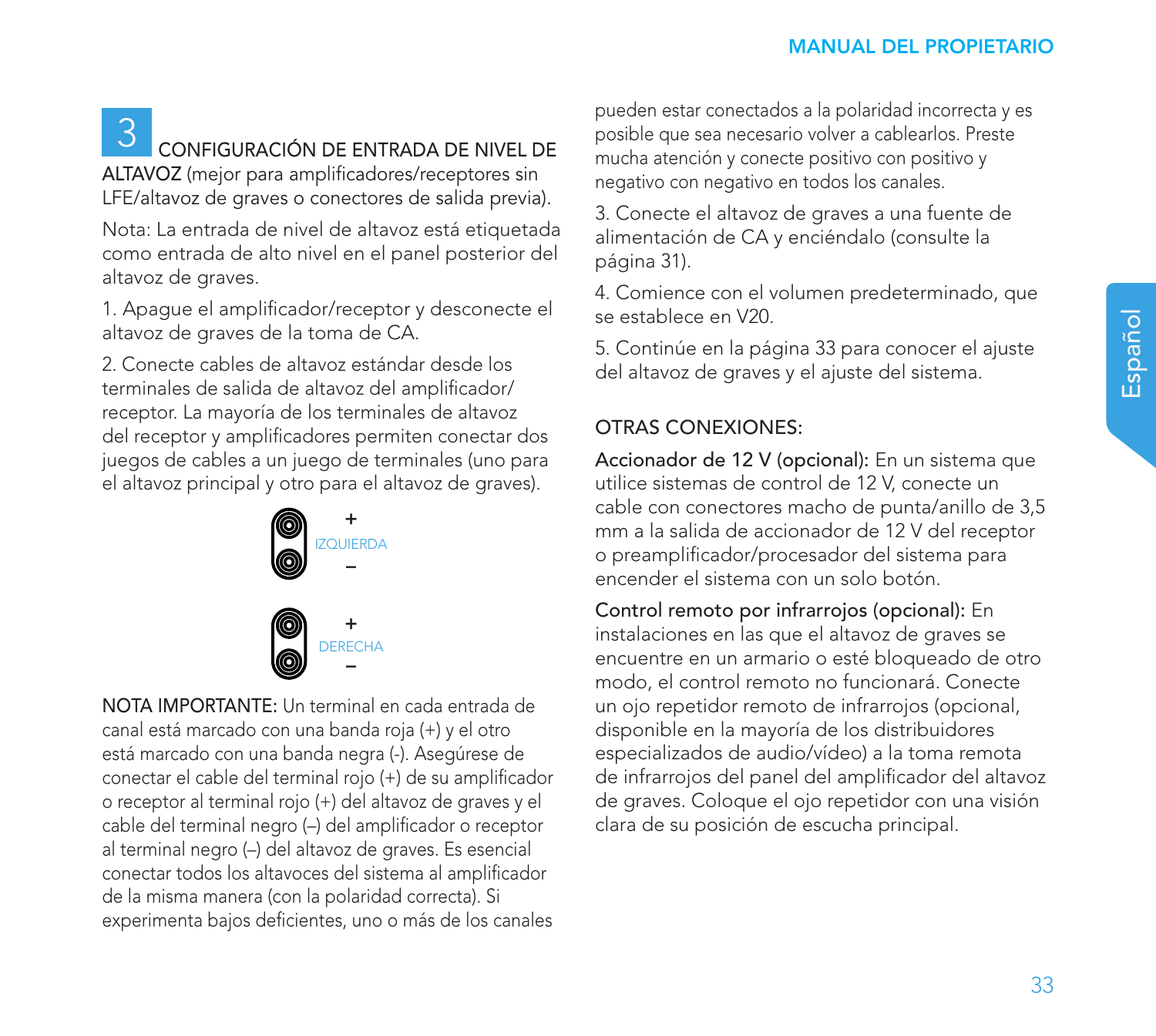# Configuración y uso del altavoz de graves Descend

### Guía remota

El mando a distancia es la mejor herramienta para ajustar perfectamente el altavoz de graves y lograr una mezcla perfecta con los altavoces principales. Si extravía el mando a distancia, los controles utilizados con más frecuencia se duplican en el panel de amplificación trasero.

NOTA: Si la línea de visión desde su posición de escucha hasta el área de visualización del altavoz de graves está obstruida, el mando a distancia no funcionará. Para solucionar el problema, conecte un ojo repetidor remoto de infrarrojos (opcional, disponible en la mayoría de los distribuidores especializados de audio/vídeo) a la toma remota de infrarrojos del panel del amplificador del altavoz de graves.

Los controles de volumen, filtro de paso bajo, ecualizador y fase se duplican en el panel del amplificador.



1. Volumen +/–: Aumenta/disminuye el volumen del altavoz de graves.

2. Silenciar: Apaga el sonido del altavoz de graves.

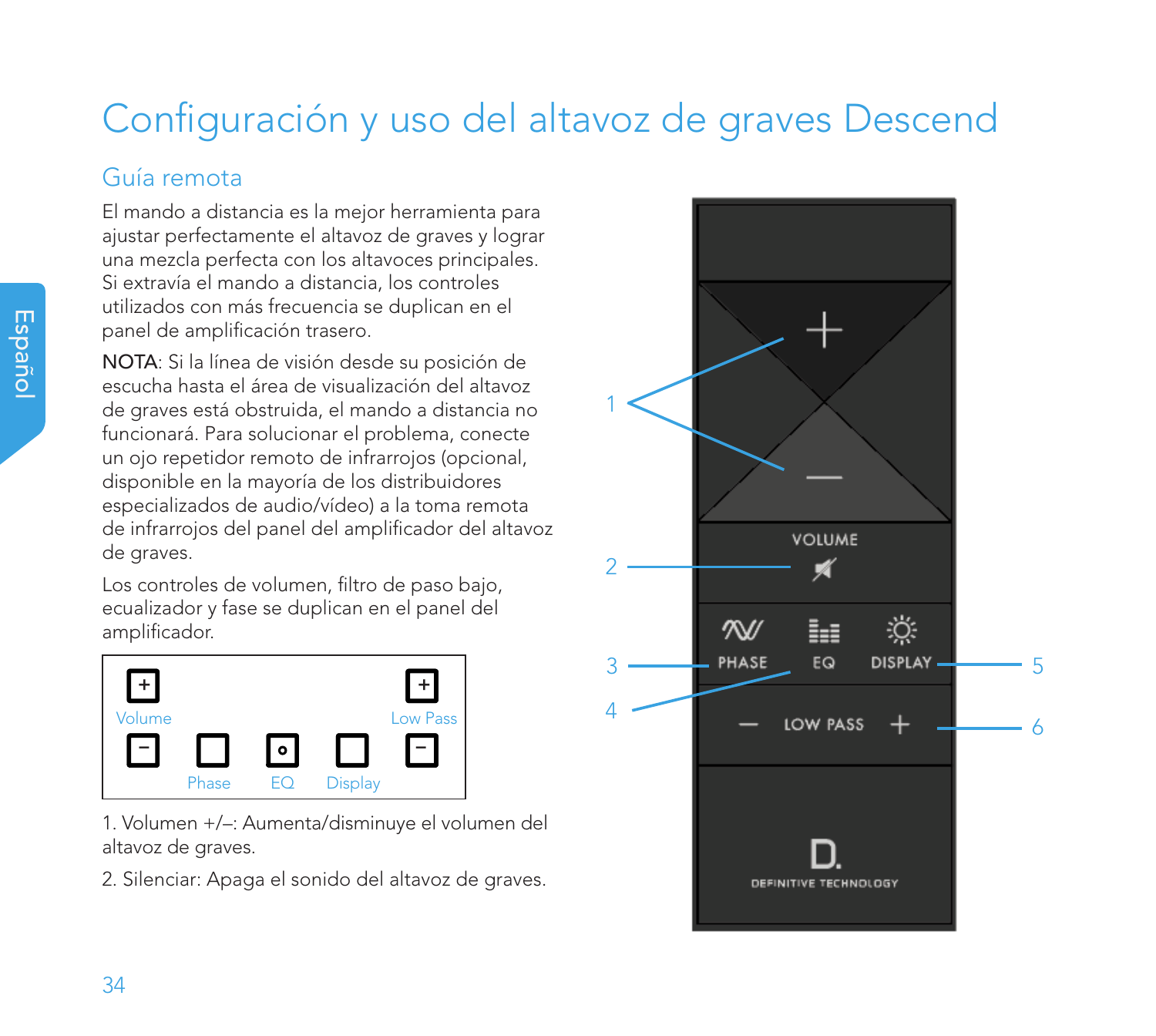3. Fase: Ajusta la fase relativa de la señal de salida. La fase se puede ajustar de -135 a 180 grados en incrementos 45 grados.

4. EQ: Hay tres ajustes de ecualización específicos del programa: Alto, profundo y plano. Consulte *Seleccionar modos de ecualizador* en la página 36 para obtener más información.

5. Brillo de la pantalla: Al pulsar este botón se cambia el brillo de la pantalla. Los ajustes disponibles son Max, Dim1, Dim2 y Off.

6. Subir/bajar filtro de paso bajo: El filtro de paso bajo se puede ajustar de 40 a 150 Hz. Si el altavoz de graves está conectado a través de LFE, aumente el filtro de paso bajo hasta que aparezca "LFE" en la pantalla frontal.

### Ajuste para el mejor rendimiento

En un sistema de audio ideal, el altavoz de graves funciona de manera "invisible", simplemente agrega bajos profundos y fuertes sin llamar la atención sobre sí mismo y se mezcla a la perfección con los parlantes principales para que parezca que los parlantes principales están haciendo todo el sonido. La clave para una mezcla perfecta del altavoz/altavoz de graves principal es encontrar la frecuencia de cruce, ecualización y configuración de fase perfectas para su sistema. El mejor lugar para hacer esos ajustes de "configurar y olvidar" es desde su silla de escucha a través del mando a distancia inalámbrico. Si su receptor tiene Audyssey incorporado o una función de configuración automática/corrección de sala similar, ejecútela primero. En la mayoría de los casos, ese es todo el ajuste que necesitará.

NOTA: Las funciones de configuración automática funcionan mejor cuando el altavoz de graves está conectado a la salida LFE/altavoz de graves.

1. Siéntese en su posición de escucha favorita con el control remoto en mano.

2. Reproduzca una pieza musical con la que esté muy familiarizado que tenga un buen contenido de graves profundos.

3. Ajuste el volumen hacia arriba o hacia abajo al gusto. El bajo debe tener impacto sin sonar demasiado "pesado".

4. Usando la Guía de filtro de paso bajo del altavoz de graves en la página 37 como punto de partida, ajuste el LP hacia arriba o hacia abajo hasta que haya una transición suave entre el altavoz principal y el altavoz de graves. Toca una grabación con voces masculinas y contrabajo. Baje la frecuencia del filtro LP hasta que la voz suene rica pero no "gruesa" o "torcida". Sube el volumen si la voz suena "delgada" o sin cuerpo.

5. Pulse el botón de fase del control remoto para ajustar el ajuste de control de fase inteligente en el altavoz de graves. Luego, escuche qué tan bien se combina el altavoz de graves con su sistema de altavoces por lo poco que puede notar la diferencia en el sonido que proviene de sus altavoces y altavoz de graves. Esto también puede corregir algunas irregularidades en la respuesta de frecuencia de su sistema. Si no puede escuchar una diferencia entre las configuraciones, se recomienda que deje la configuración en 0 grados.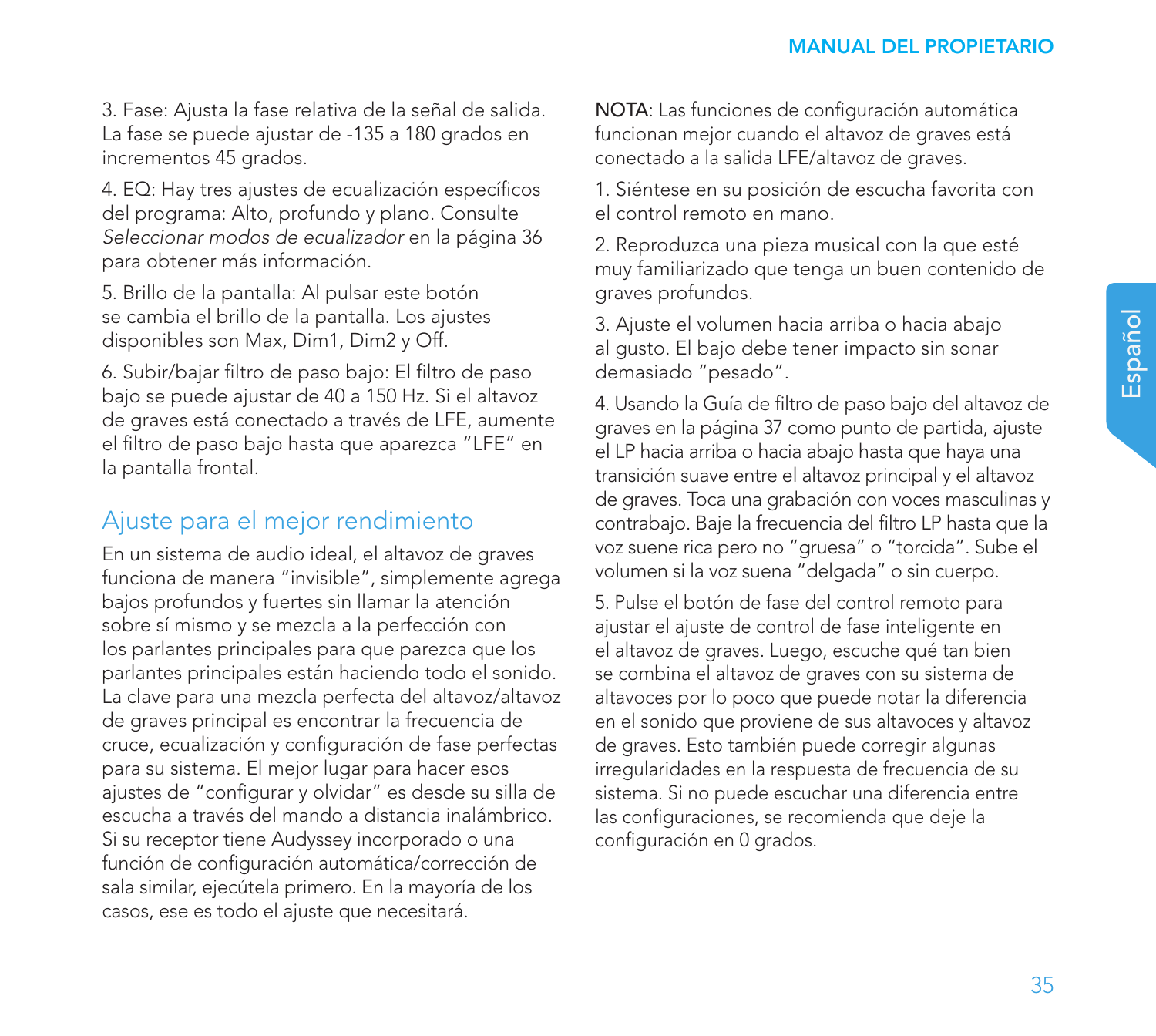6. Si usted advierte alguno de los siguientes casos, tal vez tenga que ajustar la configuración de respuesta de entrada del subwoofer:

- 'LIMIT' aparece de forma habitual en la pantalla del subwoofer.
- El subwoofer produce distorsión en los niveles más elevados de la señal de audio.
- El volumen del subwoofer está al máximo nivel (40) y todavía no es demasiado alto.

Para ajustar la configuración de respuesta de entrada, revise *Cambiar la configuración de respuesta de entrada.*

### Cambiar la configuración de respuesta de entrada

Dé los siguientes pasos para ajustar la configuración de respuesta de entrada:

1. Mantenga presionado el botón Phase (Fase) en el panel posterior durante 5 segundos para entrar en el modo Edición.

2. Suelte el botón cuando el indicador de estado parpadee en color azul.

3. Presione el botón del (Low Pass Filter Up/Down (Filtro Low Pass arriba/abajo) para seleccionar una configuración de respuesta de entrada (aparecerán -12 dB, 6 dB o 0 dB en la pantalla delantera).

Aviso: Es probable que no necesite cambiar esta configuración a no ser que utilice el subwoofer con un equipo de audio antiguo o especial.

4. Mantenga presionado el botón Phase (Fase) en el panel posterior durante 5 segundos para guardar la configuración.

5. Reproduzca el contenido y escuche el sonido para comprobar que el volumen del subwoofer ya es de su agrado. Cuando lo necesite, vuelva a ajustar el volumen y la configuración de respuesta de entrada.

## Selección de los modos de ecualización

Los tres modos de ecualización (EQ) son variaciones en la respuesta de frecuencia. Permiten ajustar las diferencias de material del programa. Utilice la configuración que mejor se adapte a sus preferencias de escucha.

1. Potente: Este es el mejor ajuste que se puede utilizar para alcanzar los niveles de volumen máximos con una distorsión mínima. Se utiliza cuando el volumen es más importante que reproducir las frecuencias más bajas.

2. Profundidad: Este ajuste maximiza la respuesta de graves de octava más profunda con el sacrificio del nivel de volumen máximo. PRECAUCIÓN: Este ajuste no debe utilizarse en niveles de alto volumen.

3. Plano: Este ajuste es el punto de partida recomendado. No se aplican cambios al EQ del altavoz de graves.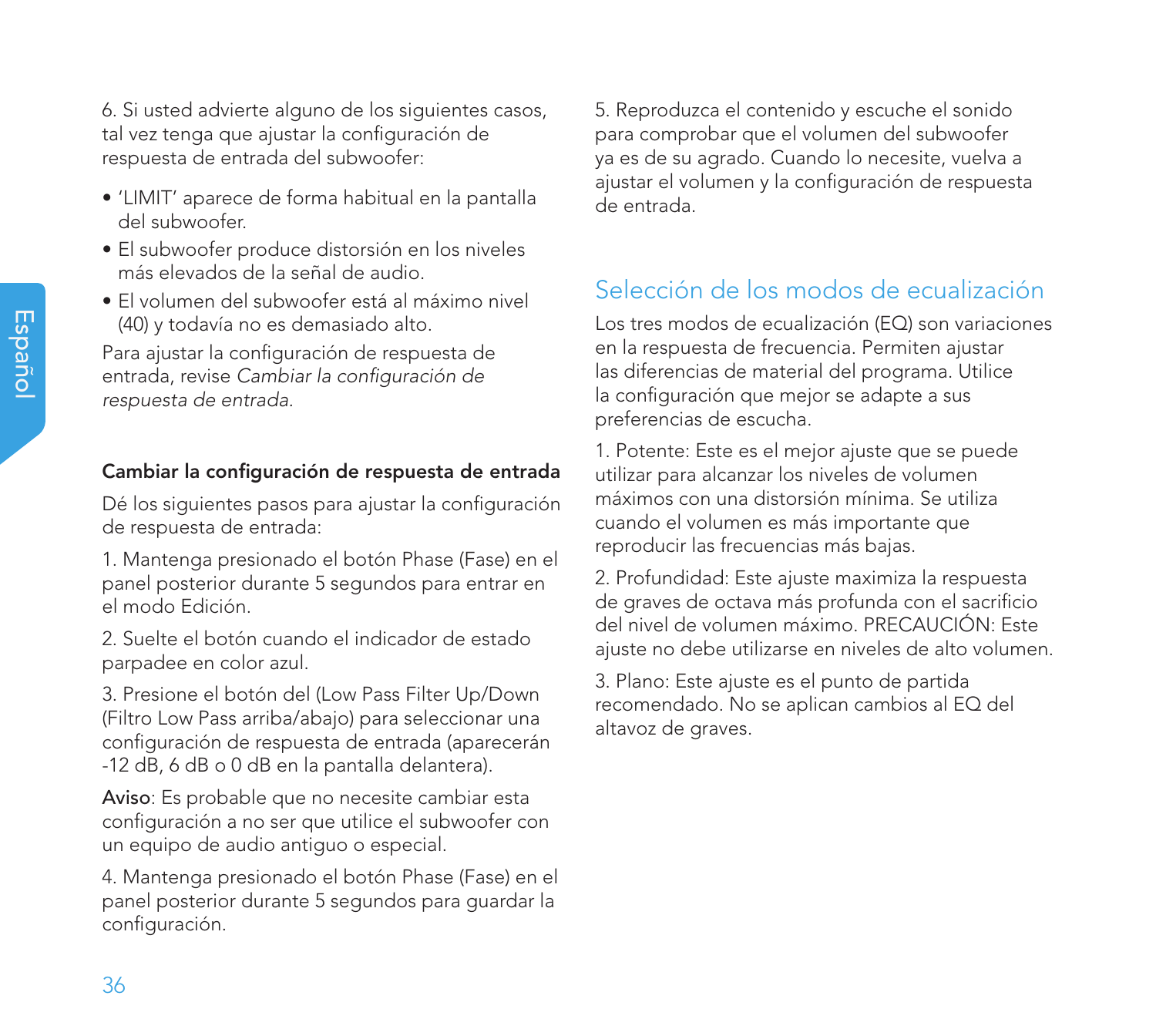## Guía de filtro de paso bajo del altavoz de graves

| TIPO DE ALTAVOZ PRINCIPAL FRONTAL                                               | CONFIGURACIÓN RECOMENDADA |
|---------------------------------------------------------------------------------|---------------------------|
| DE PIE GRANDE DE RANGO COMPLETO                                                 | 40-100 HZ                 |
| ESTANTERÍA GRANDE Y PEQUEÑA DE PIE                                              | 60-100 HZ                 |
| ESTANTERÍA PEQUEÑA/MINI MONITORES/SATÉLITES<br><b>GRANDES</b>                   | 80-120 HZ                 |
| SATÉLITES PEOUFÑOS                                                              | 100-140 HZ                |
| USO DE LFE DESDE UN RECEPTOR O PREAMPLIFICADOR<br>CON GESTIÓN DE GRAVES INTERNA | I FF                      |

## Especificaciones

| <b>MODELO</b>                | <b>DN12</b>                                                                 | <b>DN15</b>                                                               |
|------------------------------|-----------------------------------------------------------------------------|---------------------------------------------------------------------------|
| <b>DIMENSIONES</b>           | 458,2 X 475,5 X 484,8 MM<br>(18,0 X 18,7 X 19,1 PULG.)                      | 558,5 X 577,6 X 597,9 MM<br>(22,0 X 22,7 X 23,5 PULG.)                    |
| PESO DEL PRODUCTO            | 33,2 KG (73,1 LB)                                                           | 52,0 KG (114,6 LB)                                                        |
| <b>COMPLEMENTO DE DRIVER</b> | ALTAVOZ DE GRAVES DE 12 PULG.<br>CON RADIADOR DE BAJOS DE<br>$2 X 12$ PUIG. | ALTAVOZ DE GRAVES DE 15 PULG.<br>CON RADIADOR DE BAJOS DE<br>$2X15$ PUIG. |
| RESPUESTA DE FRECUENCIA      | 17-200 HZ                                                                   | 12-200 HZ                                                                 |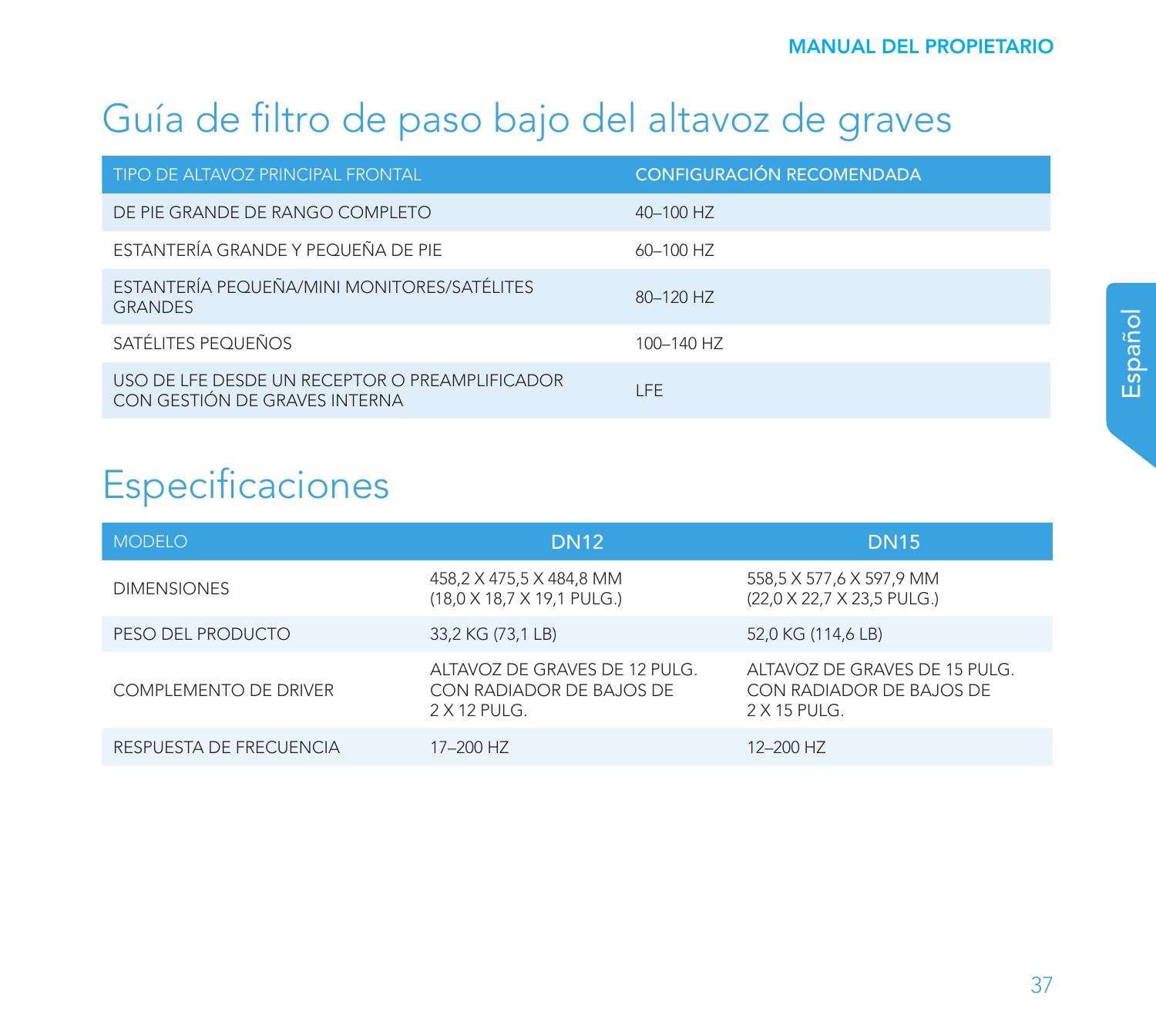# Servicio

El trabajo de servicio y garantía en su altavoz Definitive Technology normalmente lo realizará el distribuidor o importador de Definitive Technology. Sin embargo, si desea devolvernos el altavoz, comuníquese con nosotros primero, describiendo el problema y solicitando la autorización correspondiente.

NOTA: El soporte técnico Definitivo por teléfono y correo electrónico solo se ofrece en inglés.

### Servicio de producto

Tenga en cuenta que la dirección indicada a continuación es la dirección de nuestras oficinas únicamente. Bajo ninguna circunstancia se deben enviar los altavoces a nuestras oficinas o devolverlos sin antes contactarnos y obtener la autorización de devolución.

### Asistencia técnica

Si tiene alguna pregunta, comuníquese con el distribuidor o importador de Definitive Technology donde compró su producto. Si no pueden ayudarle, póngase en contacto con nosotros directamente.

1-800-228-7148 www.DefinitiveTechnology.com Correo electrónico: info@DefinitiveTech.com Twitter: @DefinitiveTech

Cada altavoz de graves sale de nuestra planta en perfectas condiciones. Es muy probable que cualquier daño visible u oculto se haya producido durante la manipulación después de que salió de nuestra planta y debe informarse de inmediato a su distribuidor de Definitive Technology donde compró su producto. Desembale su sistema con cuidado. Guarde todas las cajas y el material de embalaje en caso de que se mude o necesite enviar su sistema.

Anote el número de serie que se encuentra en la parte posterior del altavoz de graves.

Número de serie: \_\_\_\_\_\_\_\_\_\_\_\_\_\_\_\_\_\_\_\_\_\_\_\_\_\_\_\_\_\_

EE. UU.: 5541 Fermi Court Carlsbad, CA 92008

### EU:

Sound United Europe una división de D&M Europe B.V. Beemdstraat 11, 5653 MA Eindhoven Países Bajos

### UK:

D&M Audiovisual Ltd. Cells 1 & 2 Kopshop 6 Old London Road Kingston Upon Thames KT2 6QF Reino Unido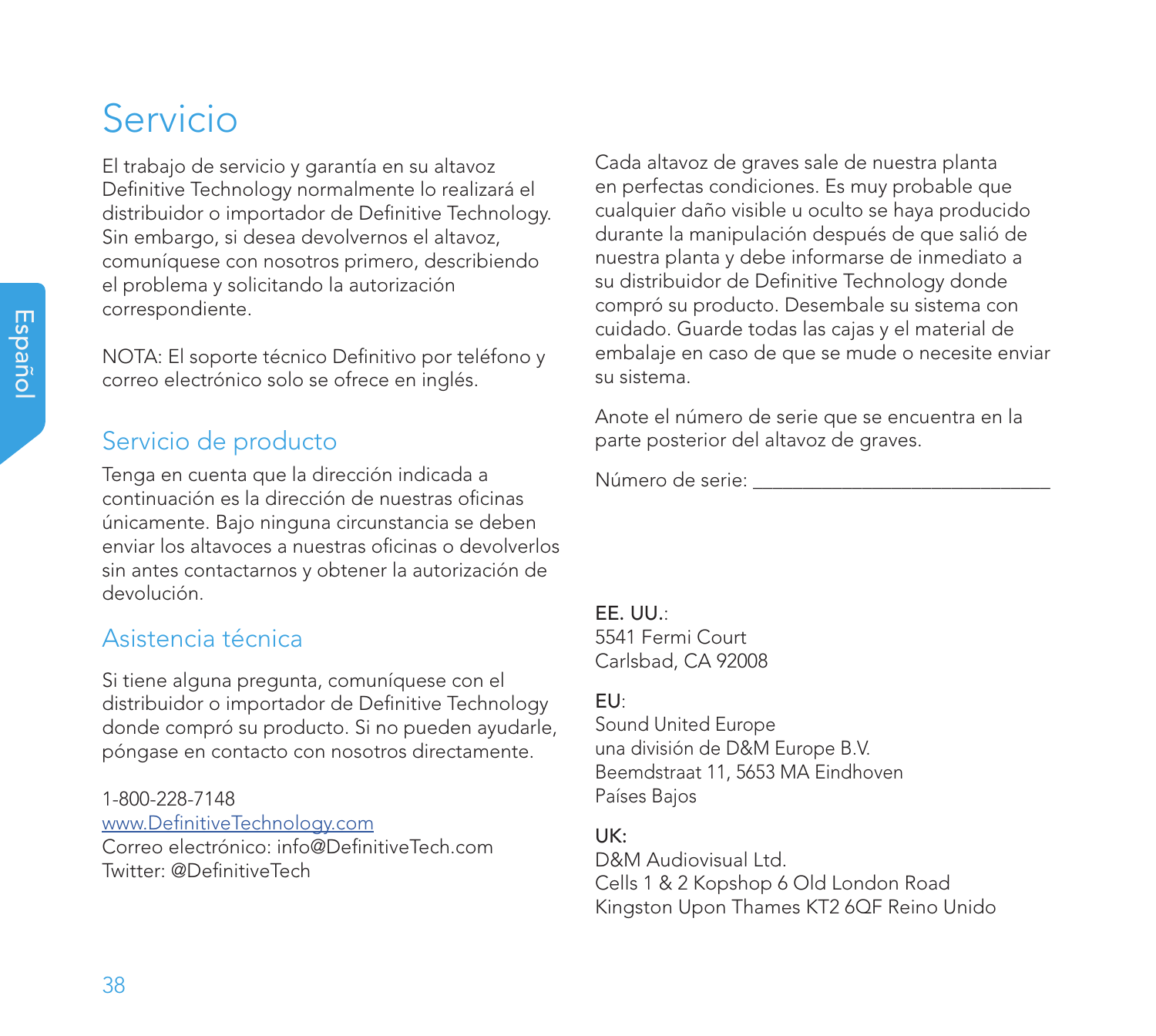## Garantía limitada

#### 5 años para controladores y gabinetes, 3 años para componentes electrónicos

Definitive Technology, LLC (en adelante, "Definitive"), garantiza al comprador minorista original únicamente que este producto de altavoz Definitive (el "Producto") será gratuito por defectos en materiales y mano de obra por un período de cinco (5) años que cubre los controladores y gabinetes y tres (3) años para los componentes electrónicos a partir de la fecha de la compra original a un Distribuidor Autorizado Definitive. Si los controladores, gabinetes o componentes electrónicos del Producto tienen un defecto en el material o la mano de obra, Definitive o su Distribuidor Autorizado, a su opción, reparará o reemplazará la pieza garantizada por el período de tiempo limitado provisto en esta garantía sin ningún costo adicional, excepto como se establece a continuación. Todas las piezas y Productos reemplazados son propiedad de Definitive. Los Productos reemplazados o reparados bajo esta garantía le serán devueltos, dentro de un tiempo razonable, con portes debidos. Esta garantía no es transferible y se anula automáticamente si el comprador original vende o transfiere el Producto a cualquier otra parte. Esta Garantía no incluye servicio o piezas para reparar daños causados por accidente, uso indebido, abuso, negligencia, procedimientos de embalaje o envío inadecuados, uso comercial, tensión superior al máximo nominal de la unidad, apariencia cosmética de los armarios no directamente atribuible a defectos de materiales o mano de obra. Esta garantía no cubre la eliminación de estática o ruido generado externamente, ni la corrección de problemas de antena o recepción débil. Esta garantía no cubre los costos de mano de obra ni los daños al Producto causados por la instalación o extracción del Producto. Definitive Technology no ofrece ninguna garantía con respecto a sus productos comprados a distribuidores o puntos de venta que no sean distribuidores autorizados de Definitive Technology. La garantía se anula automáticamente si: 1) El producto ha sido dañado, alterado de alguna manera, mal manipulado durante el transporte o manipulado. 2) El producto está dañado debido a un accidente, incendio, inundación, uso irrazonable, mal uso, abuso, limpiadores aplicados por el cliente, incumplimiento de las advertencias de los fabricantes, negligencia o eventos relacionados. 3) Definitive Technology no ha realizado ni autorizado la reparación o modificación del Producto.

4) El producto se ha instalado o utilizado incorrectamente. El producto debe devolverse (asegurado y prepagado), junto con el comprobante de compra original con fecha, al distribuidor autorizado a quien se le compró el producto o al centro de servicio de fábrica Definitive más cercano. El producto debe enviarse en el contenedor de envío original o su equivalente. Definitive no es responsable por la pérdida o daño del Producto en tránsito. Esta garantía limitada es la única garantía expresa que se aplica a su producto. Definitive no asume ni autoriza a ninguna persona o entidad a asumir en su nombre ninguna otra obligación o responsabilidad en relación con su producto o esta garantía. Todas las demás garantías, incluidas, entre otras, las garantías expresas o implícitas de comerciabilidad o idoneidad para un fin en particular, están expresamente excluidas y rechazadas en la medida máxima permitida por la ley. Todas las garantías implícitas de este producto están limitadas a la duración de esta garantía expresa. Definitive no asume la responsabilidad por actos de terceros. La responsabilidad de Definitive, ya sea que se base en un contrato, agravio, responsabilidad estricta o cualquier otra teoría, no excederá el precio de compra del producto por el cual se ha realizado una reclamación. Definitive no asumirá ninguna responsabilidad bajo ninguna circunstancia por daños incidentales, consecuentes o especiales. El consumidor acepta y consiente que todas las disputas entre el consumidor y Definitive se resolverán de acuerdo con las leyes de California en el condado de San Diego, California. Definitive se reserva el derecho de modificar esta declaración de garantía en cualquier momento. Algunos estados no permiten la exclusión o limitación de daños consecuentes o incidentales, o garantías implicadas, por lo que la limitación y exclusión anteriores puede que no sean aplicables a usted. Esta garantía le otorga derechos legales específicos y también puede tener otros derechos que varían de un estado a otro.

Este producto cumple con los requisitos esenciales de la directiva EMC 89/336/EEC.

> Copyright © 2021 Definitive Technology Todos los derechos reservados.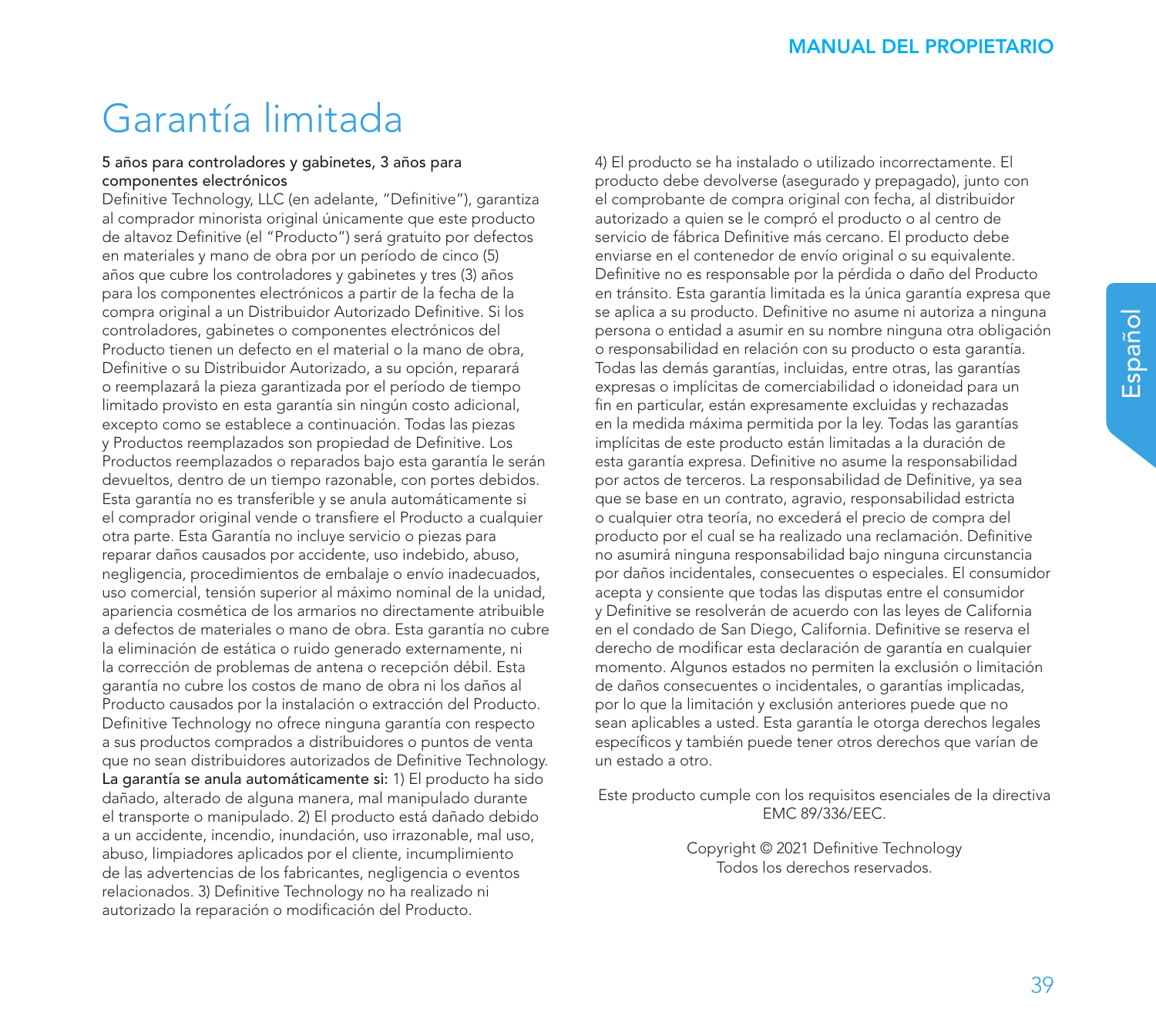## Bienvenue

Merci d'avoir choisi un caisson de graves Descend de Definitive Technology. Afin que vous puissiez bénéficier des meilleures performances possibles, nous vous conseillons de prendre un moment pour lire entièrement ce manuel du propriétaire et de vous familiariser avec les procédures d'installation et de configuration appropriées pour votre caisson de graves.

## Table des matières

| Découverte de votre caisson de graves 47               |  |
|--------------------------------------------------------|--|
|                                                        |  |
| Positionnement du caisson de graves49                  |  |
| Connexion secteur (alimentation) CA50                  |  |
|                                                        |  |
| Réglage et utilisation du caisson de graves Descend 53 |  |
| Guide du filtre passe-bas du caisson de graves 56      |  |
|                                                        |  |
|                                                        |  |
|                                                        |  |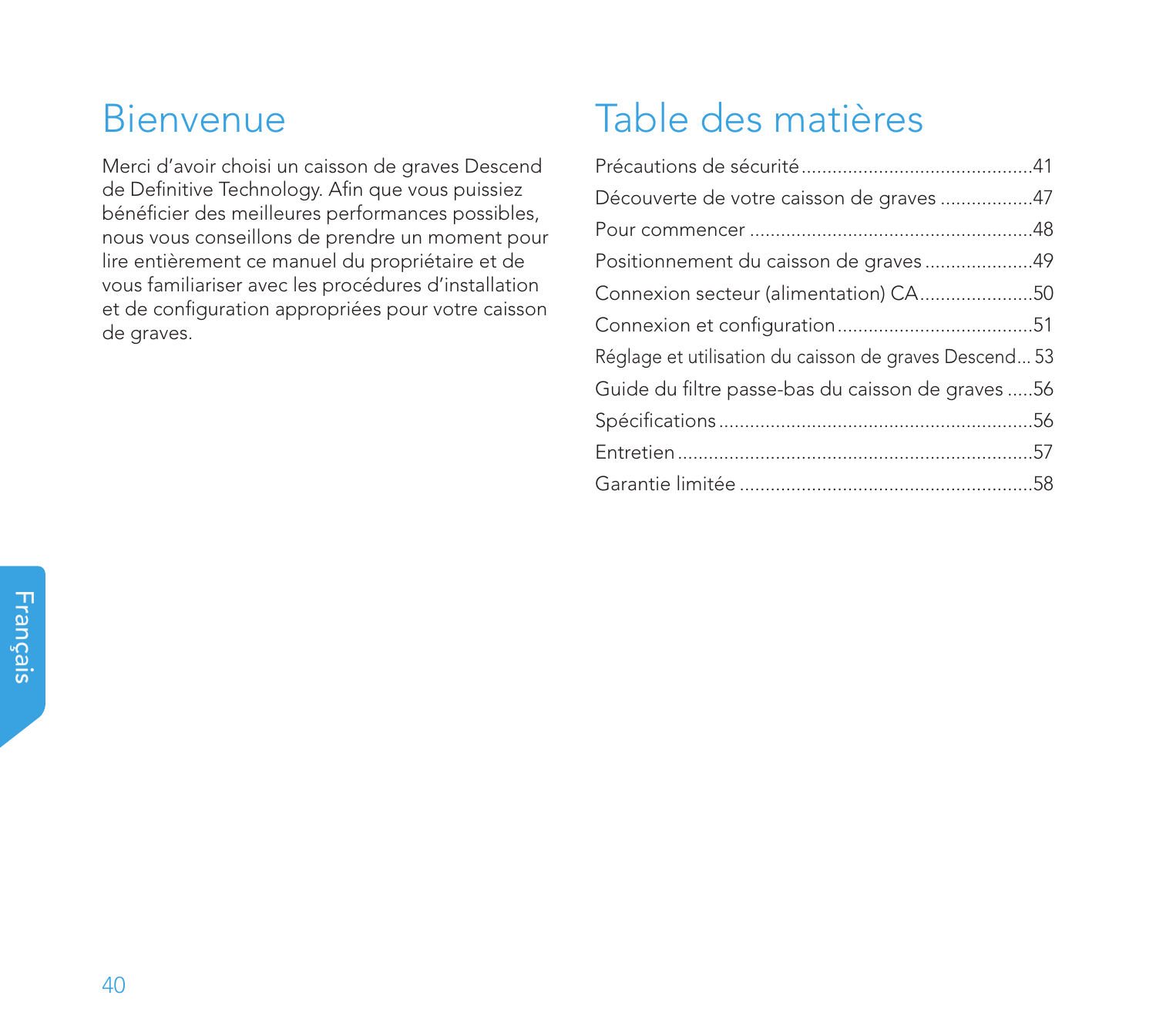# Précautions de sécurité



1. Le symbole d'éclair avec une pointe de flèche dans un triangle équilatéral est destiné à alerter l'utilisateur de la présence de « tension dangereuse » non isolée dans l'enceinte du produit qui peut être suffisamment grande pour constituer un risque d'électrocution.

- ATTENTION : Pour réduire le risque d'électrocution, ne retirez pas le couvercle (ou l'arrière), car il ne renferme aucune pièce réparable par l'utilisateur. Confiez l'entretien de l'appareil à du personnel qualifié.
- Le point d'exclamation dans un triangle équilatéral est destiné à alerter l'utilisateur de la présence d'instructions importantes d'utilisation et de maintenance dans la documentation accompagnant l'appareil.

2. Méthode d'élimination correcte de ce produit. Ce marquage indique que ce produit ne doit pas être éliminé avec d'autres déchets ménagers dans toute l'UE. Afin de prévenir



humaine causés par une élimination incontrôlée des déchets, recyclez-les de manière responsable pour promouvoir la réutilisation durable des ressources matérielles. Pour retourner votre appareil usagé, veuillez utiliser les systèmes de retour et de collecte ou contacter le revendeur auprès duquel le produit a été acheté. Il peut emporter ce produit pour un recyclage écologique.

3. ATTENTION : Pour réduire les risques d'incendie ou d'électrocution, n'exposez pas cet appareil à la pluie ou à l'humidité. L'appareil ne doit pas être exposé à des gouttes ou des éclaboussures et aucun objet rempli de liquide, comme des vases, ne doit être posé sur l'appareil.

4. AVERTISSEMENT : La batterie (pile(s) ou blocbatterie) ne doit pas être exposée à une chaleur excessive, telle que celle du soleil, du feu ou autre.

- 5. Lisez ces instructions.
- 6. Conservez ces instructions.
- 7. Tenez compte de tous les avertissements.
- 8. Suivez toutes les instructions.
- 9. N'utilisez pas cet appareil près de l'eau.

10. Nettoyez l'appareil avec un chiffon sec uniquement.

11. Ne bloquez aucune ouverture de ventilation. Installez l'appareil conformément aux instructions du fabricant.

12. N'installez pas l'appareil à proximité de sources de chaleur telles que des radiateurs, des cuisinières ou autres appareils (y compris les amplificateurs) qui produisent de la chaleur.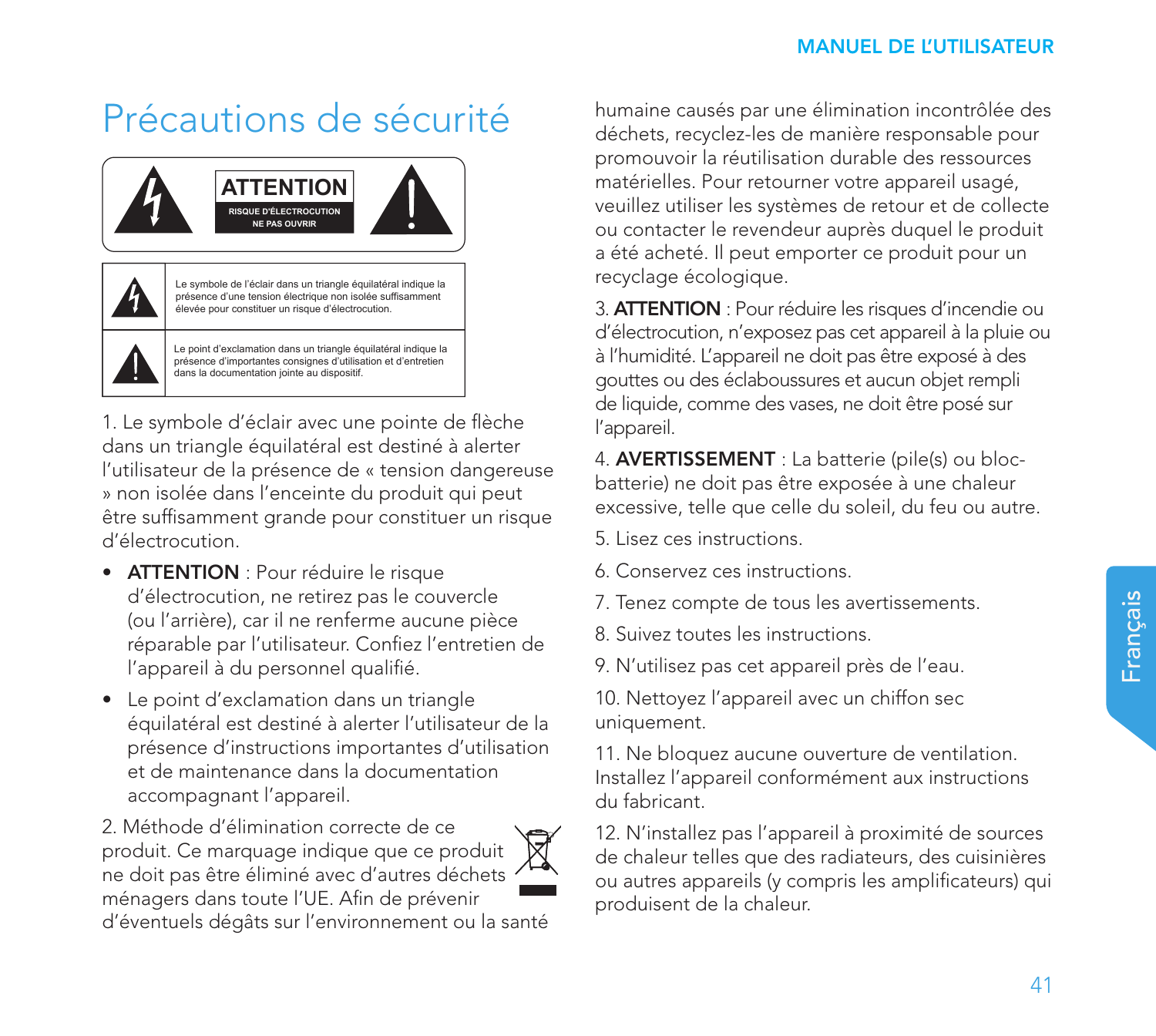13. Ne posez aucune source de flammes nues, comme une bougie allumée, sur l'appareil.

14. Les constructions de classe I doivent être connectées à une prise de courant avec une mise à la terre de protection.

15. Ne supprimez pas la fonction de sécurité de la fiche polarisée ou de mise à la terre. Une fiche polarisée a deux broches dont l'une est plus large que l'autre. Une fiche de mise à la terre a deux broches et une troisième pour la mise à la terre. La lame large ou la troisième broche est prévue pour votre sécurité. Si la fiche fournie ne rentre pas dans votre prise, consultez un électricien pour le remplacement de la prise obsolète.

16. Protégez le cordon d'alimentation contre tout piétinement ou pincement, en particulier au niveau des fiches, des prises de courant et à l'endroit où il sort de l'appareil.

17. Utilisez uniquement les accessoires indiqués par le fabricant.

18. À utiliser uniquement avec le chariot, le support, le trépied, la console ou la table spécifiée par le fabricant ou vendue avec l'appareil. Lorsqu'un chariot ou un rack est



utilisé, faites preuve de prudence lors du déplacement du chariot / de l'appareil afin d'éviter les blessures dues à un basculement. L'enceinte peut basculer, causant des blessures corporelles graves ou la mort.

19. Débranchez l'appareil en cas d'orage ou d'inutilisation prolongée.

20. Confiez l'entretien de l'appareil à du personnel qualifié. Un entretien est nécessaire lorsque l'appareil a été endommagé de quelque manière que ce soit, comme dans le cas de cordon d'alimentation ou prise endommagés, liquide renversé ou autres objets tombés dans l'appareil, exposition de l'appareil à la pluie ou à l'humidité, dysfonctionnement ou chute de l'appareil.

21. **ATTENTION** : Risque d'explosion si la batterie est remplacée de façon incorrecte. Remplacer uniquement par un type identique ou équivalent.

22. La batterie (batterie ou batteries ou bloc-batterie) ne doit pas être exposée à une chaleur excessive telle que le soleil, le feu ou autre.

24. **AVERTISSEMENT** : Ne pas recharger les batteries non rechargeables.

25. **AVERTISSEMENT** : La fiche secteur / le coupleur de l'appareil est utilisé comme dispositif de déconnexion. Le dispositif de déconnexion doit rester en état de fonctionner.

26. ATTENTION : Pour déconnecter complètement cet appareil du secteur, débranchez la fiche de la prise murale. La fiche secteur est utilisée pour interrompre complètement l'alimentation électrique de l'unité et doit être facilement accessible par l'utilisateur.

27. L'équipement peut être utilisé à une température ambiante maximale de 45 °C (113 °F).

*Veuillez consulter les précautions de sécurité supplémentaires à la page suivante.*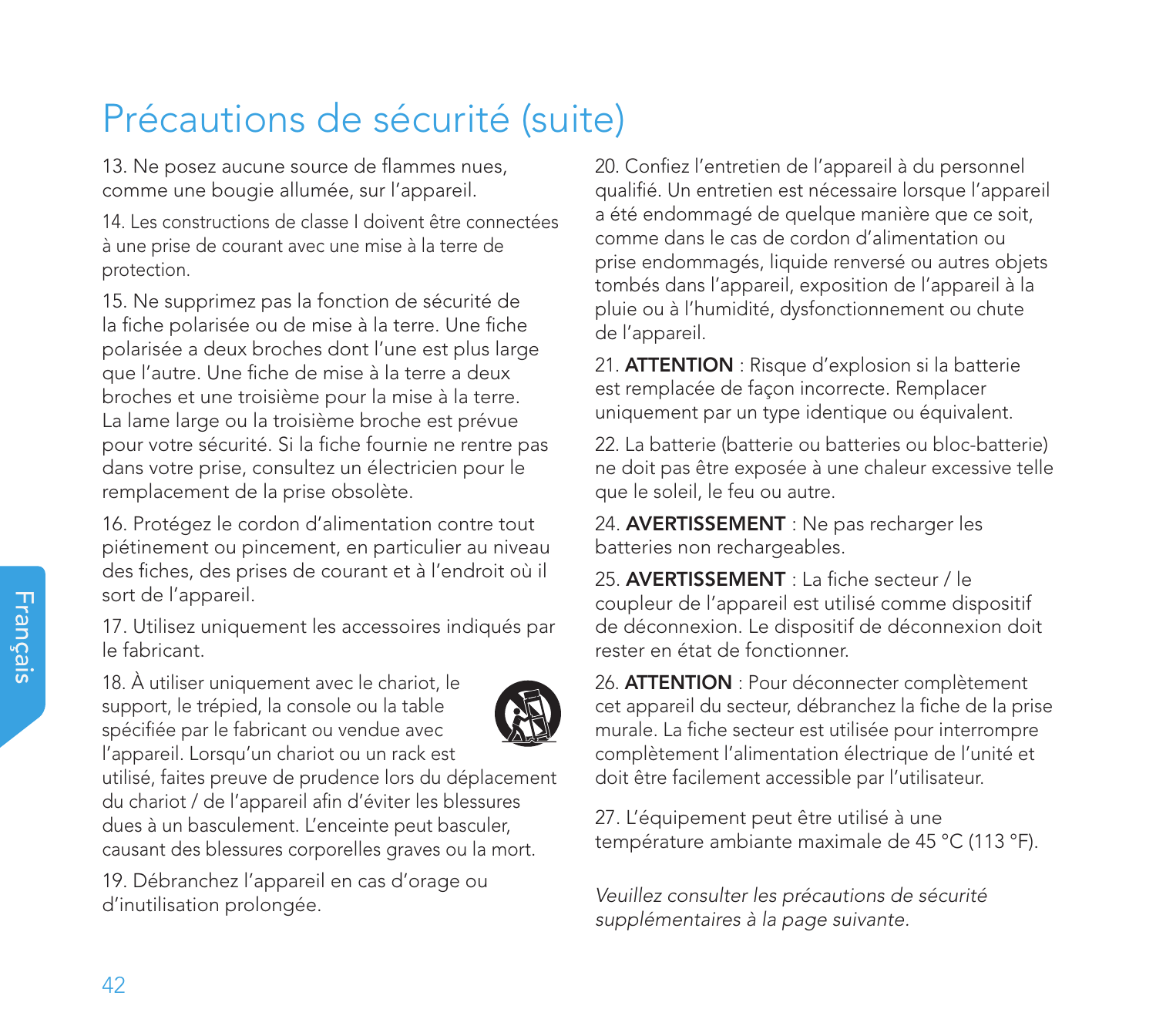### Informations FCC (pour les clients aux États-Unis)

1. Informations de conformité. Ce produit est conforme à la 15e partie des règles FCC. Son fonctionnement est soumis aux deux conditions suivantes : (1) ce produit ne doit pas provoquer d'interférences nuisibles et (2) ce produit doit accepter toute interférence reçue, y compris les interférences pouvant entraîner un fonctionnement indésirable.

2. Note importante : Ne pas modifier ce produit.

TCe produit, une fois installé comme indiqué dans les instructions contenues dans ce manuel, répond aux exigences de la FCC. Toute modification non expressément approuvée par Sound United peut annuler votre autorisation, accordée par la FCC, d'utiliser le produit.

3. REMARQUE. Ce produit a été testé et déclaré conforme aux limites d'un appareil numérique de classe B, conformément à la 15e partie des règles FFC. Ces limites sont conçues pour fournir une protection raisonnable contre les interférences nuisibles dans une installation domestique.

Ce produit génère, utilise et peut émettre de l'énergie aux fréquences radioélectriques et, s'il n'est pas installé et utilisé conformément aux instructions, peut provoquer des interférences nuisibles aux communications radio. Toutefois, il n'y a aucune garantie que des interférences ne se produiront pas dans une installation particulière. Si ce produit provoque des interférences nuisibles à la réception de

la radio ou de la télévision, ce qui peut être déterminé en mettant le produit hors tension, puis sous tension, l'utilisateur est encouragé à essayer de corriger les interférences par une ou plusieurs des mesures suivantes :

- Réorientez ou déplacez l'antenne de réception.
- Augmentez la distance entre l'équipement et le récepteur.
- Connectez le produit à une prise sur un circuit différent de celui sur lequel le récepteur est connecté.
- Consultez le revendeur local autorisé à distribuer ce type de produit ou un technicien radio / TV expérimenté pour obtenir de l'aide.

### Remarques sur l'utilisation

- Évitez les températures élevées.
- Permettre une dispersion de chaleur suffisante lors de l'installation dans un rack.
- Manipulez le cordon d'alimentation avec soin.
- Tenez la fiche lorsque vous débranchez le cordon.
- Gardez l'appareil exempt d'humidité, d'eau et de poussière.
- Débranchez le cordon d'alimentation en cas d'inutilisation prolongée.

*Veuillez consulter les précautions de sécurité supplémentaires à la page suivante.*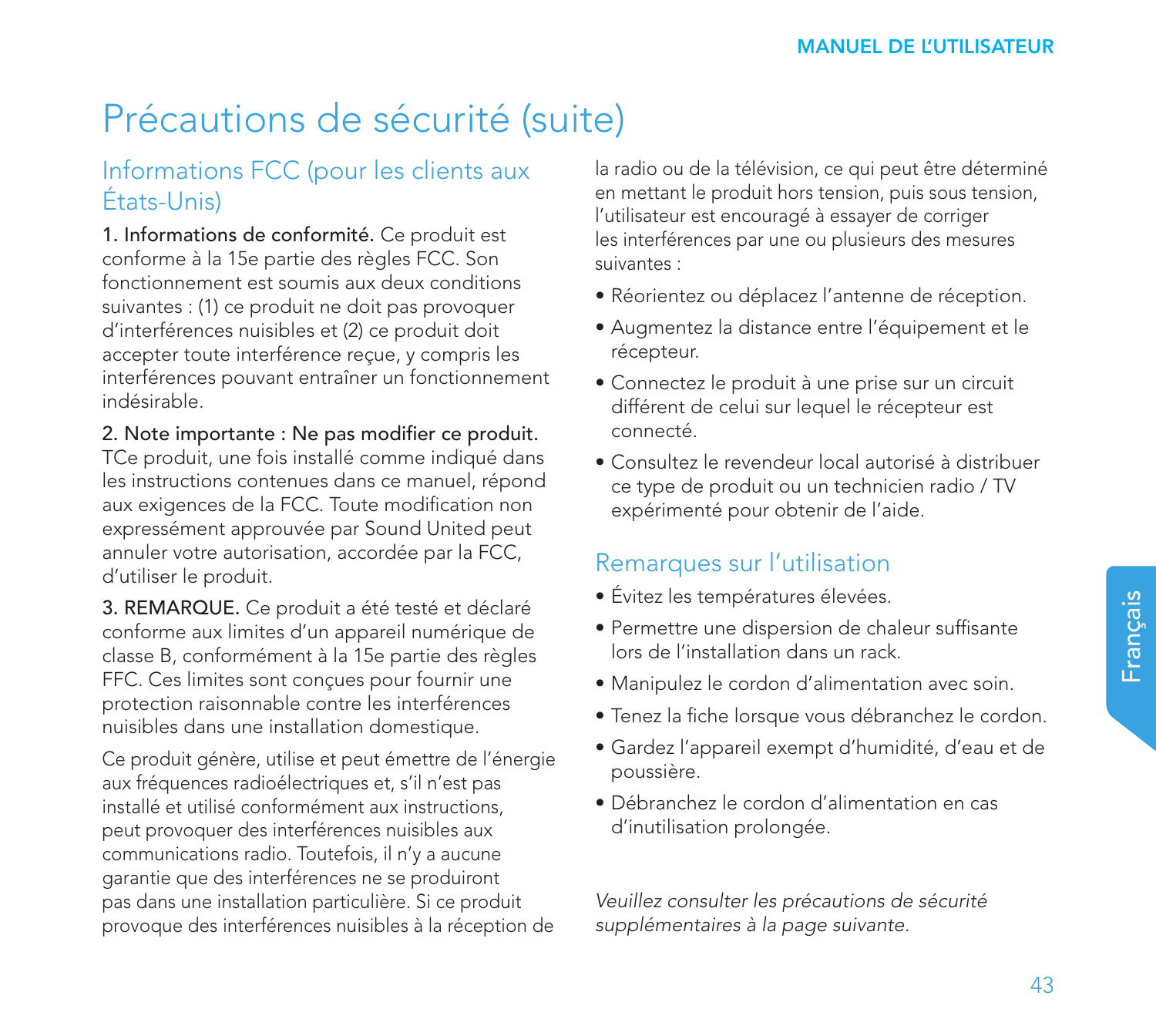- N'obstruez pas les orifices de ventilation de l'appareil.
- Ne laissez pas des corps étrangers pénétrer dans l'appareil.
- Évitez tout contact d'insecticides, de benzène et de dissolvant avec l'appareil.
- Ne démontez et ne modifiez jamais l'appareil de quelque manière que ce soit.
- La ventilation ne doit pas être entravée en couvrant ses ouvertures avec des objets, tels que des journaux, des nappes ou des rideaux.
- Ne placez aucune source de flammes nues, comme une bougie allumée, sur l'appareil.
- Conformez-vous aux réglementations locales concernant l'élimination des batteries.
- N'exposez pas l'appareil à l'écoulement ou à l'éclaboussure de liquides.
- Ne placez aucun objet rempli de liquides, comme un vase, sur l'appareil.
- Ne manipulez pas le cordon d'alimentation avec les mains mouillées.
- Lorsque l'interrupteur est sur OFF (STANDBY) (DÉSACTIVÉ (HORS TENSION)), l'équipement n'est pas complètement hors tension.
- L'équipement doit être installé à proximité de l'alimentation électrique de manière à ce qu'elle soit facilement accessible.
- Ne conservez pas la batterie dans un endroit exposé à la lumière directe du soleil ou à des températures extrêmement élevées, comme à proximité d'un radiateur.
- Ne pliez pas de force la fiche de l'équipement pour la connexion entre le connecteur et le câble micro USB / USB.
- ATTENTION (pour l'amplificateur) : SURFACE CHAUDE. NE PAS TOUCHER. La surface supérieure au-dessus du dissipateur

de chaleur interne peut devenir chaude lors du fonctionnement continu de ce produit. Ne touchez pas les zones chaudes, notamment autour du « repère de surface chaude » et du panneau supérieur.

## Mises en garde sur l'utilisation des batteries

• AVERTISSEMENT : NE PAS INGÉRER LA BATTERIE : RISQUE DE BRÛLURE CHIMIQUE.

La télécommande fournie avec ce produit contient une pile bouton. Si la pile bouton est avalée, elle peut provoquer des brûlures internes graves en seulement deux heures et entraîner la mort.

- Gardez les batteries neuves et usagées hors de portée des enfants. Si le compartiment de la batterie ne se ferme pas correctement, arrêtez d'utiliser le produit et gardez-le hors de portée des enfants. Si vous pensez que des batteries ont été avalées ou placées à l'intérieur d'une partie du corps, consultez immédiatement un médecin.
- Insérez les batteries spécifiées dans la télécommande.unit.

*Veuillez consulter les précautions de sécurité supplémentaires à la page suivante.*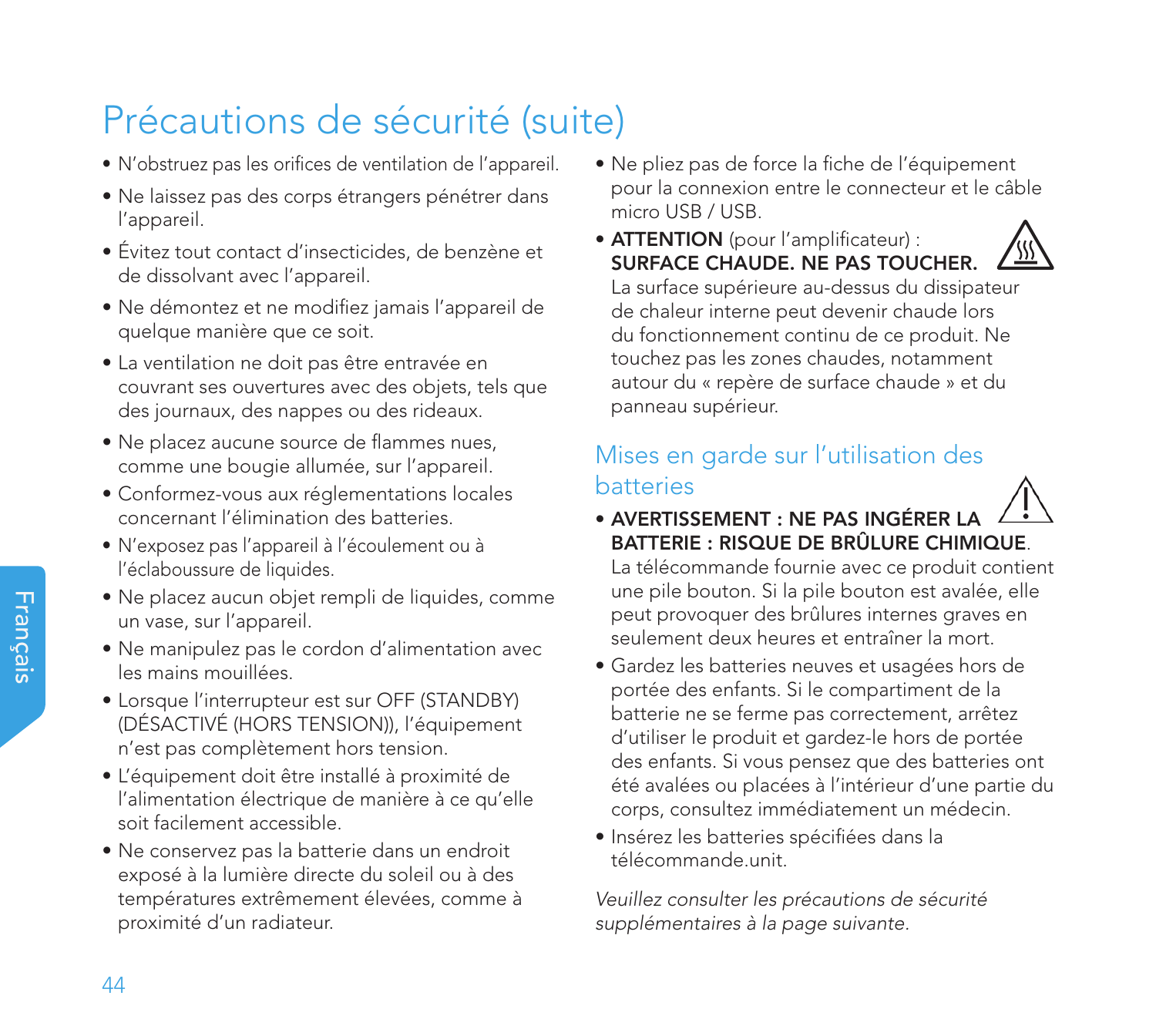- Remplacez les batteries par des batteries neuves si l'ensemble ne fonctionne pas même lorsque la télécommande fonctionne à proximité de l'unité. (Les batteries fournies sont uniquement destinées à vérifier le fonctionnement. Remplacez-les par de nouvelles batteries au plus tôt.)
- Lorsque vous insérez les batteries, veillez à le faire dans la bonne direction, en suivant les marques + et – dans le compartiment des batteries.
- Pour éviter tout dommage ou fuite de liquide de la batterie,
	- n'utilisez pas de nouvelle batterie avec une ancienne.
	- N'utilisez pas deux types de batteries différents.
	- N'essayez pas de changer les batteries sèches.
	- Ne court-circuitez, démontez, chauffez ou n'éliminez pas les batteries dans des flammes.
	- Ne conservez pas les batteries dans un endroit exposé à la lumière directe du soleil ou à des températures extrêmement élevées, comme à proximité d'un radiateur.
- En cas de fuite du liquide de la batterie, essuyez soigneusement le liquide à l'intérieur du compartiment de la batterie et insérez de nouvelles batteries.
- Retirez les batteries de la télécommande si elle n'est pas utilisée pendant de longues périodes.
- Les batteries usagées doivent être éliminées conformément aux réglementations locales relatives à l'élimination des batteries.
- La télécommande peut fonctionner de manière incorrecte si des batteries rechargeables sont utilisées.rechargeable batteries are used.
- Un risque d'explosion existe si la batterie est remplacée par un type de batterie incorrect.

### Pour les clients californiens uniquement:

Ce produit contient une batterie qui contient du perchlorate. Une manipulation spéciale peut être requise. Consultez le site https://dtsc.ca.gov/perchlorate/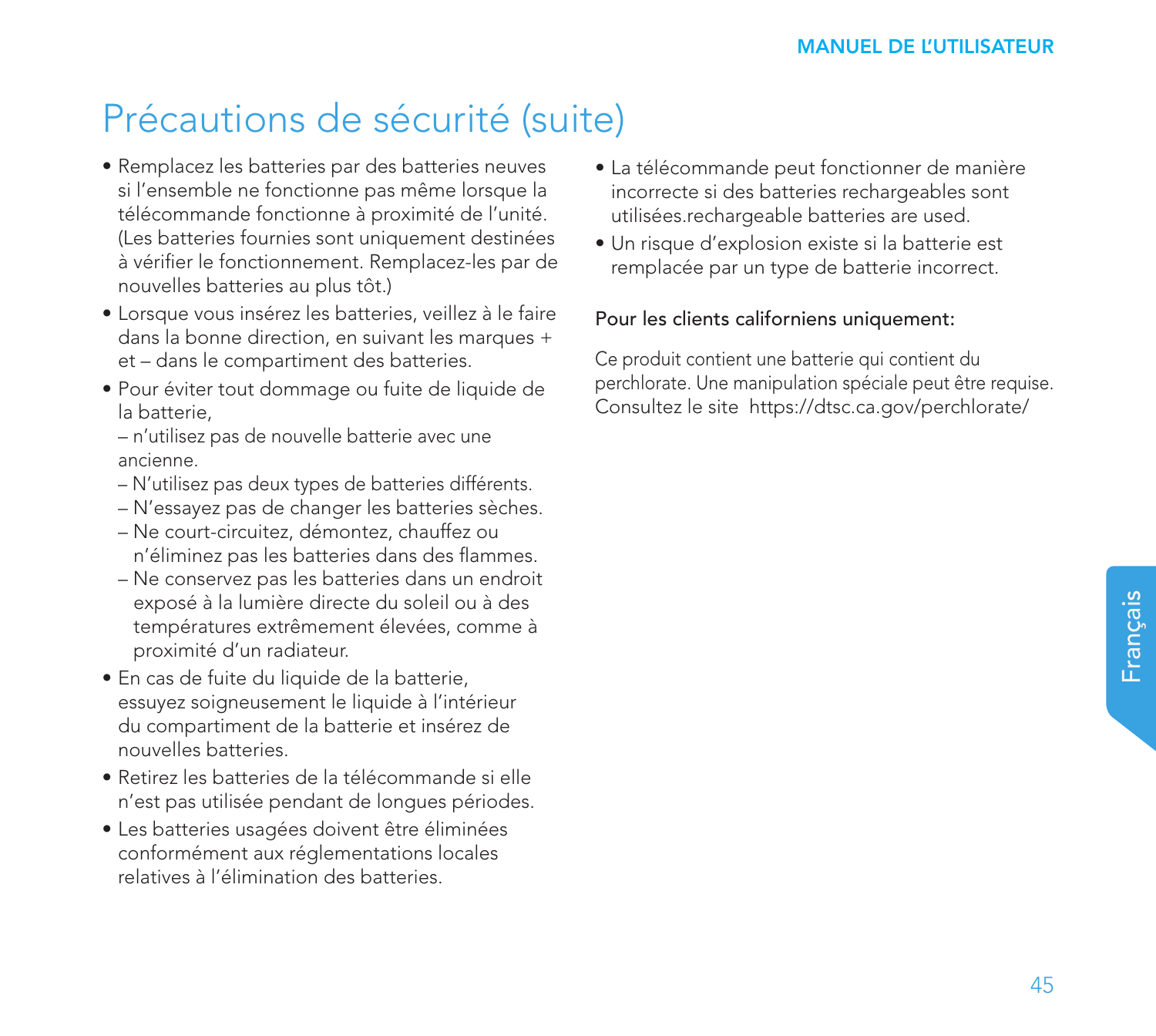# $\epsilon$

## Déclaration de conformité UE

Par la présente, Sound United, LLC déclare que notre produit est conforme aux directives de l'UE / CE :

- EMC : 2014/30/EU
- LVD : 2014/35/EU
- RoHS : 2011/65/UE et directive d'amendement (UE) 2015/863
- ErP : réglementation CE 1275/2008 et sa directive cadre 2009/125/CE, y compris l'amendement 801/2013

Importateur/contact dans l'UE : Sound United Europe,

une division de D&M Europe

B. V. Beemdstraat 11, 5653 MA Eindhoven, Pays-Bas



## Déclaration de conformité UKCA

Par la présente, Sound United, LLC déclare que notre produit est conforme aux directives du Royaume-Uni :

- Réglementations 2016 sur les équipements électriques (sécurité)
- Réglementations 2016 sur la compatibilité électromagnétique
- Réglementations 2012 sur la restriction de l'utilisation de certaines substances dangereuses dans les équipements électriques et électroniques.
- Réglementations 2010 sur l'éco-conception pour les produits liés à l'énergie

Importateur du Royaume-Uni :

D&M Audiovisual Ltd.

Cells 1 & 2 Kopshop, 6 Old London Road Kingston Upon Thames KT2 6QF Royaume-Uni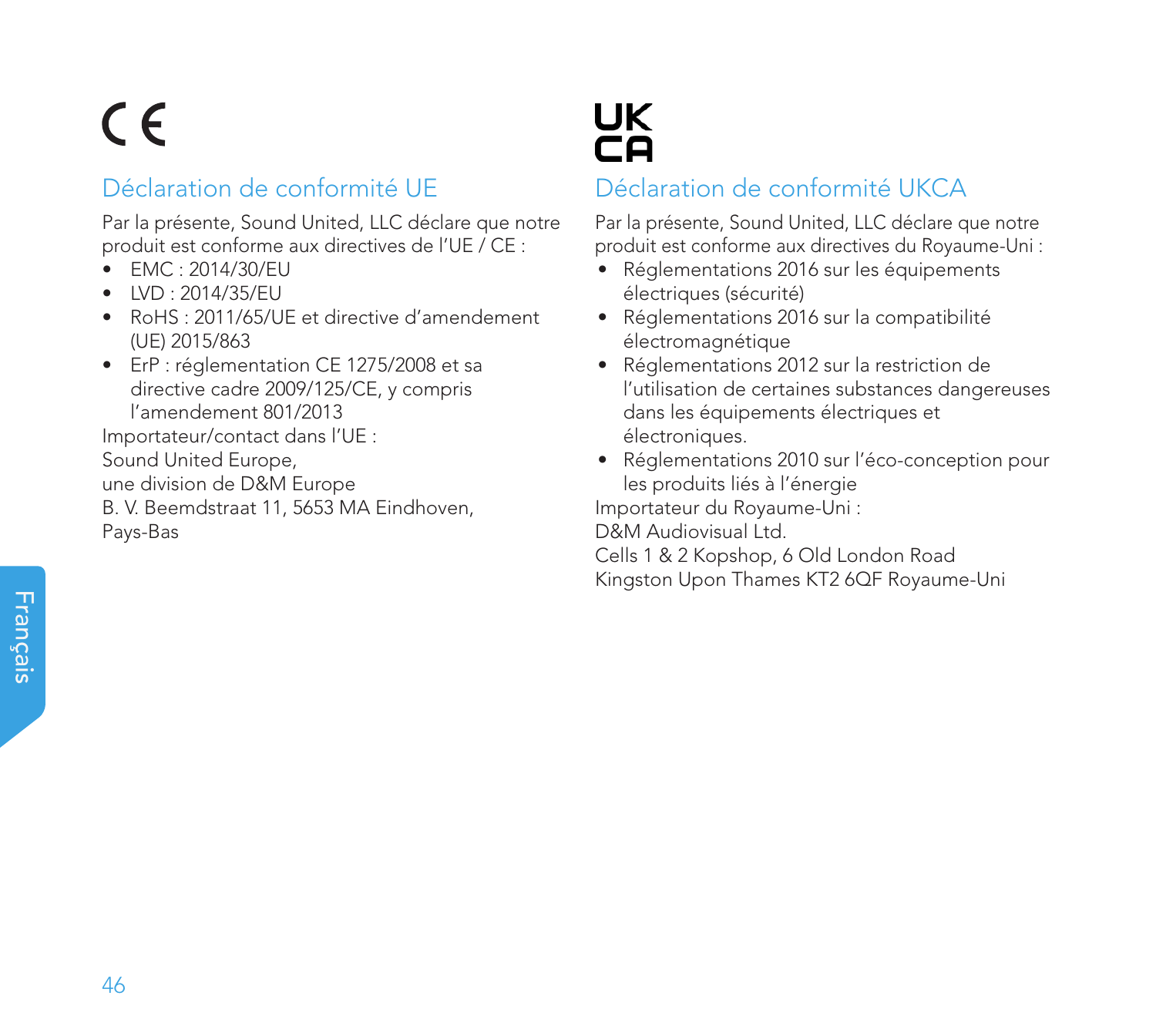## Découverte de votre caisson de graves



- A BOUTON D'AUGMENTATION / DIMINUTION DU VOLUME
- BOUTON DE CONTRÔLE DE PHASE INTELLIGENT
- C BOUTON EQ
- D BOUTON D'AFFICHAGE DE LA LUMINOSITÉ
- E BOUTON HAUT/BAS DU FILTRE PASSE-BAS
- F INDICATEUR DE PUISSANCE LED
- G COMMUTATEUR 3 VOIES AUTO/ SOUS TENSION/12 V
- H ENTRÉE IR
- I DÉCLENCHEUR 12 V
- J ENTRÉE DE LIGNE
- K ENTRÉE DE HAUT NIVEAU (GAUCHE/DROITE)
- L ENTRÉE LFE
- M PORT D'ENTRETIEN UNIQUEMENT
- N INTERRUPTEUR MARCHE / ARRÊT
- O FUSIBLE (T6.3AL / 250 V)
- P ENTRÉE D'ALIMENTATION CA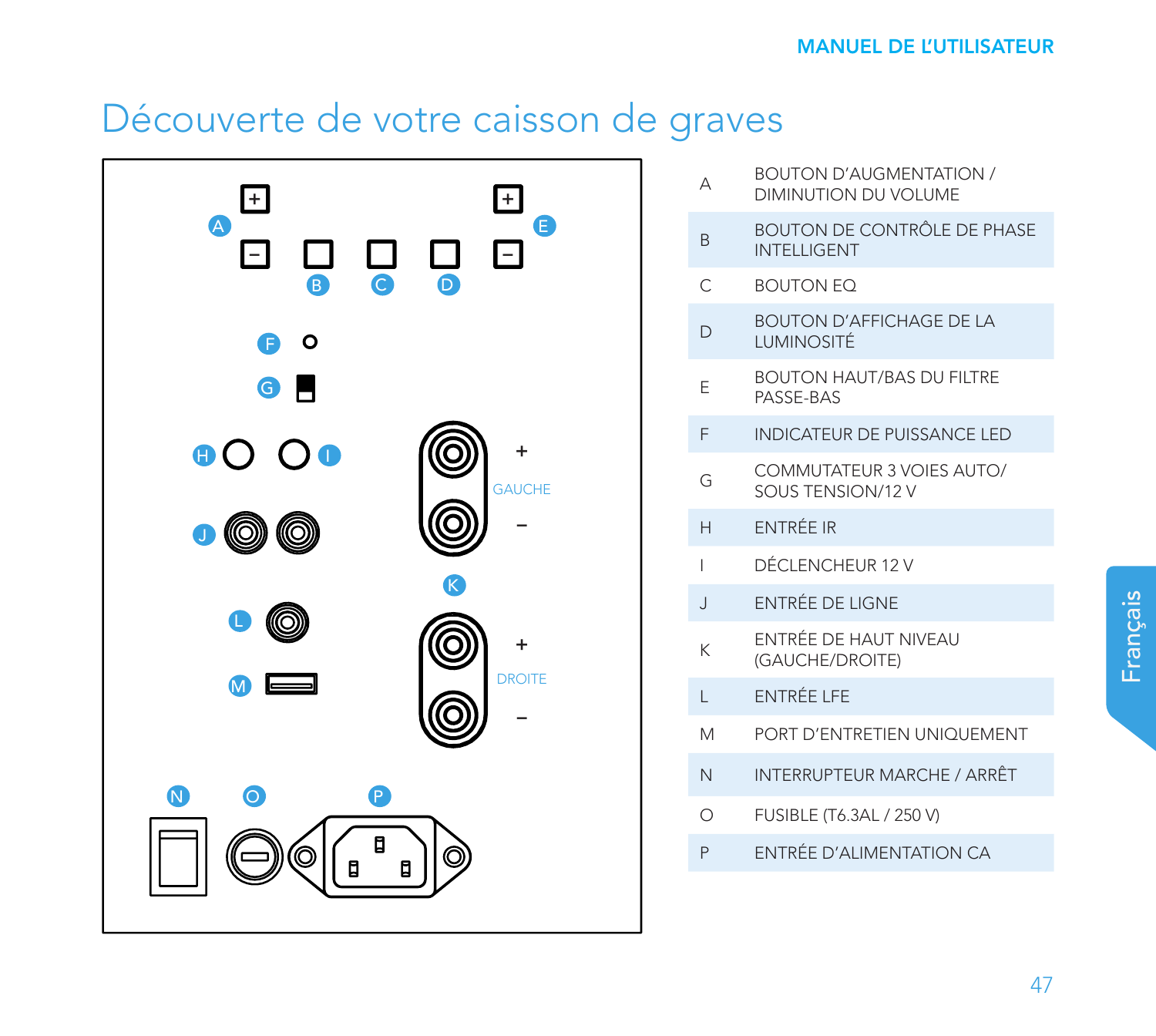## Pour commencer

1. Branchez le caisson de graves sur la prise murale, puis allumez-le à l'aide de l'interrupteur d'alimentation sur le panneau de l'amplificateur.

2. Réglez le volume sur V20 sur l'affichage du panneau avant.

3. Réglez le contrôle passe-bas selon le tableau de la page 56.

Conseil Pro : la fréquence passe-bas est généralement réglée sur un niveau trop élevé dans la plupart des systèmes, surtout si les enceintes que vous utilisez n'ont pas de filtre passe-haut supplémentaire appliqué. Il est probable que vous puissiez abaisser la fréquence passe-bas sur votre caisson de graves.

4. Si vous utilisez une unité de traitement audio dotée d'une fonction de correction de pièce intégrée, suivez les instructions pour ce processus.

5. Si vous n'utilisez pas d'équipement doté d'une correction de pièce intégrée, suivez l'étape 6 ci-dessous en utilisant plusieurs sources multimédias (musique, films, télévision) et réglez le volume du caisson de graves en fonction du volume de vos enceintes.

6. Réglez le paramètre passe-bas de votre caisson de graves en fonction de la quantité de signal « hauts-graves » ou « bas médiums » produit par votre système. Si le support multimédia sonne « boueux », « gras » ou « très fort », baissez la fréquence passe-bas jusqu'à ce que votre système sonne de façon équilibré. Si les graves du média semblent « légers », « détachés » ou « inégaux », augmentez la fréquence passe-bas jusqu'à ce que votre système sonne de façon équilibrée.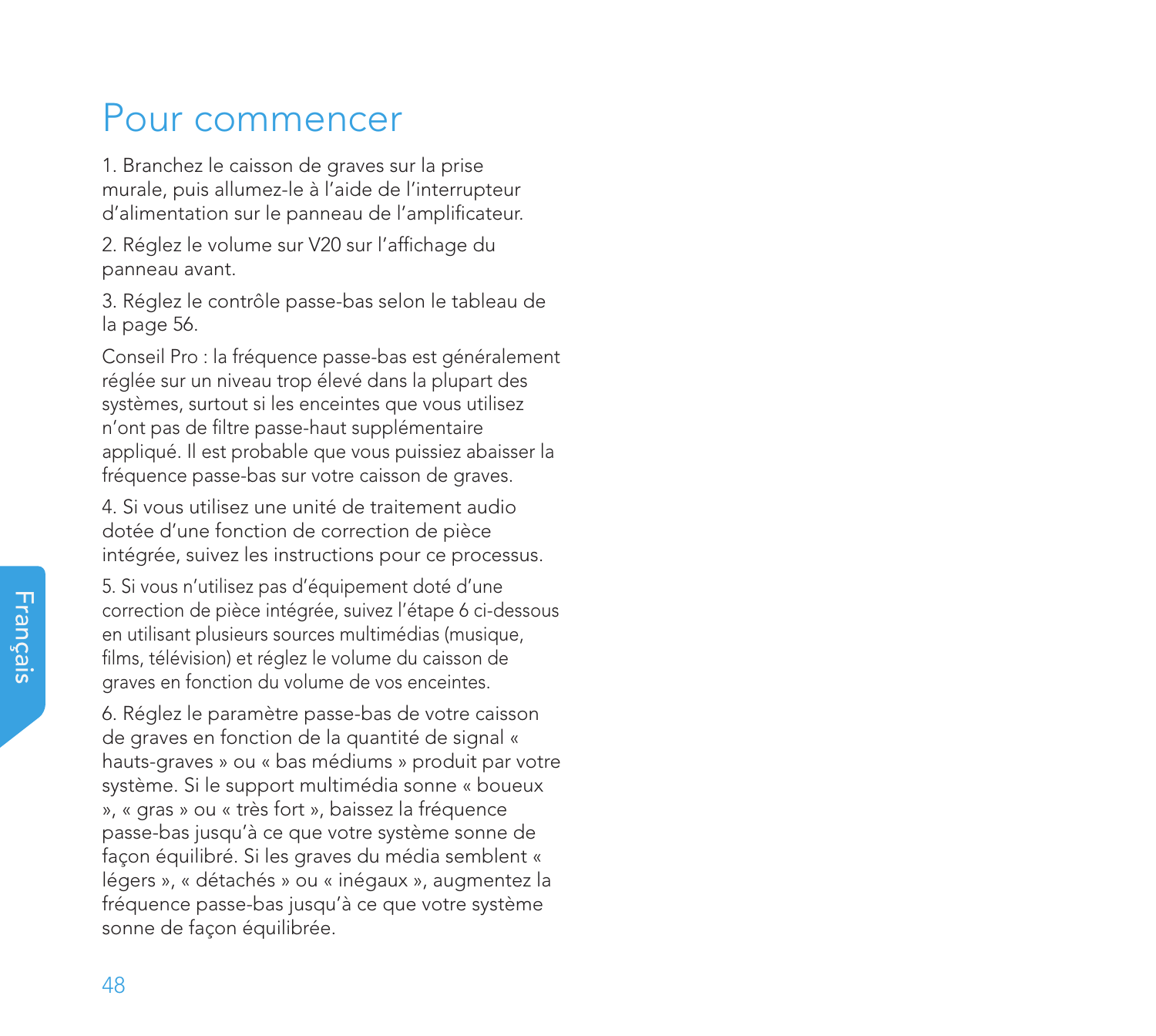## Positionnement du caisson de graves



Disposition de la pièce pour une expérience d'écoute optimale

Il y a quelques consignes générales que vous devez garder à l'esprit lors du positionnement de votre caisson de graves :

1. Pour de meilleurs résultats, placez le caisson de graves du même côté de la pièce que vos enceintes en façade.

2. Un positionnement près de murs et dans un coin augmentera la diffusion du caisson de graves, mais le son risquera d'être « boueux » ou « très fort ».

3. Un effet acoustique appelé « ondes stationnaires » ou « modes de pièce » peut provoquer des graves inégaux à divers endroits de la pièce. Ce phénomène est fonction des dimensions de la pièce et non de la conception du caisson de graves. S'il y a moins de graves à la position d'écoute principale qu'à d'autres endroits de la pièce, déplacez le caisson de graves jusqu'à ce que vous entendiez tous les graves à la position d'écoute principale.

4. Déplacer le caisson de graves ne serait-ce que de quelques centimètres peut changer radicalement la diffusion et la qualité des graves. Faites des tests avec le positionnement du caisson de graves jusqu'à obtenir le meilleur rendu possible.

5. Le caisson de graves peut être placé à l'intérieur d'une armoire, à condition qu'il y ait un dégagement d'au moins 50 mm autour de l'avant, l'arrière, les côtés et le dessus de ce dernier. L'avant de l'armoire doit être complètement ouvert ou recouvert d'une grille ouverte, d'un écran ou d'un tissu.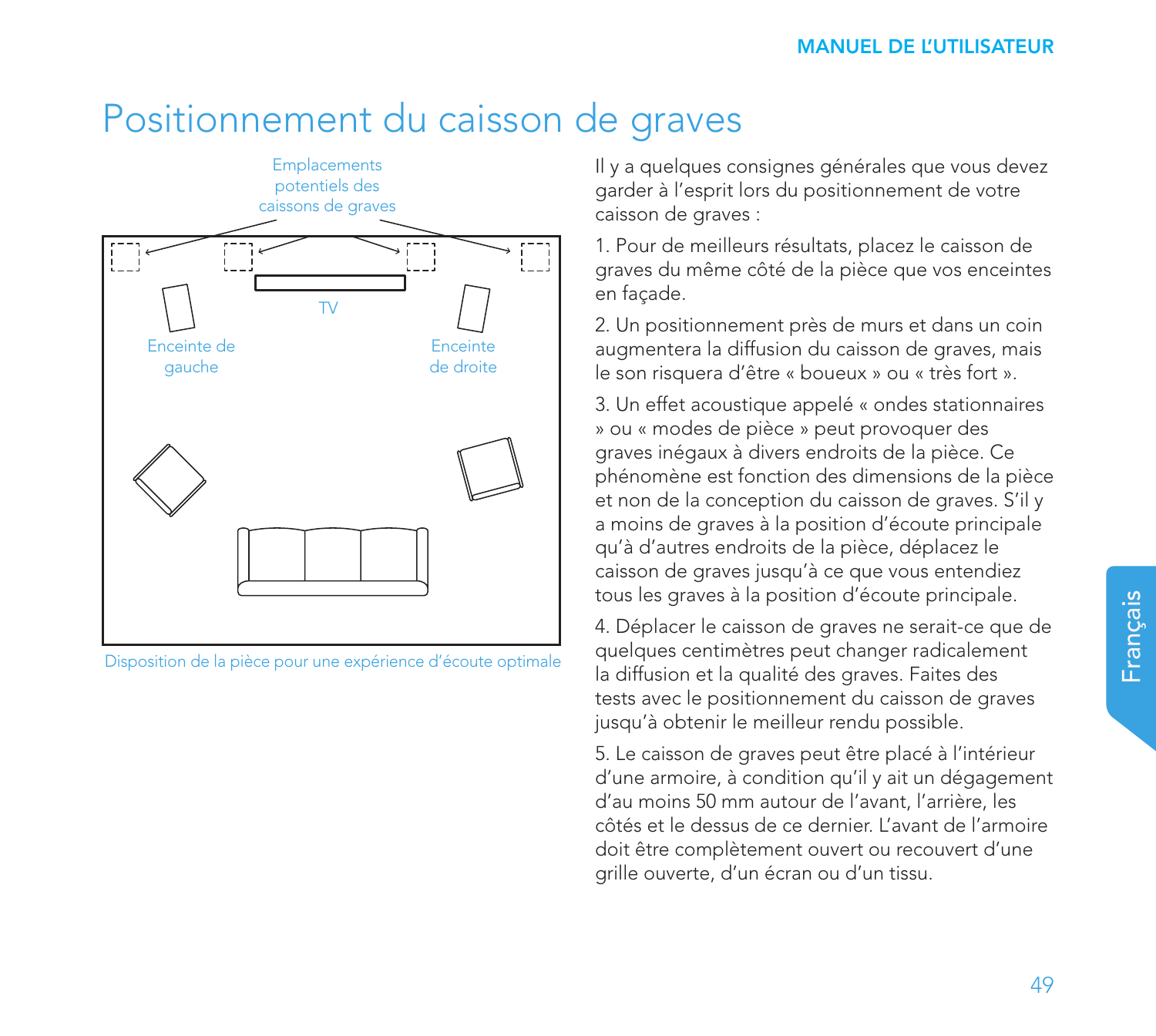## Connexion secteur (alimentation) CA

Le caisson de graves dispose d'un commutateur d'option d'alimentation à trois positions :

- Toujours allumé
- Allumage automatique via signal (recommandé)
- Déclencheur 12 V.

Veuillez noter que si vous entendez un bruit provenant de l'enceinte lorsque l'ampli s'allume ou s'éteint, c'est normal.

La LED bleue sur le panneau arrière s'éclaire lorsqu'un signal est détecté et l'amplificateur s'allume. La LED est rouge en mode veille et lorsqu'aucun signal n'est détecté. Veuillez noter qu'après l'arrêt d'un signal, il peut s'écouler jusqu'à une heure avant que l'amplificateur ne s'éteigne complètement. Il n'y a pas de quoi s'inquiéter, car l'ampli sera en mode ralenti bas qui utilise très peu d'énergie (moins de 0,5 W).

Pour éviter d'endommager accidentellement votre caisson de graves par une surcharge du système, le caisson de graves dispose d'un circuit interne de protection contre les surcharges, qui éteint ou met en veille ce dernier en cas de saturation ou de surchauffe, puis reprend son fonctionnement normal après quelques minutes.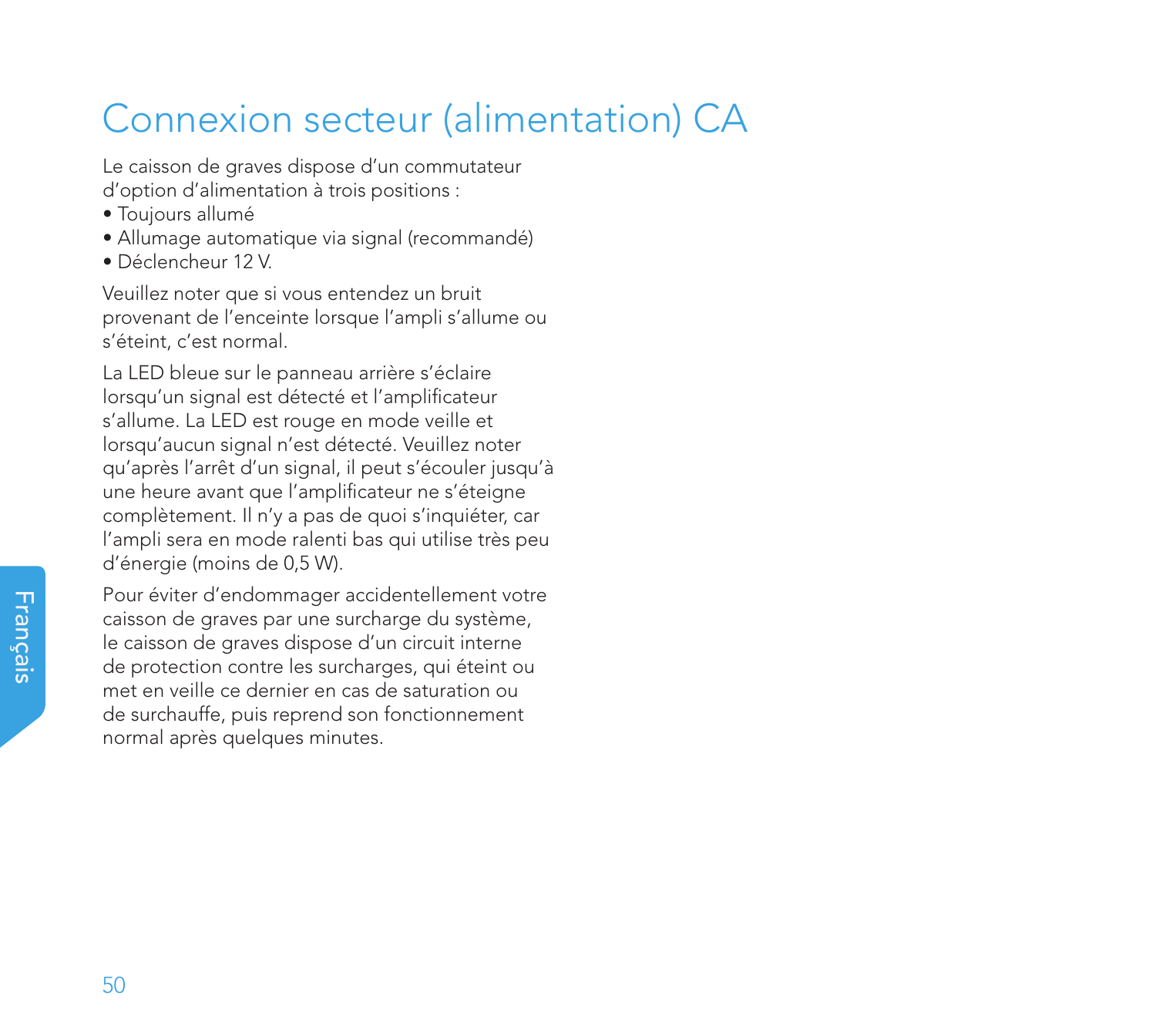# Connexion et configuration

Il existe trois options pour connecter une entrée à votre caisson de graves, ENTRÉE LFE, ENTRÉE LIGNE et ENTRÉE DE NIVEAU ENCEINTE :

### CONFIGURATION DE L'ENTRÉE LFE

## LFE IN (ENTRÉE LFE)



Cette méthode est recommandée pour les systèmes de home cinéma équipés de récepteurs ou de processeurs audio avec gestion des basses intégrée. Tout ce qui est connecté à un récepteur avec gestion des basses doit avoir le filtre passe-bas désactivé sur le caisson de graves en le réglant sur LFE sur l'affichage numérique.

1. Mettez l'amplificateur / récepteur hors tension et débranchez le caisson de graves de la prise secteur CA.

2. Connectez un câble RCA standard depuis la sortie du caisson de graves / LFE de votre récepteur jusqu'à l'entrée LFE du caisson de graves.

3. Connectez le caisson de graves à une source d'alimentation secteur CA et mettez-le sous tension (voir page 50).

4. Commencez avec le volume par défaut, qui est réglé sur V20.

5. Augmentez le réglage du filtre passe-bas sur le caisson de graves jusqu'à ce que « LFE » apparaisse sur l'affichage du caisson de graves.

6. Mettez le récepteur sous tension, puis accédez au menu « speaker setup» (« réglage des enceintes ») ou « speaker configuration » (« configuration des enceintes »).

7. Réglez le caisson de graves sur « Yes » (« Oui ») ou « On» (« Sous tension »).

8. Réglez les filtres passe-bas des enceintes principale, centrale et surround sur une fréquence appropriée (voir le guide, page 56).

9. Pour une configuration plus poussée, suivez les instructions de l'unité de traitement audio ou exécutez une configuration de gestion automatique des basses sur le processeur audio.



### CONFIGURATION ENTRÉE LIGNE

## ENTRÉE LIGNE



Cette méthode est préférable pour les systèmes sans prise de sortie LFE/de caisson de graves, tels que les systèmes à deux canaux.

1. Mettez l'amplificateur / récepteur hors tension et débranchez le caisson de graves de la prise secteur CA.

2. Connectez les câbles RCA standard à partir des pré-sorties avant gauche et droite du récepteur.

3. Connectez le caisson de graves à une source d'alimentation secteur CA et mettez-le sous tension (voir page 50).

4. Commencez avec le volume par défaut, qui est réglé sur V20.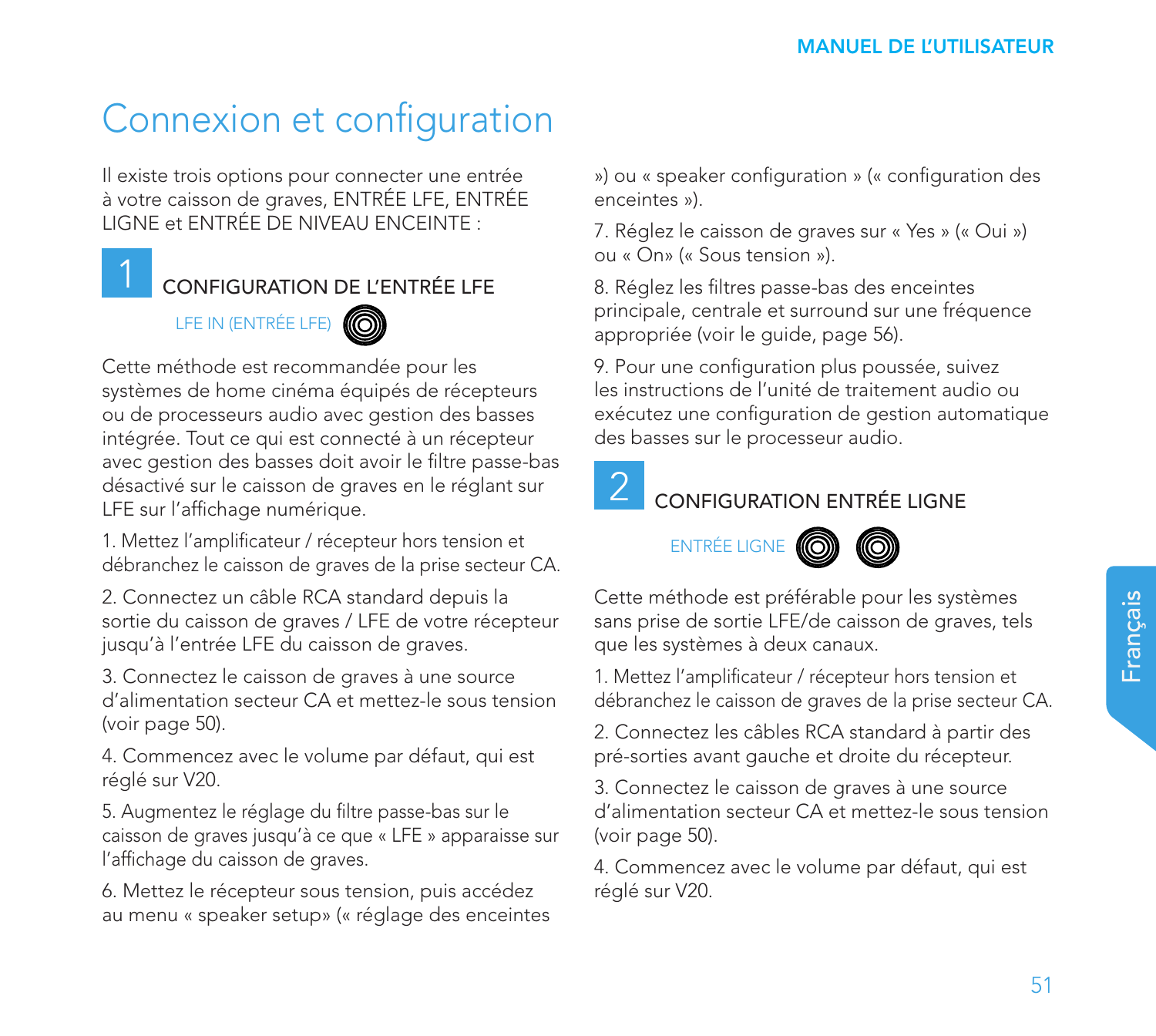5. Réglez le filtre passe-bas sur le caisson de graves à la fréquence appropriée (voir les instructions à la page 56).

3

### SPEAKER LEVEL IN SETUP (CONFIGURATION DE L'ENTRÉE DE NIVEAU ENCEINTE) (idéale pour les amplis / récepteurs sans prise LFE / caisson de graves ou pré-sortie)

Remarque : Speaker Level In (Entrée de niveau enceinte) est indiquéeHigh Level Input (Entrée haut niveau) sur le panneau arrière du caisson de graves.

1. Mettez l'amplificateur / récepteur hors tension et débranchez le caisson de graves de la prise secteur CA.

2. Connectez les câbles d'enceinte standard aux bornes de sortie d'enceinte de l'amplificateur / récepteur. La plupart des amplificateurs et des bornes d'enceinte du récepteur permettent de connecter deux jeux de fils à un jeu de bornes (un pour l'enceinte principale et un pour le caisson de graves).



NOTE IMPORTANTE : Une borne sur chaque entrée de canal est marquée d'une bande rouge (+) et l'autre est marquée d'une bande noire (-).

Veillez à bien connecter le fil de la borne rouge (+) de votre amplificateur ou récepteur à la borne rouge (+) de votre caisson de graves et le fil de la borne noire (–) de votre amplificateur ou récepteur sur la borne noire (–) de votre caisson de graves. Il est essentiel de connecter toutes les enceintes du système à l'amplificateur de la même manière (à la polarité correcte.) Si vous obtenez des basses faibles, un ou plusieurs canaux peuvent être connectés à la polarité incorrecte et doivent être recâblés. Faites très attention à bien connecter le positif au positif et le négatif au négatif sur tous les canaux.

3. Connectez le caisson de graves à une source d'alimentation secteur CA et mettez-le sous tension (voir page 50).

4. Commencez avec le volume par défaut, qui est réglé sur V20.

5. Passez à la page 56 pour le réglage du caisson de graves et les réglages du système.

### AUTRES CONNEXIONS :

Déclencheur 12 V (facultatif) : Dans un système utilisant des systèmes de contrôle de 12 V, connectez un câble avec des fiches mâles à embout/anneau de 3,5 mm à la sortie de déclencheur de 12 V du récepteur du système ou préamplificateur/ processeur pour l'activation du système à un bouton.

IR à distance (facultatif) : Dans les installations où le caisson de graves se situe dans une armoire ou est autrement bloqué, la télécommande ne fonctionnera pas. Connectez un œil de répéteur à distance IR (en option, disponible auprès de la plupart des revendeurs spécialisés en audio/vidéo) à la prise à distance IR située sur le panneau de l'amplificateur du caisson de graves. Positionnez l'œil de répéteur dans le champ de vision de votre position d'écoute principale.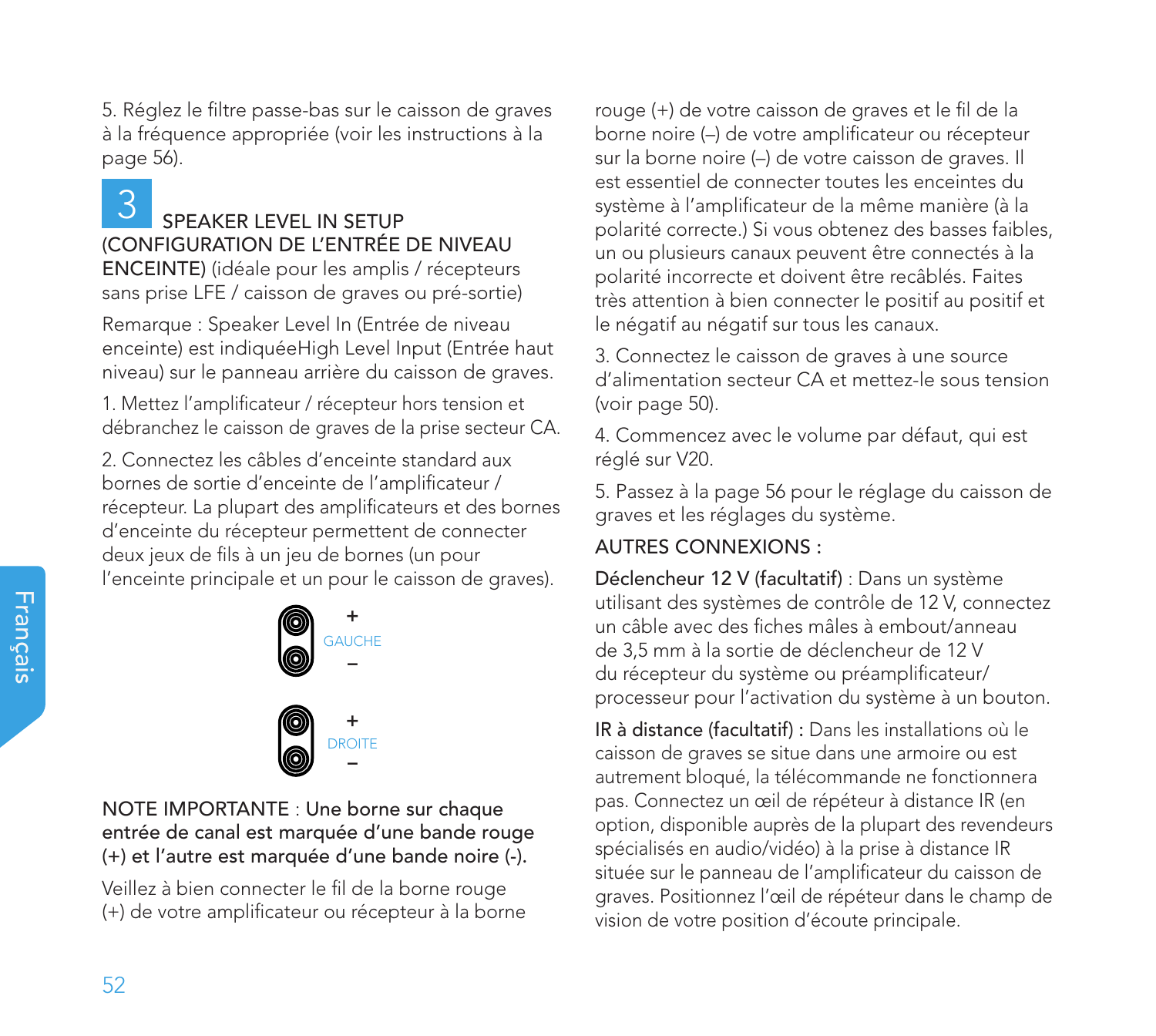# Réglage et utilisation du caisson de graves Descend

## Guide à distance

La télécommande est le meilleur outil pour ajuster parfaitement votre caisson de graves afin qu'elle se fonde parfaitement avec vos enceintes principales. Si vous égarez votre télécommande, les commandes les plus souvent utilisées sont dupliquées sur le panneau de l'ampli arrière.

REMARQUE : Si la ligne de vue entre votre position d'écoute et la zone d'affichage du caisson de graves est obstruée, la télécommande ne fonctionnera pas. Pour résoudre le problème, connectez un œil de répéteur à distance IR (en option, disponible auprès de la plupart des revendeurs spécialisés en audio/ vidéo) à la prise à distance IR située sur le panneau de l'amplificateur du caisson de graves.

Les commandes Volume, Filtre passe-bas, EQ et Phase sont dupliquées sur le panneau de l'amplificateur.



1. Volume +/–: augmente / diminue le volume du caisson de graves. Remarque : La plage de volume est entre 0 et 40.

2. Sourdine : Désactive le son du caisson de graves.

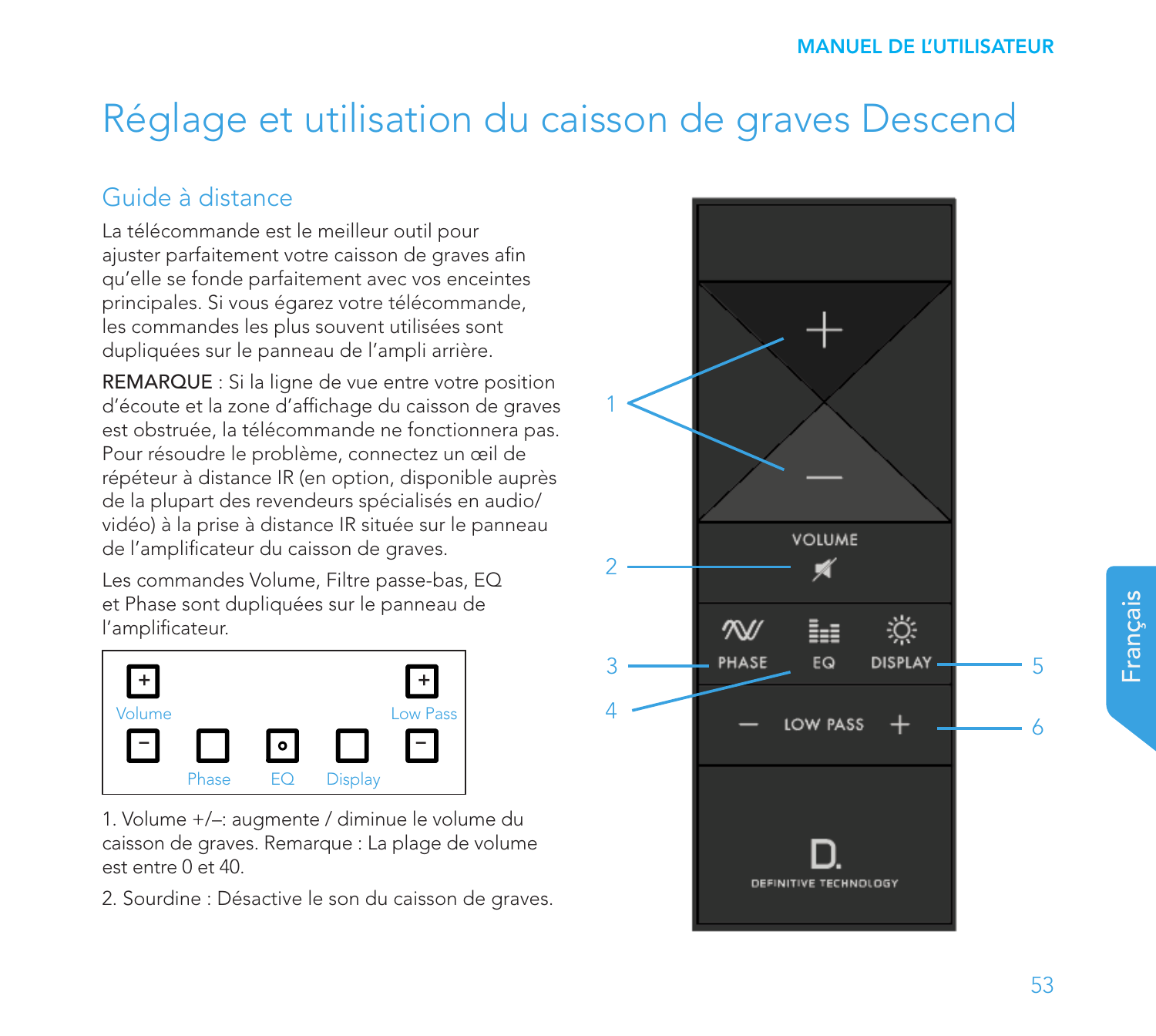3. Phase : Règle la phase relative du signal de sortie. la phase peut être ajustée de -135 à 180 degrés par incréments de 45 degrés.

4. EQ: Il existe trois réglages d'égalisation spécifiques au programme : Fort, Profond et Plat. Consultez la section Sélection des modes EQ à la page 55 pour plus d'informations.

5. Luminosité de l'affichage : Une pression sur ce bouton fait basculer la luminosité de l'affichage. Les réglages disponibles sont Max, Dim1, Dim2 et Désactivé.

6. Augmentation / diminution du filtre passe-bas : Le filtre passe-bas peut être réglé entre 40 et 150 Hz. Si le caisson de graves est connecté via LFE, augmentez le filtre passe-bas jusqu'à ce que « LFE » apparaisse sur l'affichage avant.

### Réglages pour obtenir la meilleure performance

Dans un système audio idéal, on ne remarque même pas la présence d'un caisson de graves, ce dernier ajoutant simplement des basses profondes et fortes sans attirer l'attention sur lui-même et se fondant parfaitement avec les enceintes principales, de sorte que l'on ait l'impression que ce sont les enceintes principales qui émettent tout le son. La clé pour que l'enceinte principale se fonde parfaitement avec le caisson de graves est de trouver les réglages parfaits de fréquence croisée, d'égalisation et de phase pour votre système. Le meilleur endroit pour effectuer ces réglages « régler et oublier » est depuis votre fauteuil d'écoute via la télécommande sans fil. Si votre récepteur dispose d'Audyssey intégré ou autre fonction de configuration automatique /

correction de pièce similaire, lancez-la en premier. Dans la plupart des cas, ce sera le seul réglage dont vous aurez besoin.

REMARQUE : Les fonctions de configuration automatique fonctionnent mieux lorsque le caisson de graves est connecté à la sortie LFE / sortie du caisson de graves.

1. Asseyez-vous dans votre position d'écoute préférée avec la télécommande à la main.

2. Lisez un morceau de musique que vous connaissez très bien et qui a des basses bien riches.

3. Augmentez ou diminuez le volume selon votre goût. Les basses doivent être ressenties sans paraître trop « lourdes ».

4. En utilisant le Guide du filtre passe-bas du caisson de graves à la page 56 comme point de départ, augmentez ou diminuez le passe-bas jusqu'à obtenir une transition douce entre l'enceinte principale et le caisson de graves. Lisez un enregistrement contenant des voix masculines et de la contrebasse.Baissez la fréquence du filtre passebas jusqu'à ce que les voix sonnent de façon riche mais pas « épaisses » ou « grasses ». Augmentez le volume si les voix semblent « légères » ou manquent de corps.

5. Appuyez sur le bouton Phase de la télécommande pour ajuster le réglage du contrôle de phase intelligent sur le caisson de graves. Puis écoutez si le caisson de graves se marie bien avec votre système d'enceintes par le peu de différence que vous pouvez faire entre le son provenant de vos enceintes et de votre caisson de graves. Cela peut également corriger certaines irrégularités dans la réponse en fréquence de votre système. Si vous n'entendez aucune différence entre les paramètres, il est recommandé de laisser le paramètre sur 0 degré.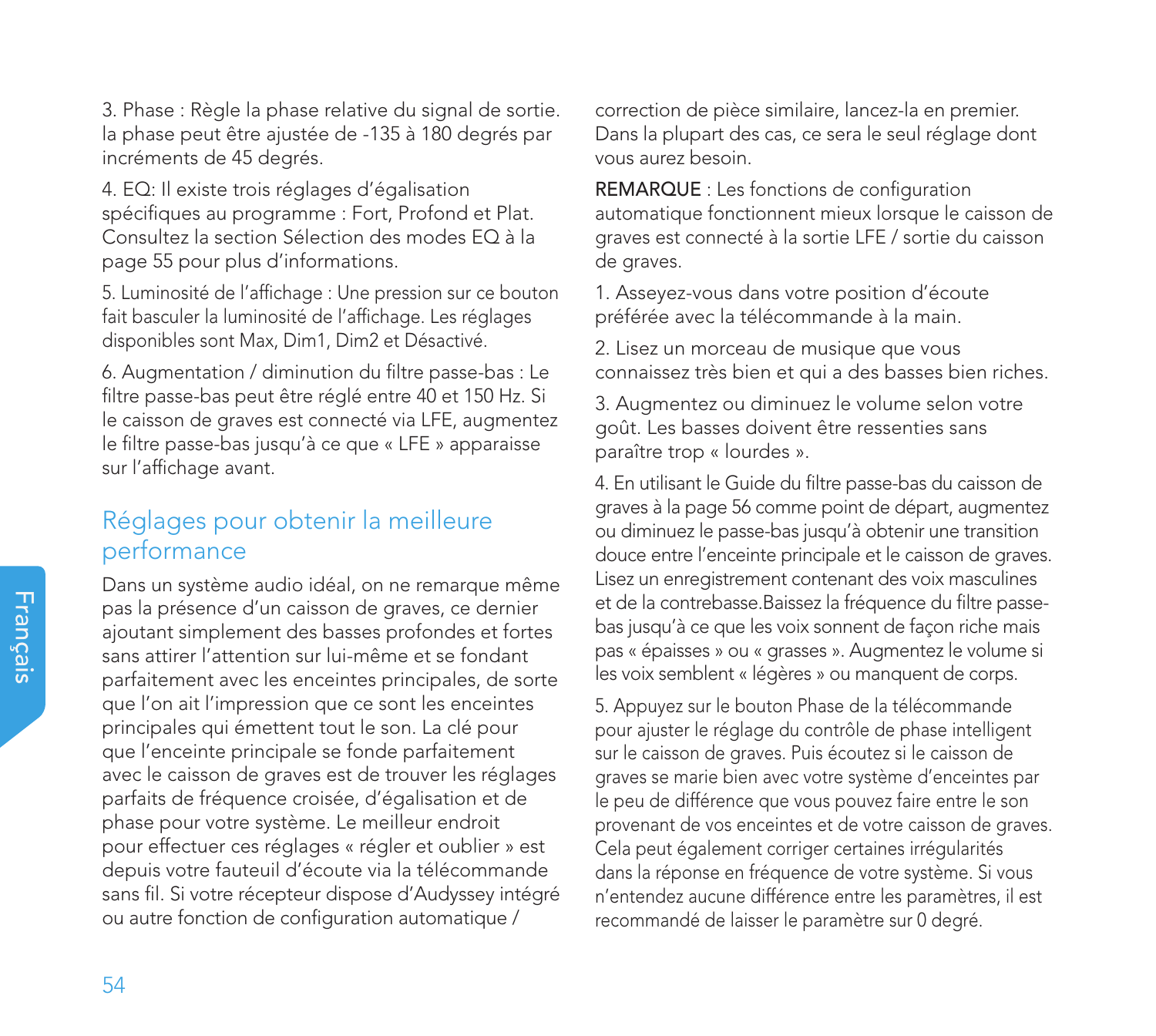6. Si vous remarquez l'un des cas de figure suivants, vous devrez peut-être ajuster le paramètre de sensibilité d'entrée du caisson de graves :

- 'LIMIT' s'affiche régulièrement sur l'écran du caisson de graves.
- Le caisson de graves se déforme lors des pics de signal audio.
- Le volume du caisson de graves est réglé au maximum (40) et le son n'est toujours pas assez fort.

Pour régler le paramètre de sensibilité d'entrée, voir *Modification du paramètre de sensibilité d'entrée.*

### Modifier le paramètre de sensibilité d'entrée

Suivez les étapes suivantes pour régler le paramètre de sensibilité d'entrée :

1. Appuyez sur le bouton Phase du panneau arrière et maintenez-le enfoncé pendant 5 secondes pour passer en mode Édition.

2. Relâchez le bouton lorsque l'indicateur de statut clignote en bleu.

3. Appuyez sur le bouton Low Pass Filter Up/Down (Haut/Bas du Filtre passe-bas) pour sélectionner un réglage de sensibilité d'entrée (-12 dB, - 6 dB ou 0 dB s'afficheront sur l'écran avant).

Remarque : Vous n'aurez probablement pas besoin de modifier ce paramètre, sauf si vous utilisez le caisson de graves avec un équipement audio vintage ou atypique.

4. Appuyez sur le bouton Phase du panneau arrière et maintenez-le enfoncé pendant 5 secondes pour enregistrer le paramètre.

5. Lisez le contenu et écoutez le son pour vérifier que le volume du caisson de graves est maintenant à votre goût. Réajustez les paramètres de volume et de sensibilité d'entrée si nécessaire.

### Sélection des modes EQ

Les trois modes d'égalisation (EQ) sont des variations de la réponse de fréquence. Ils vous permettent de vous adapter aux différences matérielles du programme. Utilisez le ou les réglages qui correspondent le mieux à vos préférences d'écoute.

1. Loud (Fort) : C'est le meilleur réglage à utiliser pour atteindre des niveaux de volume maximum avec une distorsion minimale. À utiliser lorsque le volume est plus important que la lecture des fréquences les plus basses.

2. Deep (Profond) : ce réglage maximise la réponse des basses octaves la plus profonde au dépend du niveau de volume maximum. ATTENTION : Ce réglage ne doit pas être utilisé à des niveaux de volume élevé.

3. Flat (Plat) : Ce réglage est le point de départ recommandé. Aucune modification à l'EQ du caisson de graves n'est appliquée.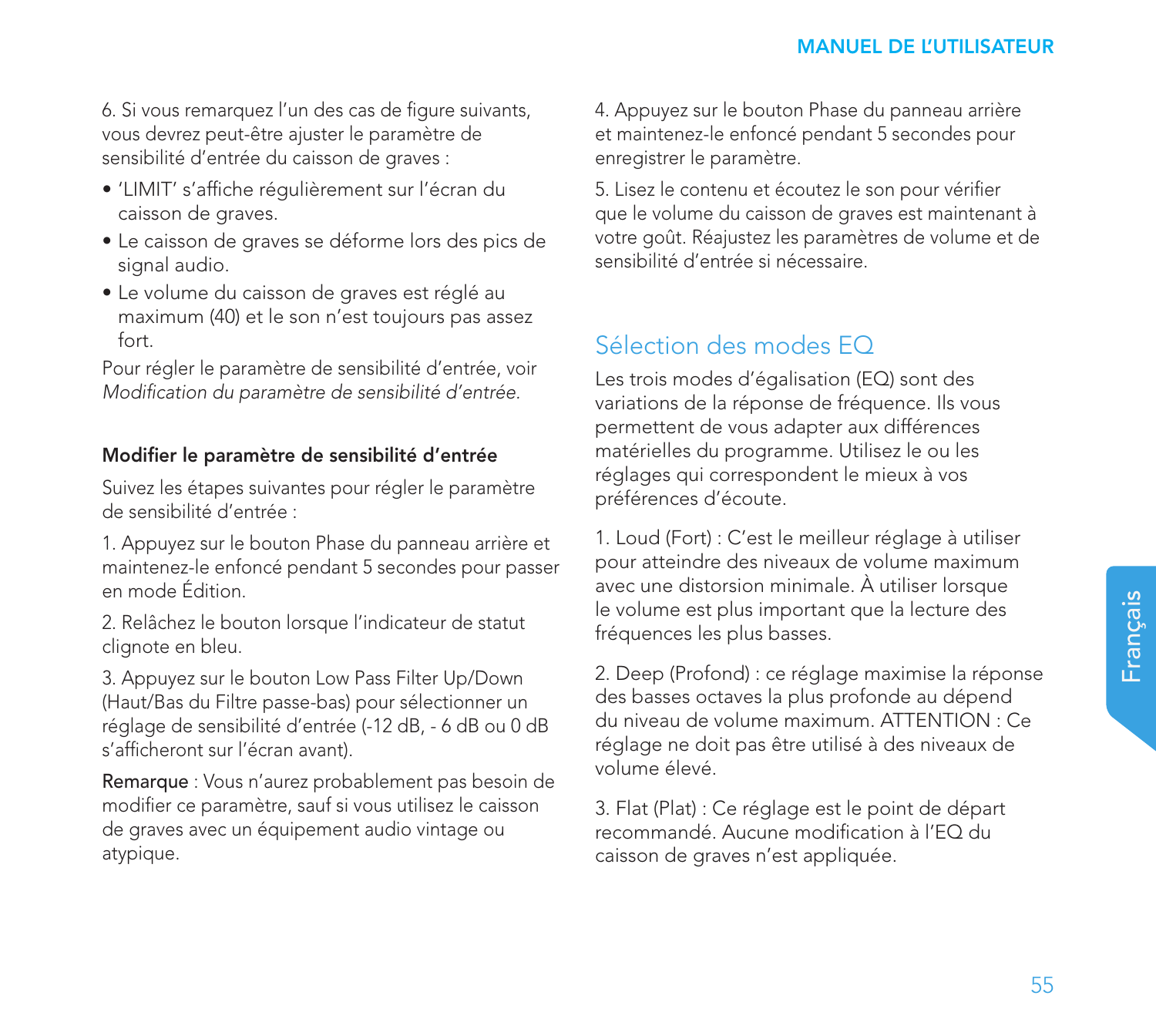# Guide du filtre passe-bas du caisson de graves

| TYPE D'ENCEINTE PRINCIPALE AVANT                                                               | RÉGLAGES SUGGÉRÉS |
|------------------------------------------------------------------------------------------------|-------------------|
| COLONNE LARGE, SPECTRE COMPLET                                                                 | 40 À 100 HZ       |
| PETITE COLONNE ET GRANDE ENCEINTE BIBLIOTHÈQUE                                                 | 60 À 100 HZ       |
| PETITE ENCEINTE BIBLIOTHÈQUE / MINI-MONITEURS / GRANDS SATELLITES                              | 80 À 120 HZ       |
| PETITS SATELLITES                                                                              | 100 À 140 HZ      |
| UTILISATION DU LFE À PARTIR D'UN RÉCEPTEUR<br>OU D'UN PRÉAMPLI AVEC GESTION INTERNE DES BASSES | I FF.             |

# Spécifications

| <b>MODÈLE</b>        | <b>DN12</b>                                                                 | <b>DN15</b>                                                                 |
|----------------------|-----------------------------------------------------------------------------|-----------------------------------------------------------------------------|
| <b>DIMENSIONS</b>    | 458,2 X 475,5 X 484,8 MM                                                    | 558,5 X 577,6 X 597,9 MM                                                    |
| POIDS DU PRODUIT     | 33.2 KG                                                                     | 52.0 KG                                                                     |
| COMPLÉMENT DU PILOTE | HAUT-PARLEUR DE GRAVES DE<br>305 MM AVEC RADIATEUR DE<br>BASSES 20 X 305 MM | HAUT-PARLEUR DE GRAVES DE<br>381 MM AVEC RADIATEUR DE<br>BASSES 20 X 381 MM |
| FRÉQUENCE DE RÉPONSE | 17 À 200 HZ                                                                 | 12 À 200 HZ                                                                 |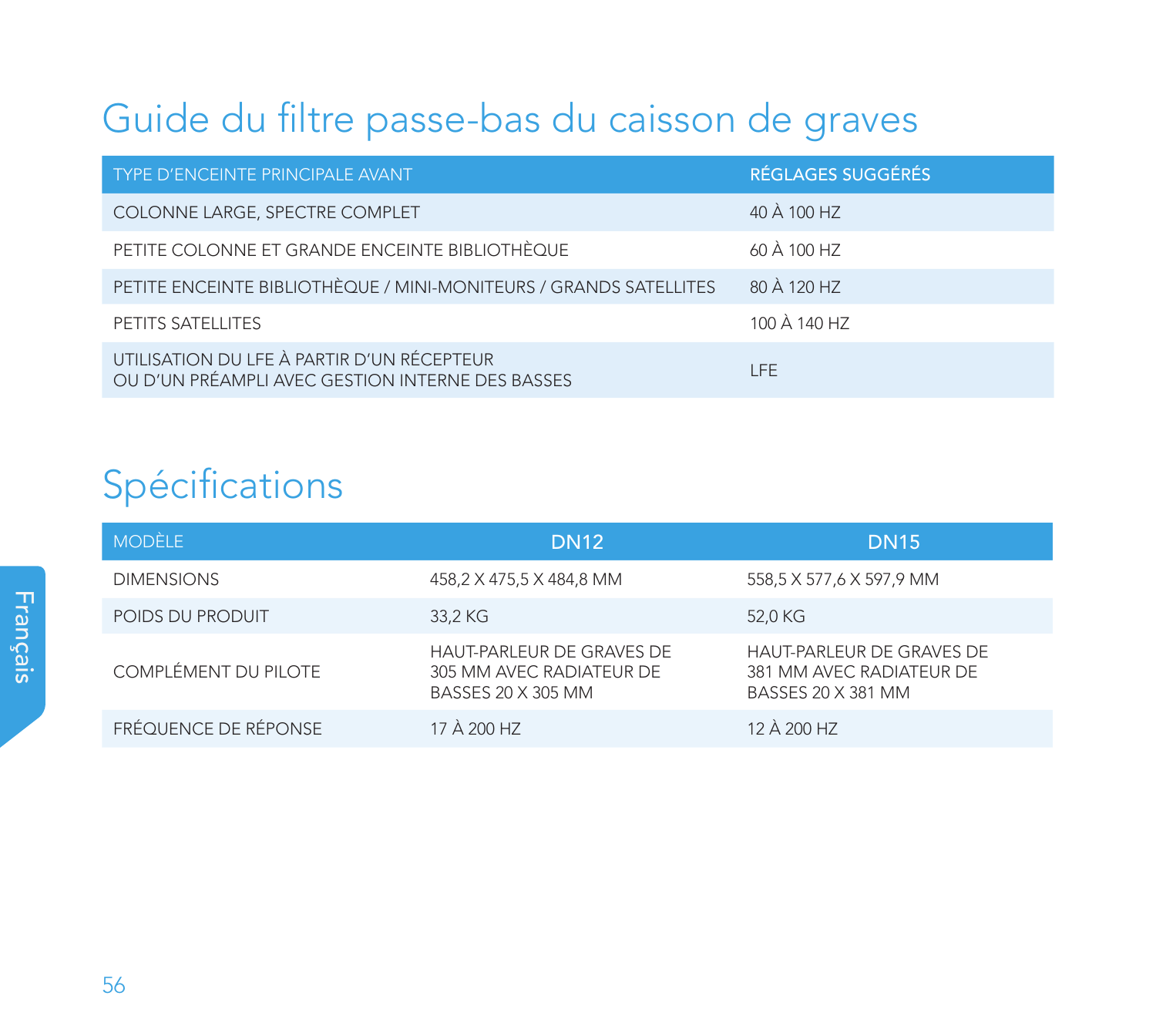Français

### **Entretien**

Les travaux d'entretien et de garantie sur votre enceinte Definitive Technology seront normalement effectués par le revendeur ou l'importateur de Definitive Technology. Toutefois, si vous souhaitez nous renvoyer l'enceinte, veuillez d'abord nous contacter, en décrivant le problème et en demandant une autorisation appropriée.

REMARQUE : L'assistance technique par téléphone et par e-mail de Definitive n'est proposée qu'en anglais.

### Entretien du produit

Veuillez noter que l'adresse indiquée ci-dessous est l'adresse de nos bureaux uniquement. En aucun cas les enceintes ne doivent être expédiées à nos bureaux ou renvoyées sans nous contacter au préalable et obtenir une autorisation de retour.

### Assistance technique

Si vous avez des questions, veuillez contacter le revendeur ou l'importateur de Definitive Technology chez qui vous avez acheté votre produit. S'ils ne peuvent pas vous aider, veuillez nous contacter directement.

1-800-228-7148 www.DefinitiveTechnology.com Email: info@DefinitiveTech.com twitter: @DefinitiveTech

Chaque caisson de graves sort de notre usine en parfait état. Tout dégât, visible ou non, est probablement survenu lors de la manipulation après son départ de notre usine et doit être signalé immédiatement à votre revendeur Definitive Technology où vous avez acheté votre produit. Veuillez déballer soigneusement votre système. Conservez tous les cartons et le matériel d'emballage au cas où vous déménageriez ou auriez besoin de renvoyer votre système.

Notez le numéro de série situé à l'arrière du caisson de graves.

Numéro de série : \_\_\_\_\_\_\_\_\_\_\_\_\_\_\_\_\_\_\_\_\_\_\_\_\_\_\_\_\_

 $F - U$ . 5541 Fermi Court Carlsbad, CA 92008

### UE:

Sound United Europe a division of D&M Europe B.V. Beemdstraat 11, 5653 MA Eindhoven Pays-Bas

Royaume-Uni : D&M Audiovisual Ltd. Cells 1 & 2 Kopshop 6 Old London Road Kingston Upon Thames KT2 6QF Royaume-Uni